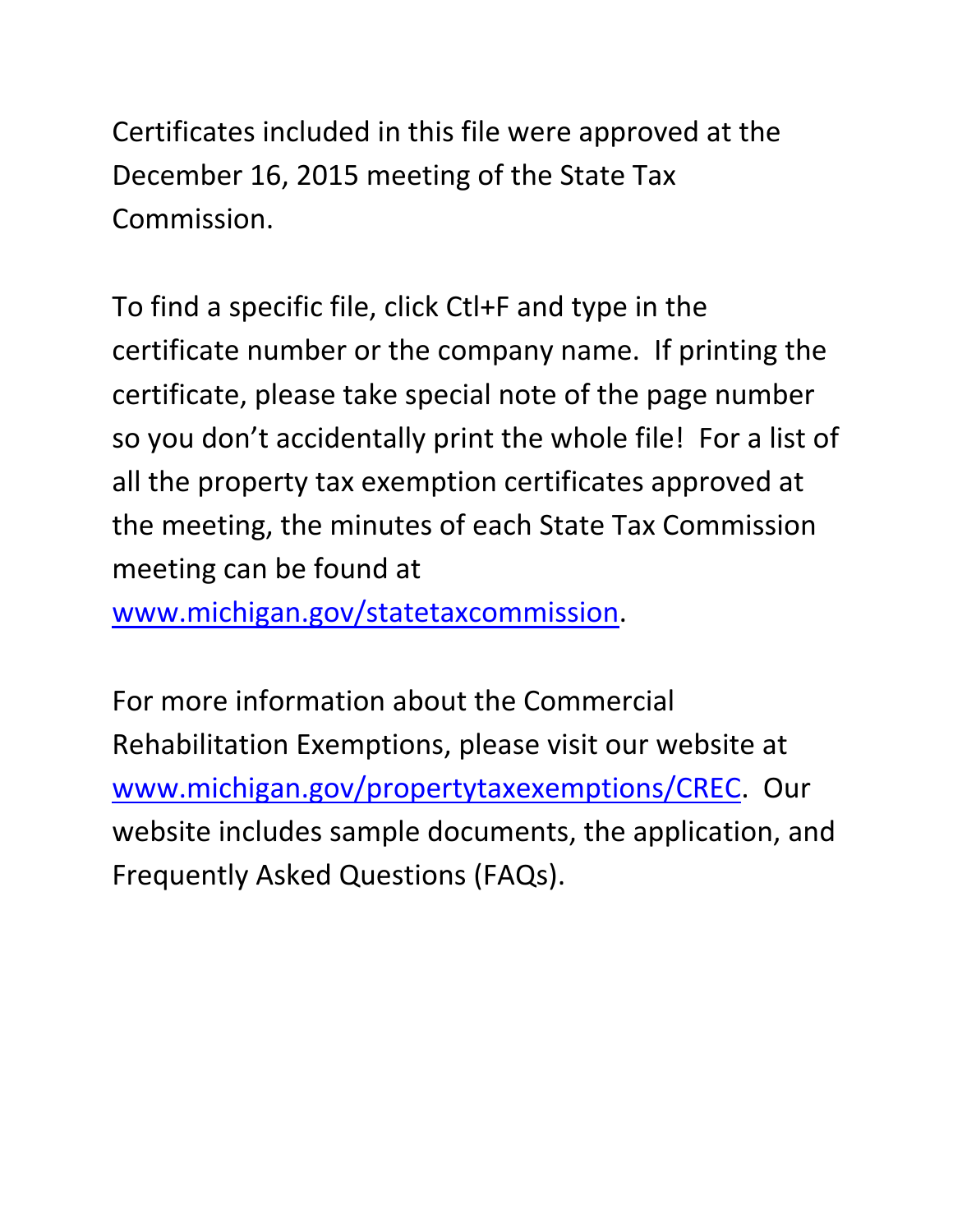

NICK A. KHOURI STATE TREASURER

December 18, 2015

Jamie Lego PKG Real Estate Company, LLC P.O. Box 659 Sturgis, MI 49091

Dear Sir or Madam:

The State Tax Commission at their December 16, 2015 meeting considered and approved your application for a commercial rehabilitation project, in accordance with Public Act 210 of 2005, as amended. Enclosed is certificate number C2015-007, issued to PKG Real Estate Company, LLC for the project located at 26720 US 12, Township of Sturgis, St. Joseph County.

If you have any questions regarding this exemption please contact the Property Services Division at (517) 373-0675.

Sincerely,

astler S. Ful

Heather S. Frick, Executive Director State Tax Commission

Enclosure By Certified Mail cc: Dale E. Hutson, Assessor, Township of Sturgis Clerk, Township of Sturgis

RICK SNYDER GOVERNOR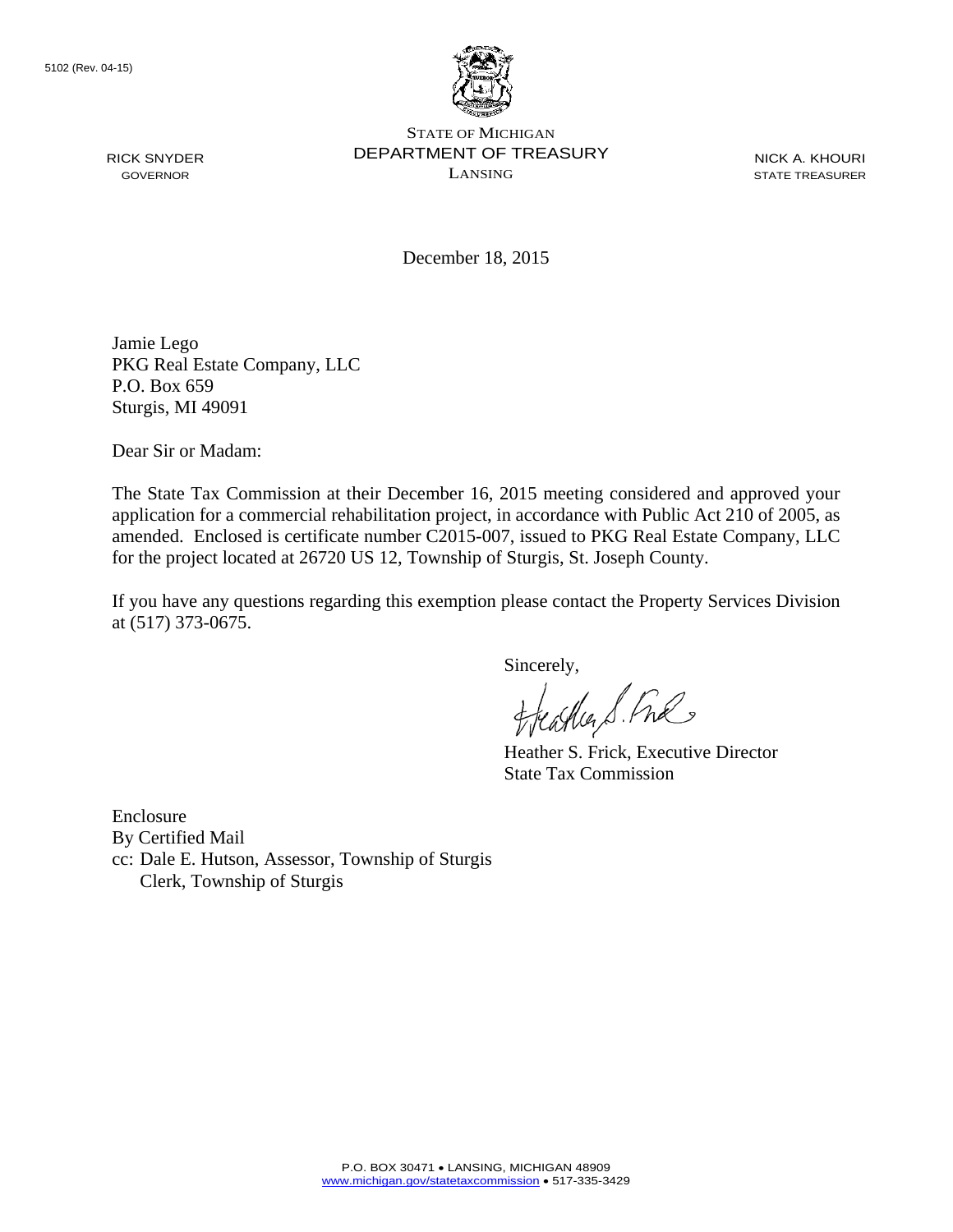

Pursuant to the provisions of Public Act 210 of 2005, as amended, the State Tax Commission hereby issues a Commercial Rehabilitation Exemption Certificate for the commercial property, as described in the approved application, owned by **PKG Real Estate Company, LLC**, and located at **26720 US 12**, **Township of Sturgis**, County of St. Joseph, Michigan.

This certificate provides the authority for the assessor to exempt the commercial property for which this Commercial Rehabilitation Exemption Certificate is in effect, but not the land on which the rehabilitated facility is located or the personal property, from ad valorem taxation. This certificate further provides the authority to levy a specific tax known as the Commercial Rehabilitation tax.

This certificate, unless revoked as provided by Public Act 210 of 2005, as amended, shall remain in force for a period of **10** year(s);

### **Beginning December 31, 2015, and ending December 30, 2025.**

The real property investment amount for this obsolete facility is **\$350,000**.

The frozen taxable value of the real property related to this certificate is **\$130,054**.

This Commercial Rehabilitation Exemption Certificate is issued on **December 16, 2015**.



 $8450 - 6$ 

Douglas B. Roberts, Chairperson  $\lambda_{\chi}$  COMMISS State Tax Commission

**Heather Cole** Michigan Department of Treasury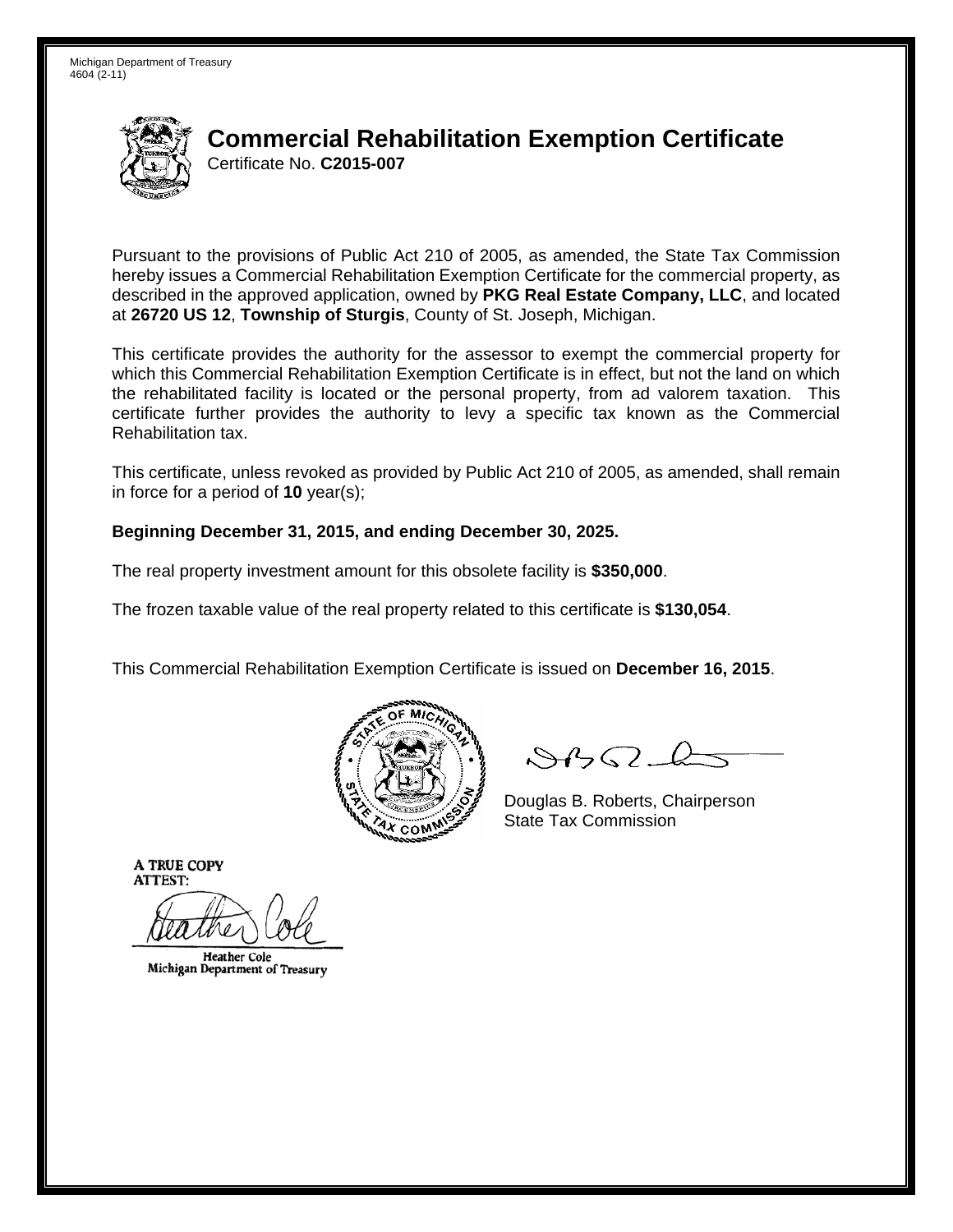

NICK A. KHOURI STATE TREASURER

December 18, 2015

Chris Mason Watermark Breweing Co. P.O. Box 854 Bridgemon, MI 49106

Dear Sir or Madam:

The State Tax Commission at their December 16, 2015 meeting considered and approved your application for a commercial rehabilitation project, in accordance with Public Act 210 of 2005, as amended. Enclosed is certificate number C2015-008, issued to Watermark Breweing Co. for the project located at Parcel Numbers 11-45-0340-0011-00-3, 11-45-0340-0011-02-0, 11-45-0340- 0012-00-0, & 11-45-0340-0013-00-6, Village of Stevensville, Berrien County.

If you have any questions regarding this exemption please contact the Property Services Division at (517) 373-0675.

sincerely,<br>Heather S. Ful

Heather S. Frick, Executive Director State Tax Commission

Enclosure By Certified Mail cc: Gladys H. Niemi, Assessor, Village of Stevensville Clerk, Village of Stevensville

RICK SNYDER GOVERNOR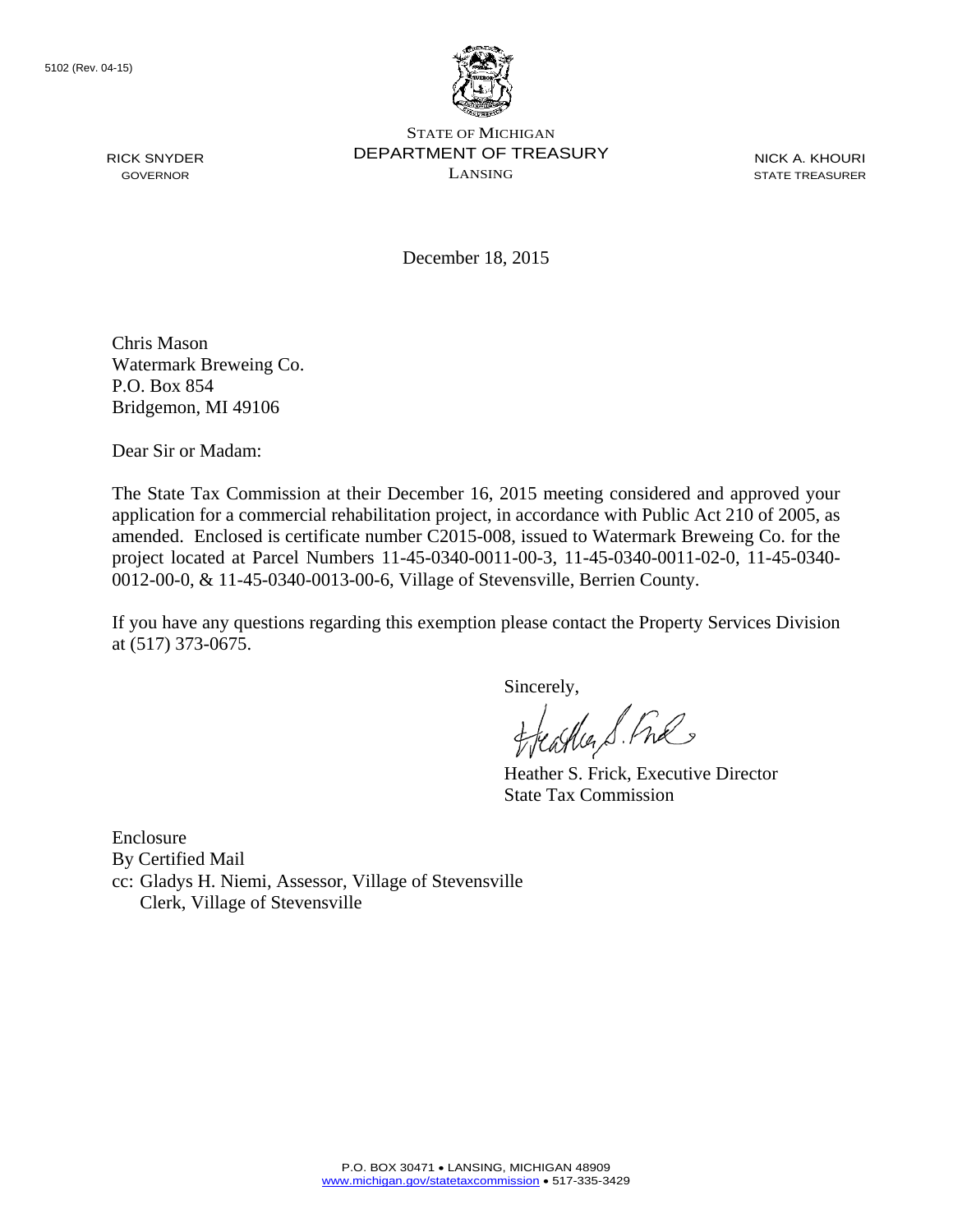

Pursuant to the provisions of Public Act 210 of 2005, as amended, the State Tax Commission hereby issues a Commercial Rehabilitation Exemption Certificate for the commercial property, as described in the approved application, owned by **Watermark Breweing Co.**, and located at **Parcel Numbers 11-45-0340-0011-00-3, 11-45-0340-0011-02-0, 11-45-0340-0012-00-0, & 11- 45-0340-0013-00-6**, **Village of Stevensville**, County of Berrien, Michigan.

This certificate provides the authority for the assessor to exempt the commercial property for which this Commercial Rehabilitation Exemption Certificate is in effect, but not the land on which the rehabilitated facility is located or the personal property, from ad valorem taxation. This certificate further provides the authority to levy a specific tax known as the Commercial Rehabilitation tax.

This certificate, unless revoked as provided by Public Act 210 of 2005, as amended, shall remain in force for a period of **10** year(s);

### **Beginning December 31, 2015, and ending December 30, 2025.**

The real property investment amount for this obsolete facility is **\$500,000**.

The frozen taxable value of the real property related to this certificate is **\$0**.

This Commercial Rehabilitation Exemption Certificate is issued on **December 16, 2015**.



 $\mathcal{S}$ BO-b

Douglas B. Roberts, Chairperson  $\frac{1}{2}$ State Tax Commission

**Heather Cole** Michigan Department of Treasury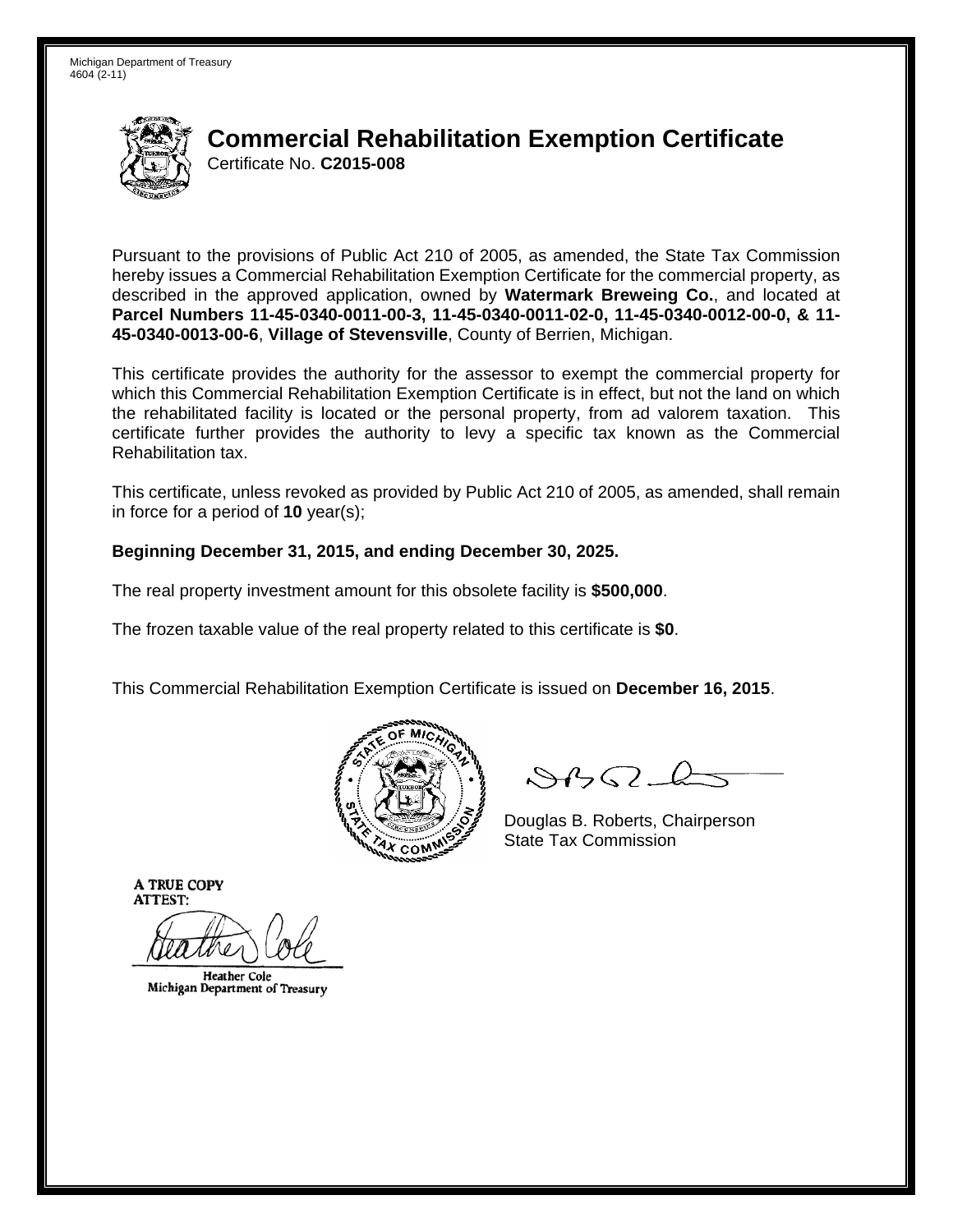

NICK A. KHOURI STATE TREASURER

December 18, 2015

Anthony B. Boyd Roger Lee Boyd Family Trust 210 W Carleton Road Hillsdale, MI 49242

Dear Sir or Madam:

The State Tax Commission at their December 16, 2015 meeting considered and approved your application for a commercial rehabilitation project, in accordance with Public Act 210 of 2005, as amended. Enclosed is certificate number C2015-009, issued to Roger Lee Boyd Family Trust for the project located at 210 W Carleton Road, City of Hillsdale, Hillsdale County.

If you have any questions regarding this exemption please contact the Property Services Division at (517) 373-0675.

Sincerely,

aglia S. Ful

Heather S. Frick, Executive Director State Tax Commission

Enclosure By Certified Mail cc: Kimberly A. Thomas, Assessor, City of Hillsdale Clerk, City of Hillsdale

RICK SNYDER GOVERNOR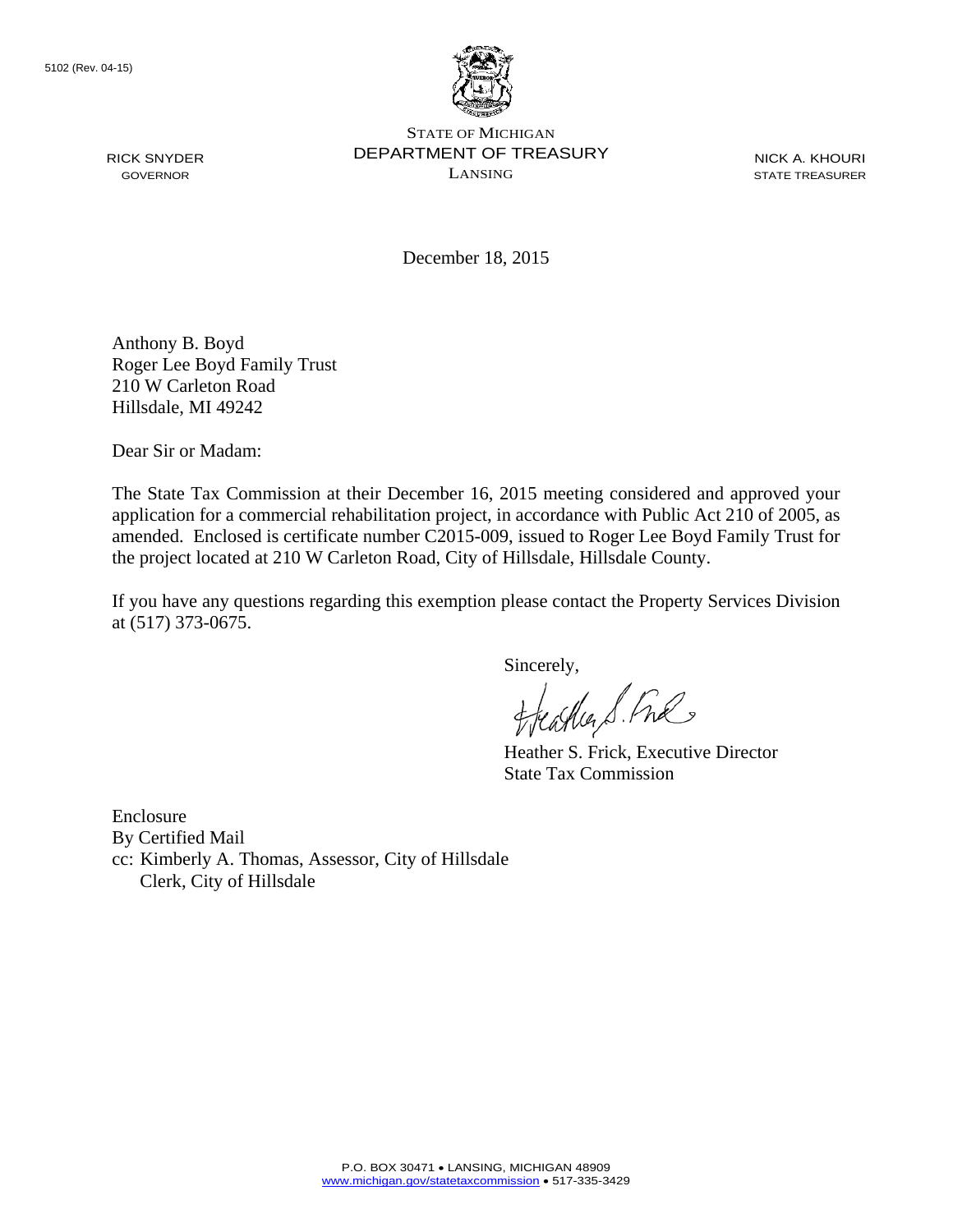

Pursuant to the provisions of Public Act 210 of 2005, as amended, the State Tax Commission hereby issues a Commercial Rehabilitation Exemption Certificate for the commercial property, as described in the approved application, owned by **Roger Lee Boyd Family Trust**, and located at **210 W Carleton Road**, **City of Hillsdale**, County of Hillsdale, Michigan.

This certificate provides the authority for the assessor to exempt the commercial property for which this Commercial Rehabilitation Exemption Certificate is in effect, but not the land on which the rehabilitated facility is located or the personal property, from ad valorem taxation. This certificate further provides the authority to levy a specific tax known as the Commercial Rehabilitation tax.

This certificate, unless revoked as provided by Public Act 210 of 2005, as amended, shall remain in force for a period of **10** year(s);

### **Beginning December 31, 2015, and ending December 30, 2025.**

The real property investment amount for this obsolete facility is **\$2,900,000**.

The frozen taxable value of the real property related to this certificate is **\$708,600**.

This Commercial Rehabilitation Exemption Certificate is issued on **December 16, 2015**.



 $8450 - 6$ 

Douglas B. Roberts, Chairperson  $\lambda_{\chi}$  COMMISS State Tax Commission

**Heather Cole** Michigan Department of Treasury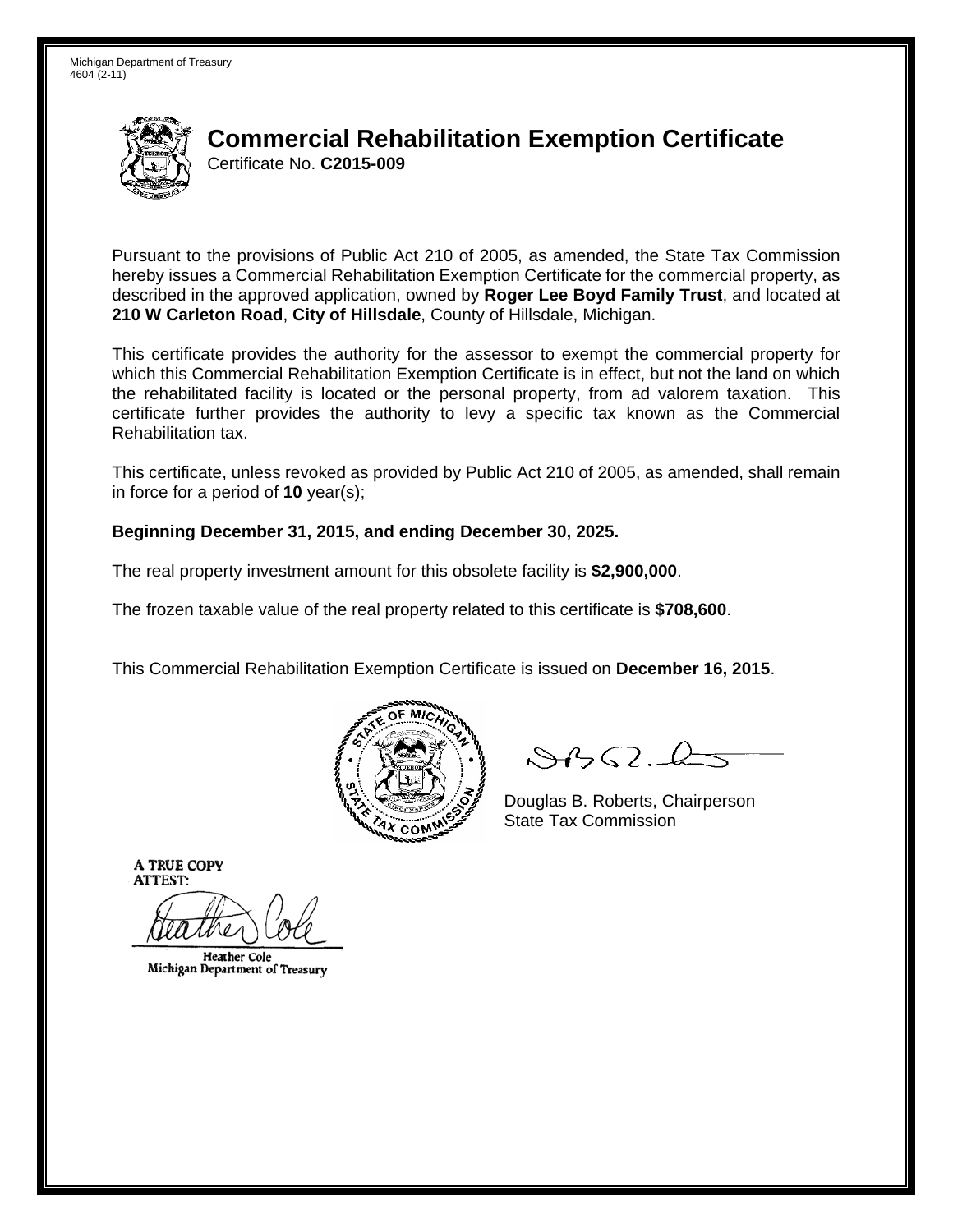

NICK A. KHOURI STATE TREASURER

December 18, 2015

Khurram Rumi Shahzad New Hope Bay, LLC 3785 N Center Road Saginaw, MI 48603

Dear Sir or Madam:

The State Tax Commission at their December 16, 2015 meeting considered and approved your application for a commercial rehabilitation project, in accordance with Public Act 210 of 2005, as amended. Enclosed is certificate number C2015-010, issued to New Hope Bay, LLC for the project located at 668 N Pine Road, Township of Hampton, Bay County.

If you have any questions regarding this exemption please contact the Property Services Division at (517) 373-0675.

Sincerely,

carlier S. Free

Heather S. Frick, Executive Director State Tax Commission

Enclosure By Certified Mail cc: Ellen M. Kasper, Assessor, Township of Hampton Clerk, Township of Hampton

RICK SNYDER GOVERNOR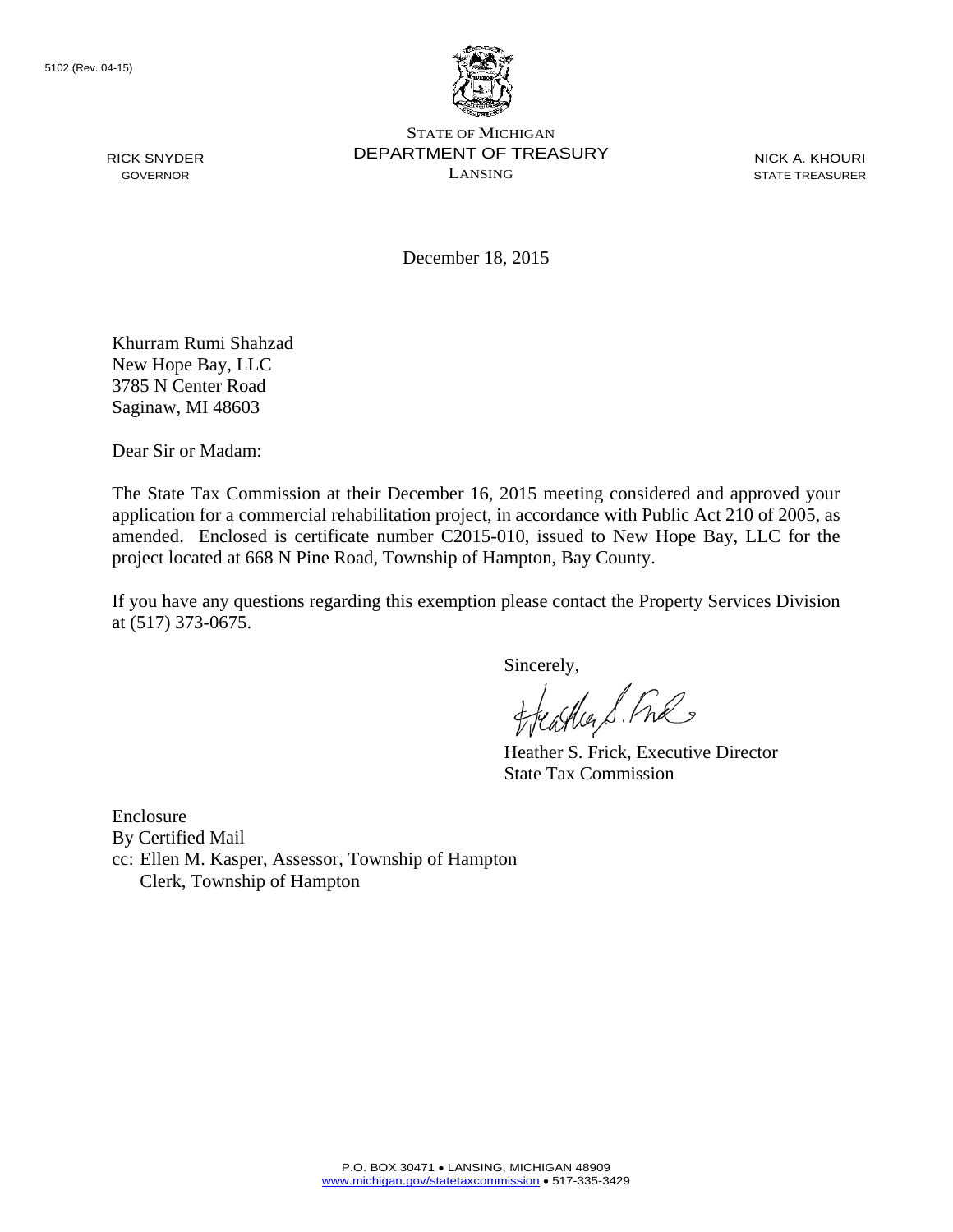

Pursuant to the provisions of Public Act 210 of 2005, as amended, the State Tax Commission hereby issues a Commercial Rehabilitation Exemption Certificate for the commercial property, as described in the approved application, owned by **New Hope Bay, LLC**, and located at **668 N Pine Road**, **Township of Hampton**, County of Bay, Michigan.

This certificate provides the authority for the assessor to exempt the commercial property for which this Commercial Rehabilitation Exemption Certificate is in effect, but not the land on which the rehabilitated facility is located or the personal property, from ad valorem taxation. This certificate further provides the authority to levy a specific tax known as the Commercial Rehabilitation tax.

This certificate, unless revoked as provided by Public Act 210 of 2005, as amended, shall remain in force for a period of **10** year(s);

### **Beginning December 31, 2015, and ending December 30, 2025.**

The real property investment amount for this obsolete facility is **\$5,500,000**.

The frozen taxable value of the real property related to this certificate is **\$3,346**.

This Commercial Rehabilitation Exemption Certificate is issued on **December 16, 2015**.



 $8450 - 6$ 

Douglas B. Roberts, Chairperson  $\lambda_{\chi}$  COMMISS State Tax Commission

**Heather Cole** Michigan Department of Treasury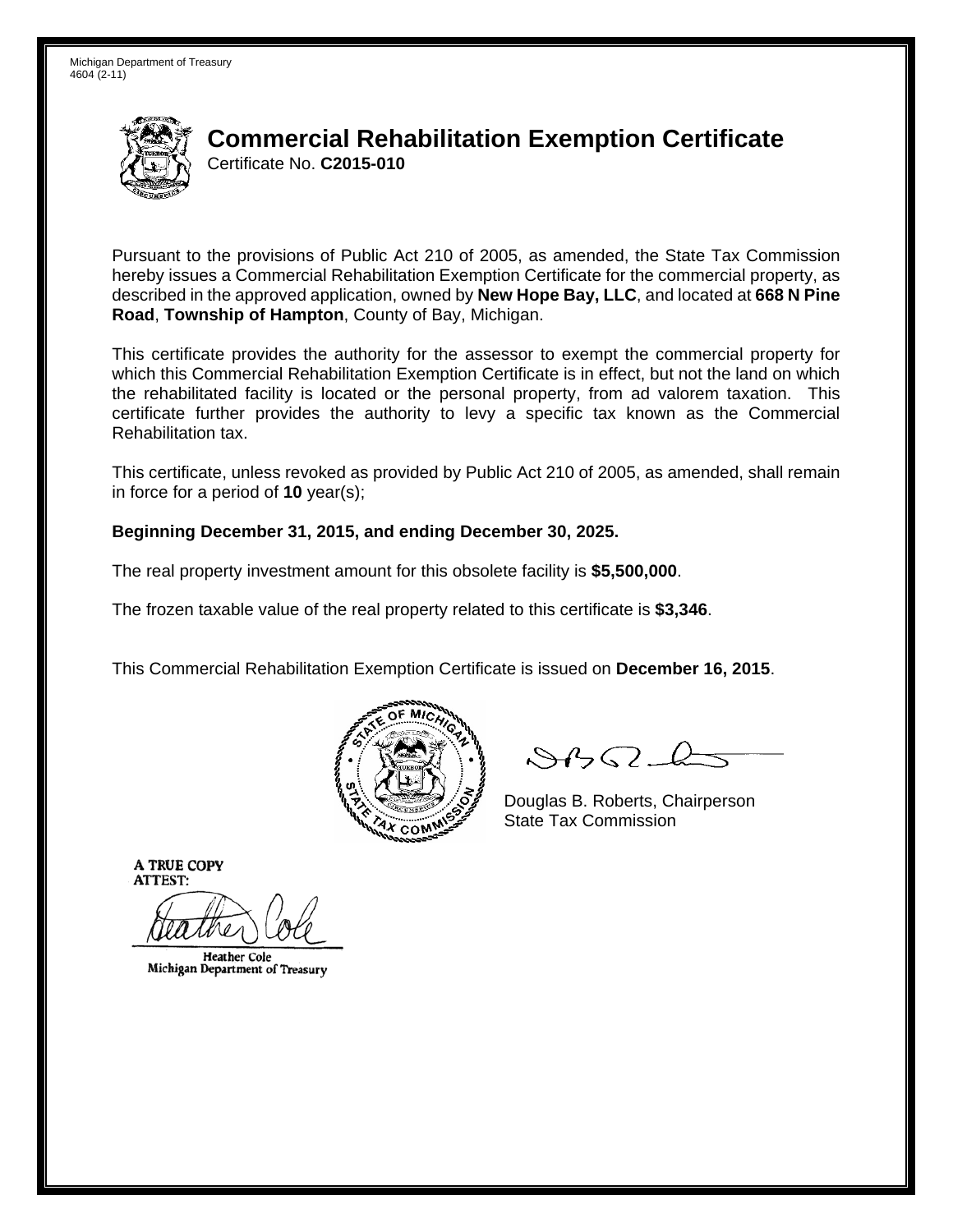

NICK A. KHOURI STATE TREASURER

December 18, 2015

Sam Martin Hampton Manor 5275 Conestoga Flushing, MI 48433

Dear Sir or Madam:

The State Tax Commission at their December 16, 2015 meeting considered and approved your application for a commercial rehabilitation project, in accordance with Public Act 210 of 2005, as amended. Enclosed is certificate number C2015-011, issued to Hampton Manor for the project located at 568 N Pine Road, Township of Hampton, Bay County.

If you have any questions regarding this exemption please contact the Property Services Division at (517) 373-0675.

Sincerely,

aglia S. Ful

Heather S. Frick, Executive Director State Tax Commission

Enclosure By Certified Mail cc: Ellen M. Kasper, Assessor, Township of Hampton Clerk, Township of Hampton

RICK SNYDER GOVERNOR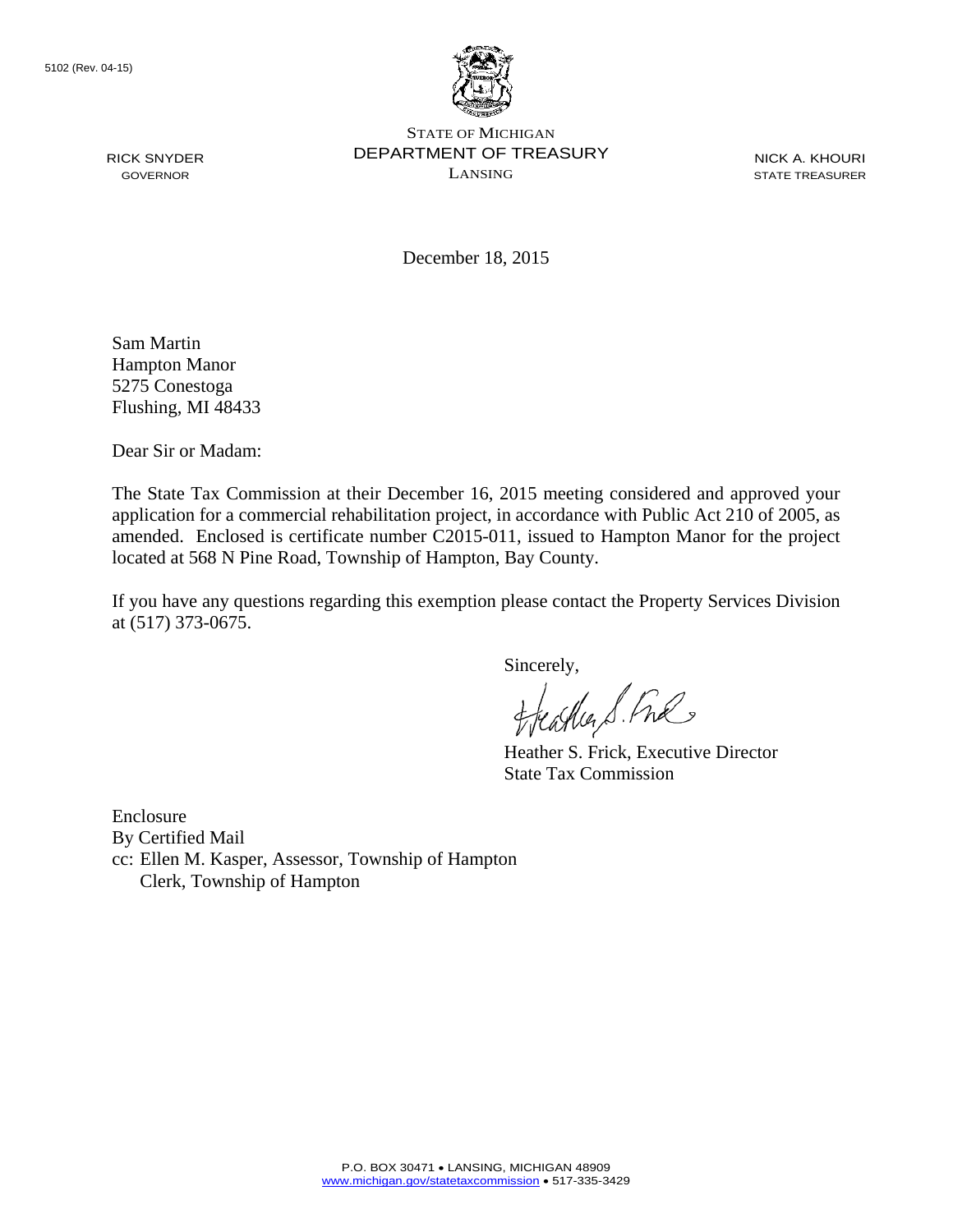

Pursuant to the provisions of Public Act 210 of 2005, as amended, the State Tax Commission hereby issues a Commercial Rehabilitation Exemption Certificate for the commercial property, as described in the approved application, owned by **Hampton Manor**, and located at **568 N Pine Road**, **Township of Hampton**, County of Bay, Michigan.

This certificate provides the authority for the assessor to exempt the commercial property for which this Commercial Rehabilitation Exemption Certificate is in effect, but not the land on which the rehabilitated facility is located or the personal property, from ad valorem taxation. This certificate further provides the authority to levy a specific tax known as the Commercial Rehabilitation tax.

This certificate, unless revoked as provided by Public Act 210 of 2005, as amended, shall remain in force for a period of **10** year(s);

### **Beginning December 31, 2015, and ending December 30, 2025.**

The real property investment amount for this obsolete facility is **\$3,150,000**.

The frozen taxable value of the real property related to this certificate is **\$0**.

This Commercial Rehabilitation Exemption Certificate is issued on **December 16, 2015**.



 $8450 - 6$ 

Douglas B. Roberts, Chairperson  $\lambda_{\chi}$  COMMISS State Tax Commission

**Heather Cole** Michigan Department of Treasury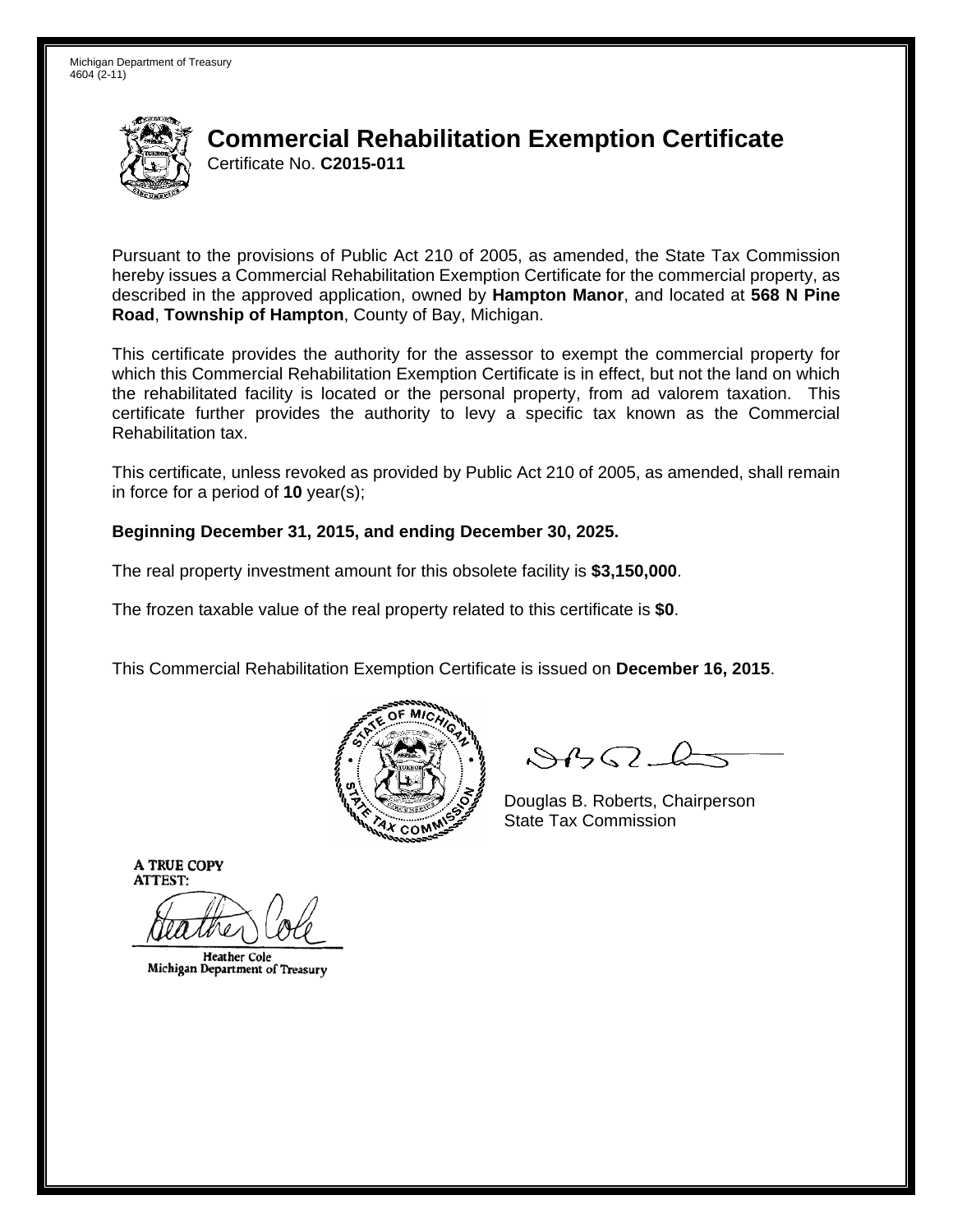

NICK A. KHOURI STATE TREASURER

December 18, 2015

Ed Worley EHS Trucking Enterprises, LLC 18111 Telegraph Brownstown, MI 48174

Dear Sir or Madam:

The State Tax Commission at their December 16, 2015 meeting considered and approved your application for a commercial rehabilitation project, in accordance with Public Act 210 of 2005, as amended. Enclosed is certificate number C2015-012, issued to EHS Trucking Enterprises, LLC for the project located at 18111 Telegraph, Township of Brownstown, Wayne County.

If you have any questions regarding this exemption please contact the Property Services Division at (517) 373-0675.

Sincerely,

aglia S. Ful

Heather S. Frick, Executive Director State Tax Commission

Enclosure By Certified Mail cc: Sharon A. Doom, Assessor, Township of Brownstown Clerk, Township of Brownstown

RICK SNYDER GOVERNOR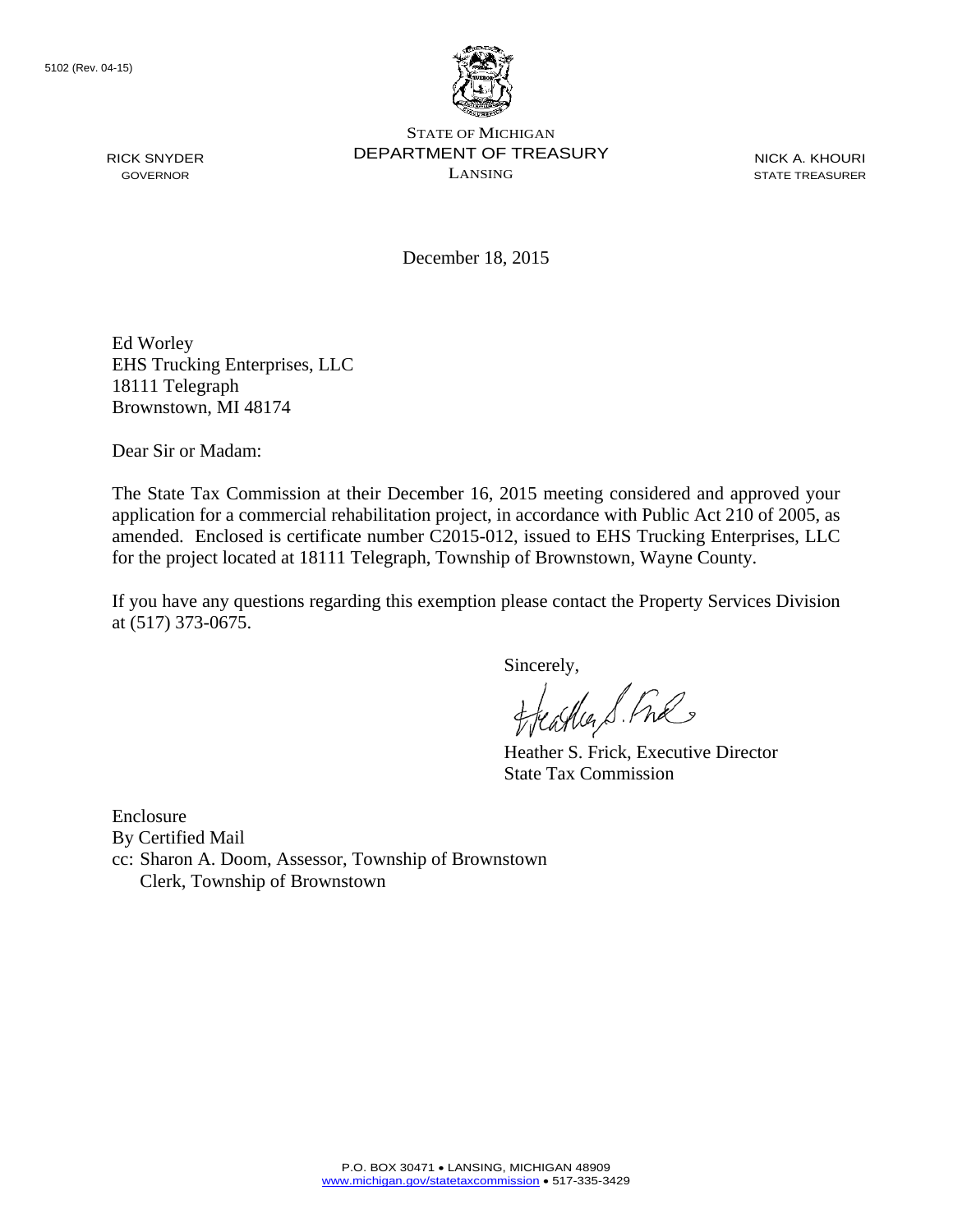

Pursuant to the provisions of Public Act 210 of 2005, as amended, the State Tax Commission hereby issues a Commercial Rehabilitation Exemption Certificate for the commercial property, as described in the approved application, owned by **EHS Trucking Enterprises, LLC**, and located at **18111 Telegraph**, **Township of Brownstown**, County of Wayne, Michigan.

This certificate provides the authority for the assessor to exempt the commercial property for which this Commercial Rehabilitation Exemption Certificate is in effect, but not the land on which the rehabilitated facility is located or the personal property, from ad valorem taxation. This certificate further provides the authority to levy a specific tax known as the Commercial Rehabilitation tax.

This certificate, unless revoked as provided by Public Act 210 of 2005, as amended, shall remain in force for a period of **10** year(s);

### **Beginning December 31, 2015, and ending December 30, 2025.**

The real property investment amount for this obsolete facility is **\$685,000**.

The frozen taxable value of the real property related to this certificate is **\$154,500**.

This Commercial Rehabilitation Exemption Certificate is issued on **December 16, 2015**.



 $8450 - 6$ 

Douglas B. Roberts, Chairperson  $\lambda_{\chi}$  COMMISS State Tax Commission

**Heather Cole** Michigan Department of Treasury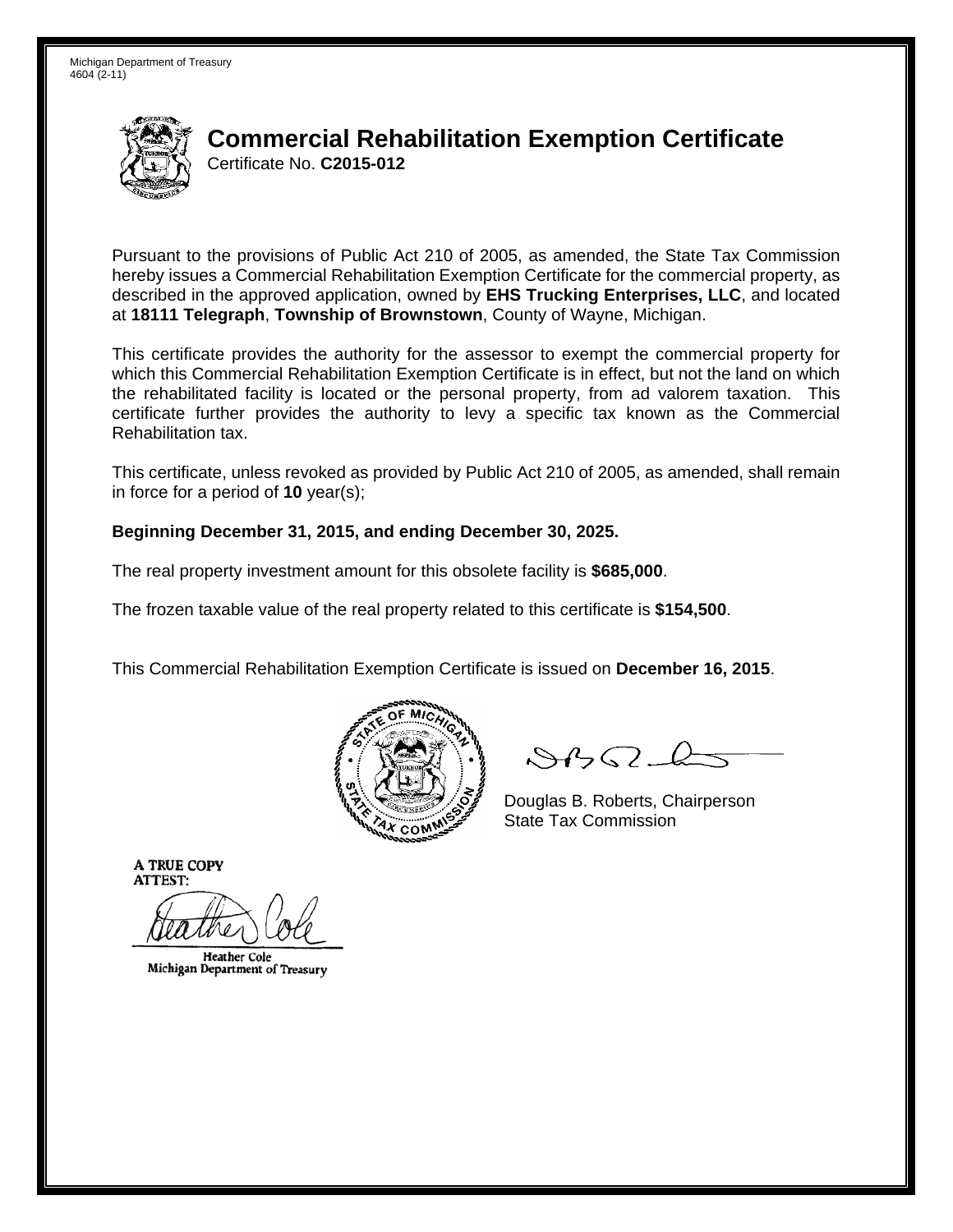

NICK A. KHOURI STATE TREASURER

December 18, 2015

Teresa J. Spies Sunrise Market LLC 236 W Huron Au Gres, MI 48703

RICK SNYDER GOVERNOR

Dear Sir or Madam:

The State Tax Commission at their December 16, 2015 meeting considered and approved your application for a commercial rehabilitation project, in accordance with Public Act 210 of 2005, as amended. Enclosed is certificate number C2015-013, issued to Sunrise Market LLC for the project located at 212 Saginaw, City of Au Gres, Arenac County.

If you have any questions regarding this exemption please contact the Property Services Division at (517) 373-0675.

Sincerely,

aglia S. Ful

Heather S. Frick, Executive Director State Tax Commission

Enclosure By Certified Mail cc: Ronda F. Mrock-Parks, Assessor, City of Au Gres Clerk, City of Au Gres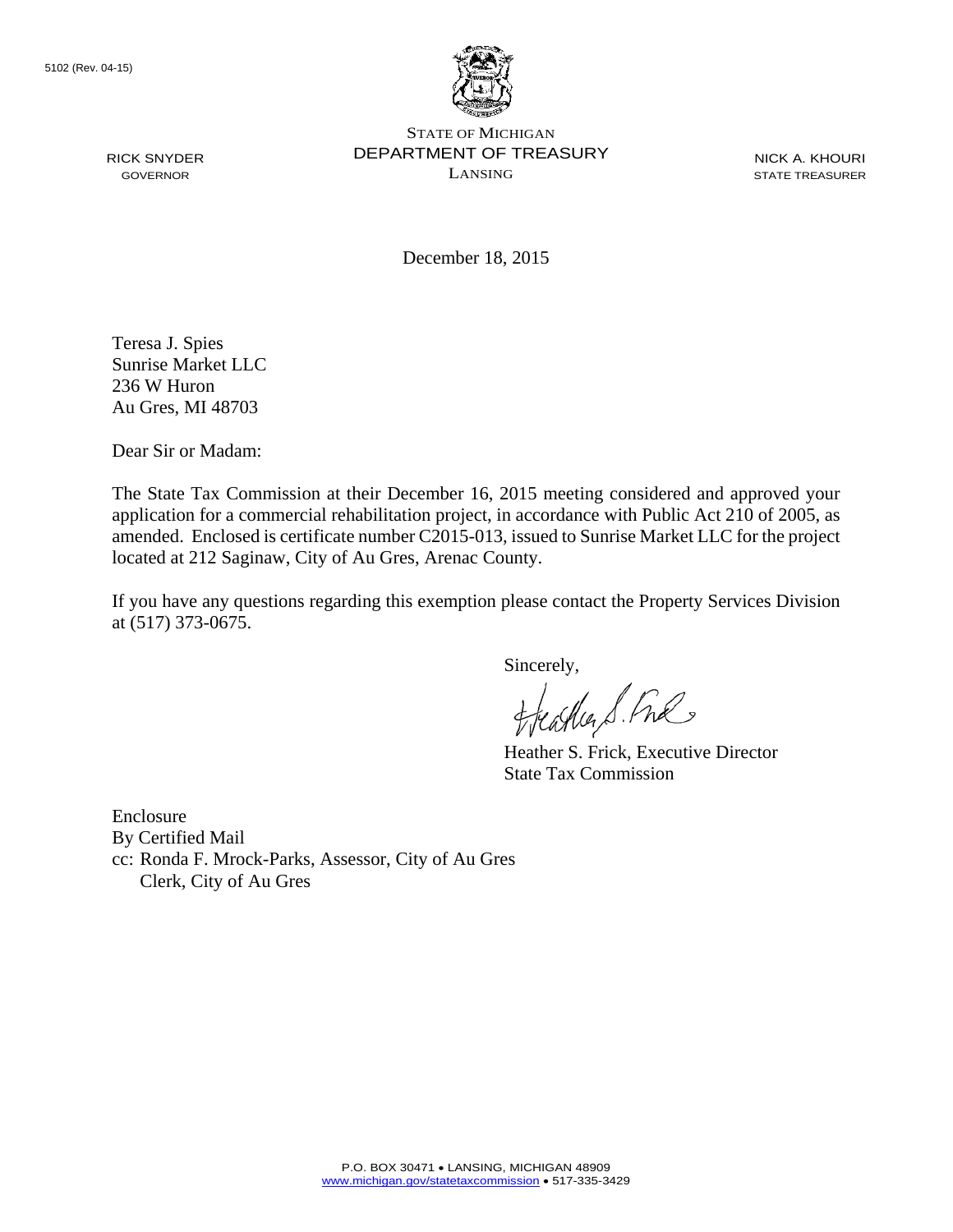

Pursuant to the provisions of Public Act 210 of 2005, as amended, the State Tax Commission hereby issues a Commercial Rehabilitation Exemption Certificate for the commercial property, as described in the approved application, owned by **Sunrise Market LLC**, and located at **212 Saginaw**, **City of Au Gres**, County of Arenac, Michigan.

This certificate provides the authority for the assessor to exempt the commercial property for which this Commercial Rehabilitation Exemption Certificate is in effect, but not the land on which the rehabilitated facility is located or the personal property, from ad valorem taxation. This certificate further provides the authority to levy a specific tax known as the Commercial Rehabilitation tax.

This certificate, unless revoked as provided by Public Act 210 of 2005, as amended, shall remain in force for a period of **10** year(s);

### **Beginning December 31, 2015, and ending December 30, 2025.**

The real property investment amount for this obsolete facility is **\$275,000**.

The frozen taxable value of the real property related to this certificate is **\$114,239**.

This Commercial Rehabilitation Exemption Certificate is issued on **December 16, 2015**.



 $8450 - 6$ 

Douglas B. Roberts, Chairperson  $\lambda_{\chi}$  COMMISS State Tax Commission

**Heather Cole** Michigan Department of Treasury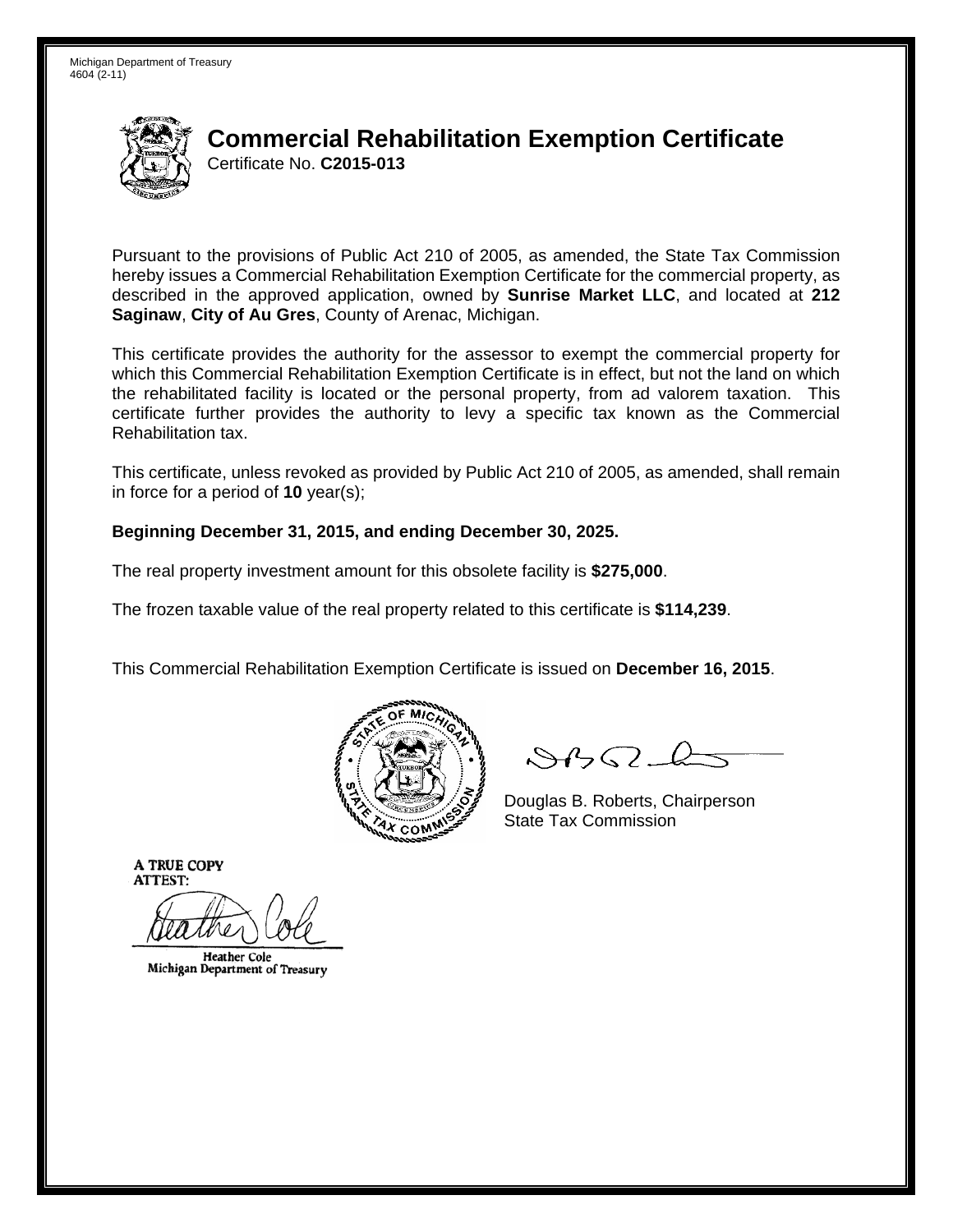

STATE OF MICHIGAN DEPARTMENT OF TREASURY LANSING

NICK A. KHOURI STATE TREASURER

December 18, 2015

Roger Basmajian 607 Shelby Detroit, LLC 23077 Greenfield, Suite 35 Southfield, MI 48075

Dear Sir or Madam:

The State Tax Commission at their December 16, 2015 meeting considered and approved your application for a commercial rehabilitation project, in accordance with Public Act 210 of 2005, as amended. Enclosed is certificate number C2015-014, issued to 607 Shelby Detroit, LLC for the project located at 607 Shelby, City of Detroit, Wayne County.

If you have any questions regarding this exemption please contact the Property Services Division at (517) 373-0675.

Sincerely,

aglia S. Ful

Heather S. Frick, Executive Director State Tax Commission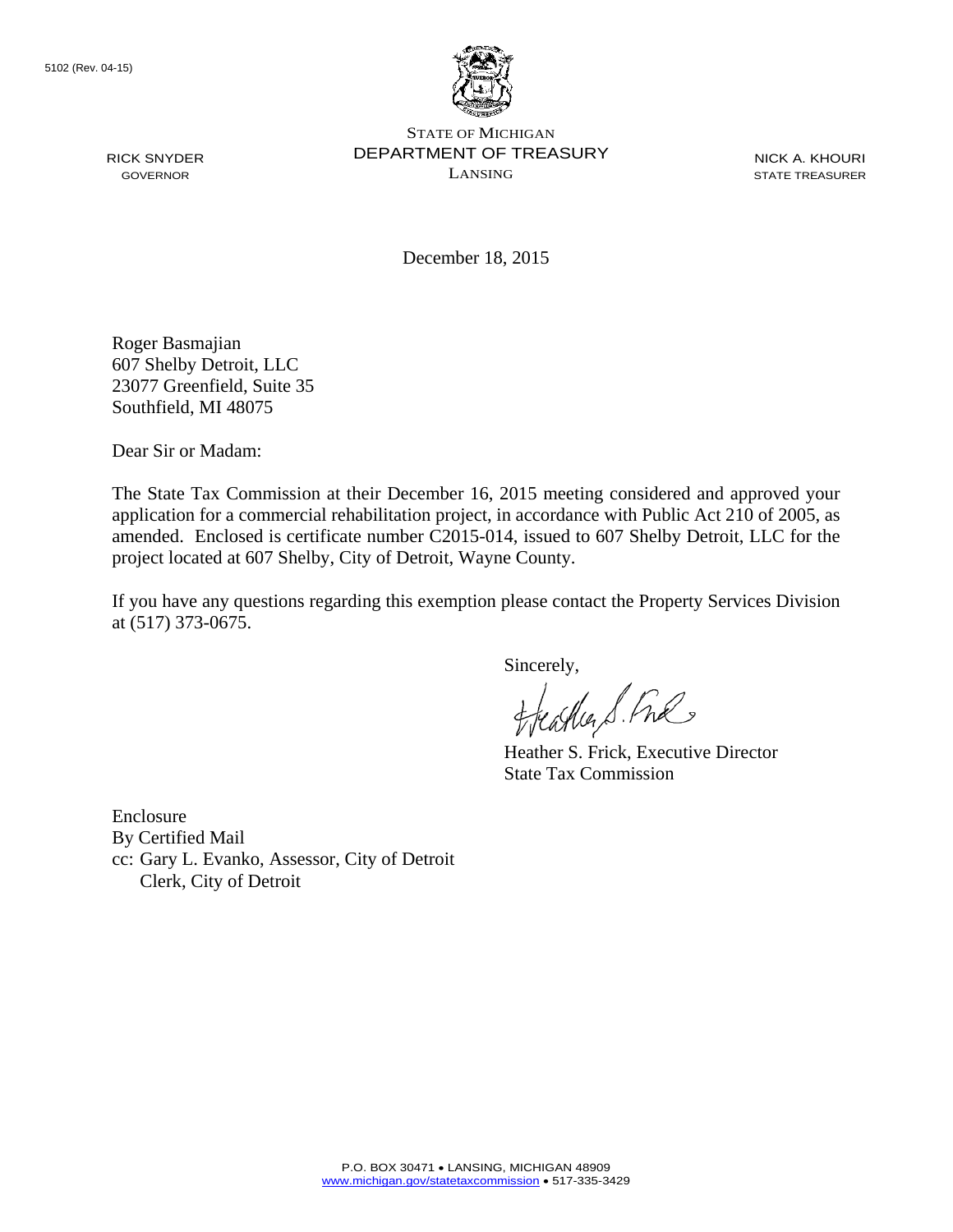

Pursuant to the provisions of Public Act 210 of 2005, as amended, the State Tax Commission hereby issues a Commercial Rehabilitation Exemption Certificate for the commercial property, as described in the approved application, owned by **607 Shelby Detroit, LLC**, and located at **607 Shelby**, **City of Detroit**, County of Wayne, Michigan.

This certificate provides the authority for the assessor to exempt the commercial property for which this Commercial Rehabilitation Exemption Certificate is in effect, but not the land on which the rehabilitated facility is located or the personal property, from ad valorem taxation. This certificate further provides the authority to levy a specific tax known as the Commercial Rehabilitation tax.

This certificate, unless revoked as provided by Public Act 210 of 2005, as amended, shall remain in force for a period of **10** year(s);

### **Beginning December 31, 2015, and ending December 30, 2027.**

The real property investment amount for this obsolete facility is **\$884,334**.

The frozen taxable value of the real property related to this certificate is **\$250,625**.

This Commercial Rehabilitation Exemption Certificate is issued on **December 16, 2015**.



 $8450 - 6$ 

Douglas B. Roberts, Chairperson  $\lambda_{\chi}$  COMMISS State Tax Commission

**Heather Cole** Michigan Department of Treasury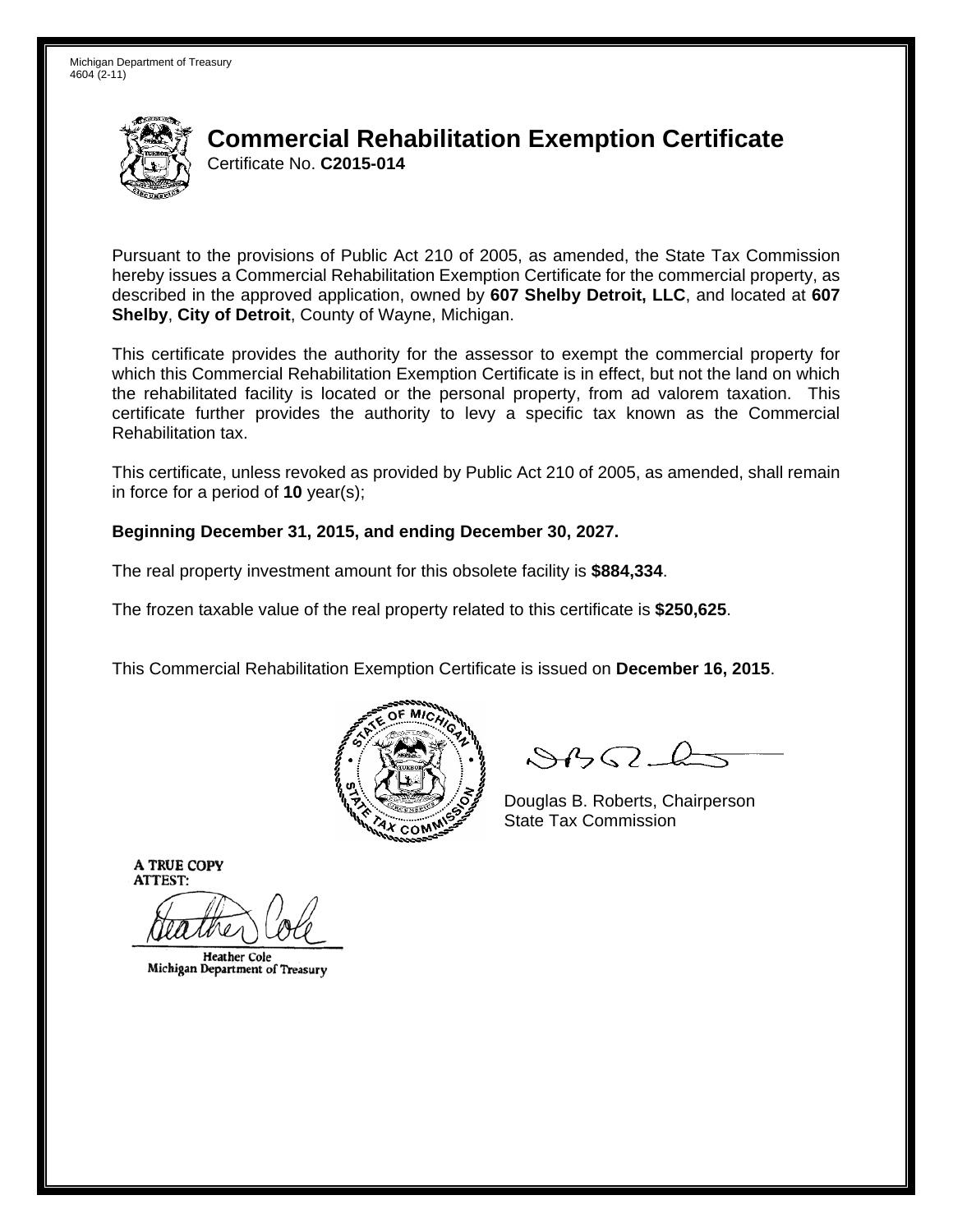

STATE OF MICHIGAN DEPARTMENT OF TREASURY LANSING

NICK A. KHOURI STATE TREASURER

December 18, 2015

Mitch Bakker 3D Properties, LLC 201 W Washington Avenue, Suite 260 Zeeland, MI 49464

Dear Sir or Madam:

The State Tax Commission at their December 16, 2015 meeting considered and approved your application for a commercial rehabilitation project, in accordance with Public Act 210 of 2005, as amended. Enclosed is certificate number C2015-015, issued to 3D Properties, LLC for the project located at 121 E Main Street, City of Zeeland, Ottawa County.

If you have any questions regarding this exemption please contact the Property Services Division at (517) 373-0675.

Sincerely,

aglia S. Ful

Heather S. Frick, Executive Director State Tax Commission

Enclosure By Certified Mail cc: Edward K. Vandervries, Assessor, City of Zeeland Clerk, City of Zeeland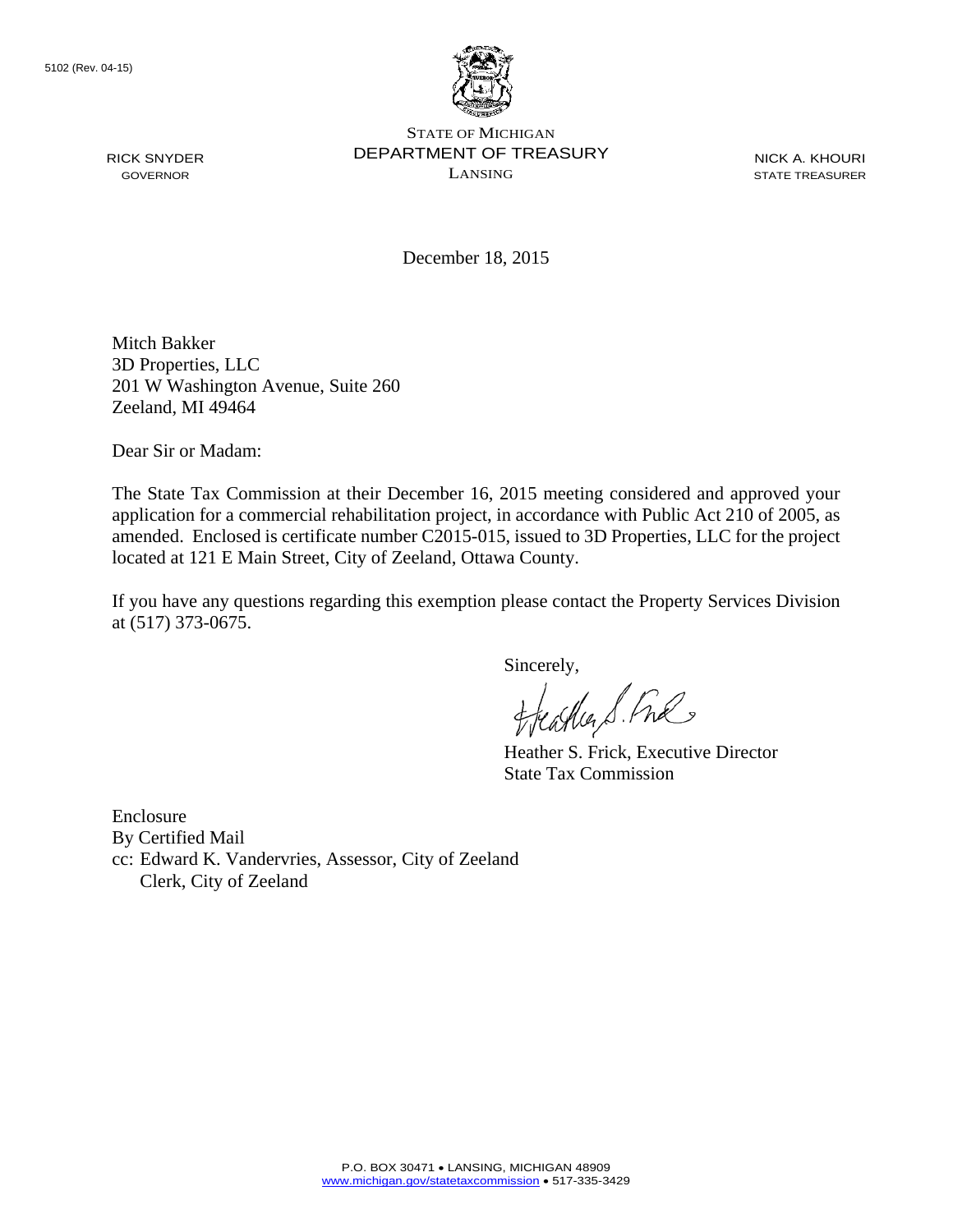

Pursuant to the provisions of Public Act 210 of 2005, as amended, the State Tax Commission hereby issues a Commercial Rehabilitation Exemption Certificate for the commercial property, as described in the approved application, owned by **3D Properties, LLC**, and located at **121 E Main Street**, **City of Zeeland**, County of Ottawa, Michigan.

This certificate provides the authority for the assessor to exempt the commercial property for which this Commercial Rehabilitation Exemption Certificate is in effect, but not the land on which the rehabilitated facility is located or the personal property, from ad valorem taxation. This certificate further provides the authority to levy a specific tax known as the Commercial Rehabilitation tax.

This certificate, unless revoked as provided by Public Act 210 of 2005, as amended, shall remain in force for a period of **10** year(s);

### **Beginning December 31, 2015, and ending December 30, 2025.**

The real property investment amount for this obsolete facility is **\$350,000**.

The frozen taxable value of the real property related to this certificate is **\$28,159**.

This Commercial Rehabilitation Exemption Certificate is issued on **December 16, 2015**.



 $8450 - 6$ 

Douglas B. Roberts, Chairperson  $\lambda_{\chi}$  COMMISS State Tax Commission

**Heather Cole** Michigan Department of Treasury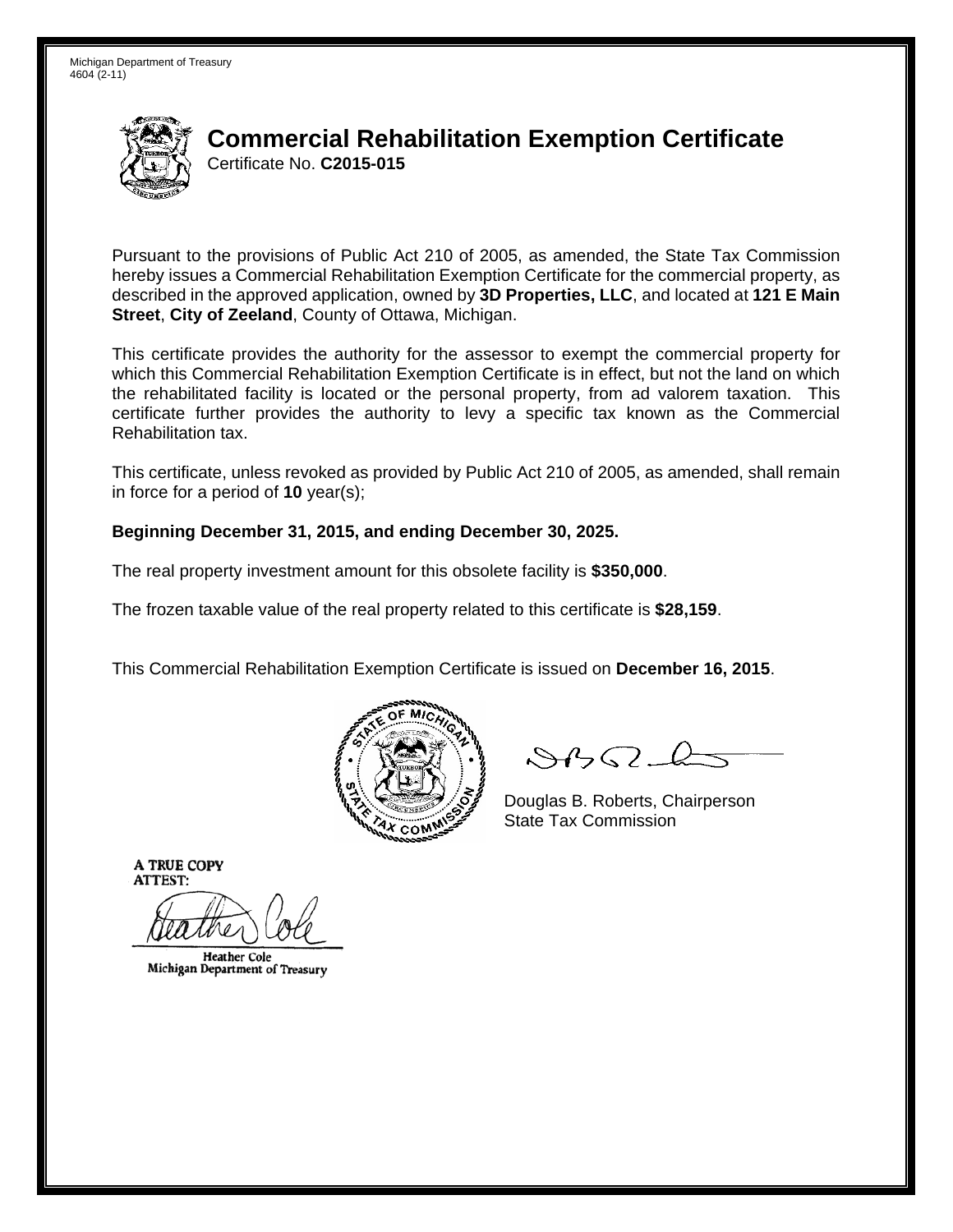

NICK A. KHOURI STATE TREASURER

December 18, 2015

Robert Nofar Livonia Lodge, LLC 50558 Drakes Bay Drive Novi, MI 48374

Dear Sir or Madam:

The State Tax Commission at their December 16, 2015 meeting considered and approved your application for a commercial rehabilitation project, in accordance with Public Act 210 of 2005, as amended. Enclosed is certificate number C2015-016, issued to Livonia Lodge, LLC for the project located at 27451 & 27403 Schoolcraft Road, City of Livonia, Wayne County.

If you have any questions regarding this exemption please contact the Property Services Division at (517) 373-0675.

Sincerely,

aglia S. Ful

Heather S. Frick, Executive Director State Tax Commission

Enclosure By Certified Mail cc: Linda K. Gosselin, Assessor, City of Livonia Clerk, City of Livonia

RICK SNYDER GOVERNOR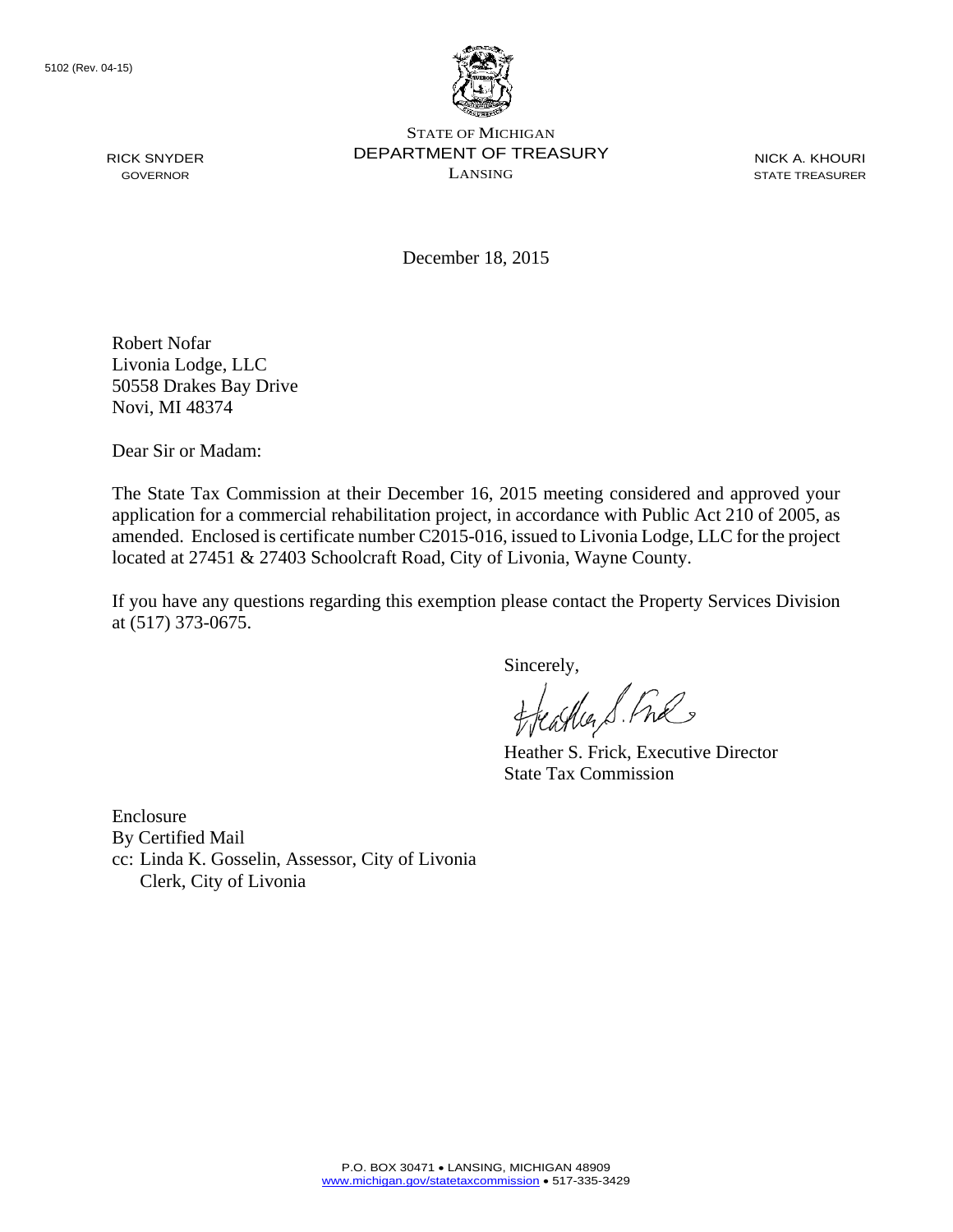

Pursuant to the provisions of Public Act 210 of 2005, as amended, the State Tax Commission hereby issues a Commercial Rehabilitation Exemption Certificate for the commercial property, as described in the approved application, owned by **Livonia Lodge, LLC**, and located at **27451 & 27403 Schoolcraft Road**, **City of Livonia**, County of Wayne, Michigan.

This certificate provides the authority for the assessor to exempt the commercial property for which this Commercial Rehabilitation Exemption Certificate is in effect, but not the land on which the rehabilitated facility is located or the personal property, from ad valorem taxation. This certificate further provides the authority to levy a specific tax known as the Commercial Rehabilitation tax.

This certificate, unless revoked as provided by Public Act 210 of 2005, as amended, shall remain in force for a period of **8** year(s);

### **Beginning December 31, 2015, and ending December 30, 2023.**

The real property investment amount for this obsolete facility is **\$8,200,000**.

The frozen taxable value of the real property related to this certificate is **\$210,150**.

This Commercial Rehabilitation Exemption Certificate is issued on **December 16, 2015**.



 $8450 - 6$ 

Douglas B. Roberts, Chairperson  $\lambda_{\chi}$  COMMISS State Tax Commission

**Heather Cole** Michigan Department of Treasury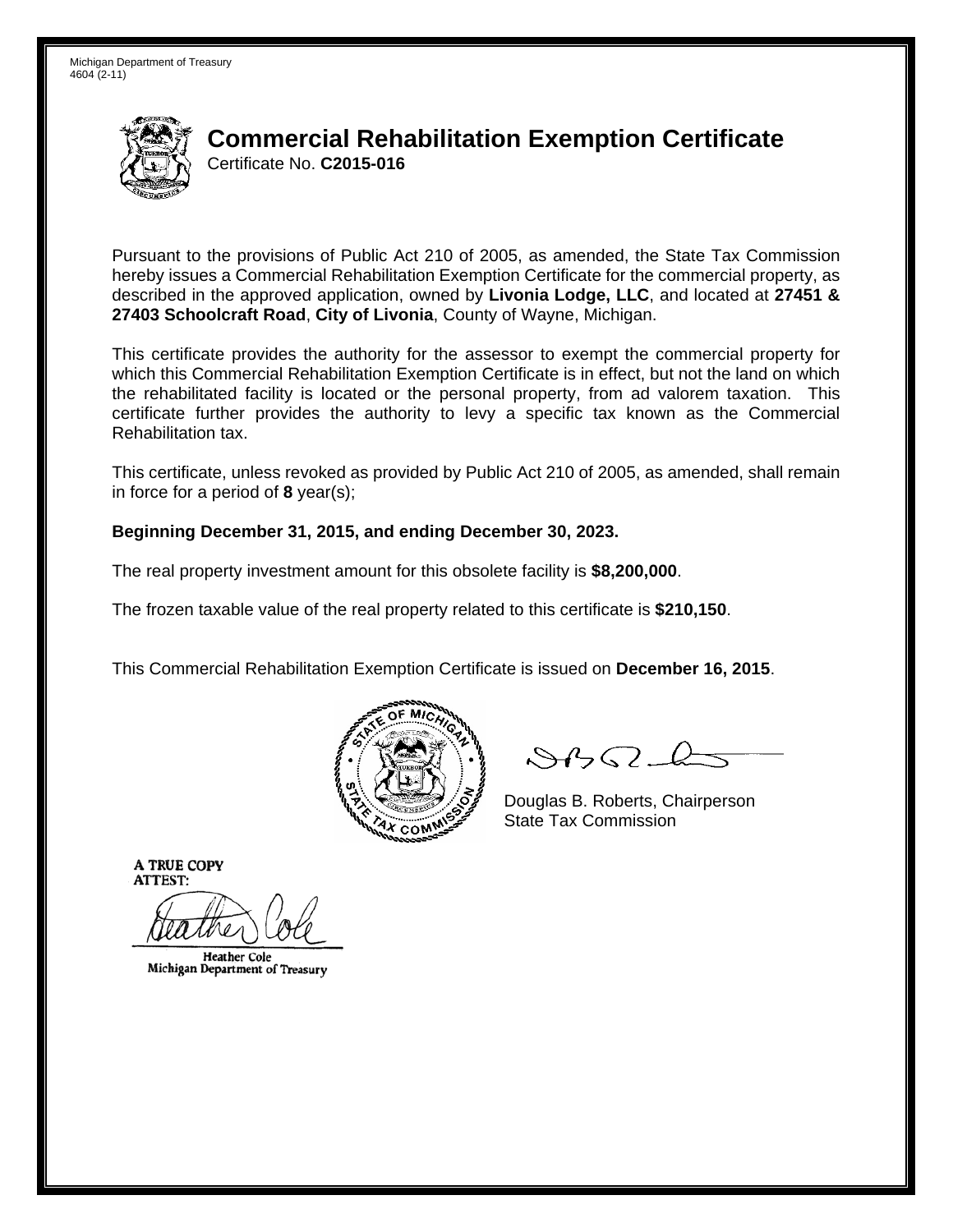

NICK A. KHOURI STATE TREASURER

December 18, 2015

Chris Mason MTM Group, LLC 9890 Red Arrow Highway Bridgman, MI 49106

Dear Sir or Madam:

The State Tax Commission at their December 16, 2015 meeting considered and approved your application for a commercial rehabilitation project, in accordance with Public Act 210 of 2005, as amended. Enclosed is certificate number C2015-018, issued to MTM Group, LLC for the project located at 4514 & 4518 Lake Street and 9709 & 9729 Red Arrow Highway, City of Bridgeman, Berrien County.

If you have any questions regarding this exemption please contact the Property Services Division at (517) 373-0675.

sincerely,<br>Heather S. Ful

Heather S. Frick, Executive Director State Tax Commission

Enclosure By Certified Mail cc: Nancy L. Williams, Assessor, City of Bridgeman Clerk, City of Bridgeman

RICK SNYDER GOVERNOR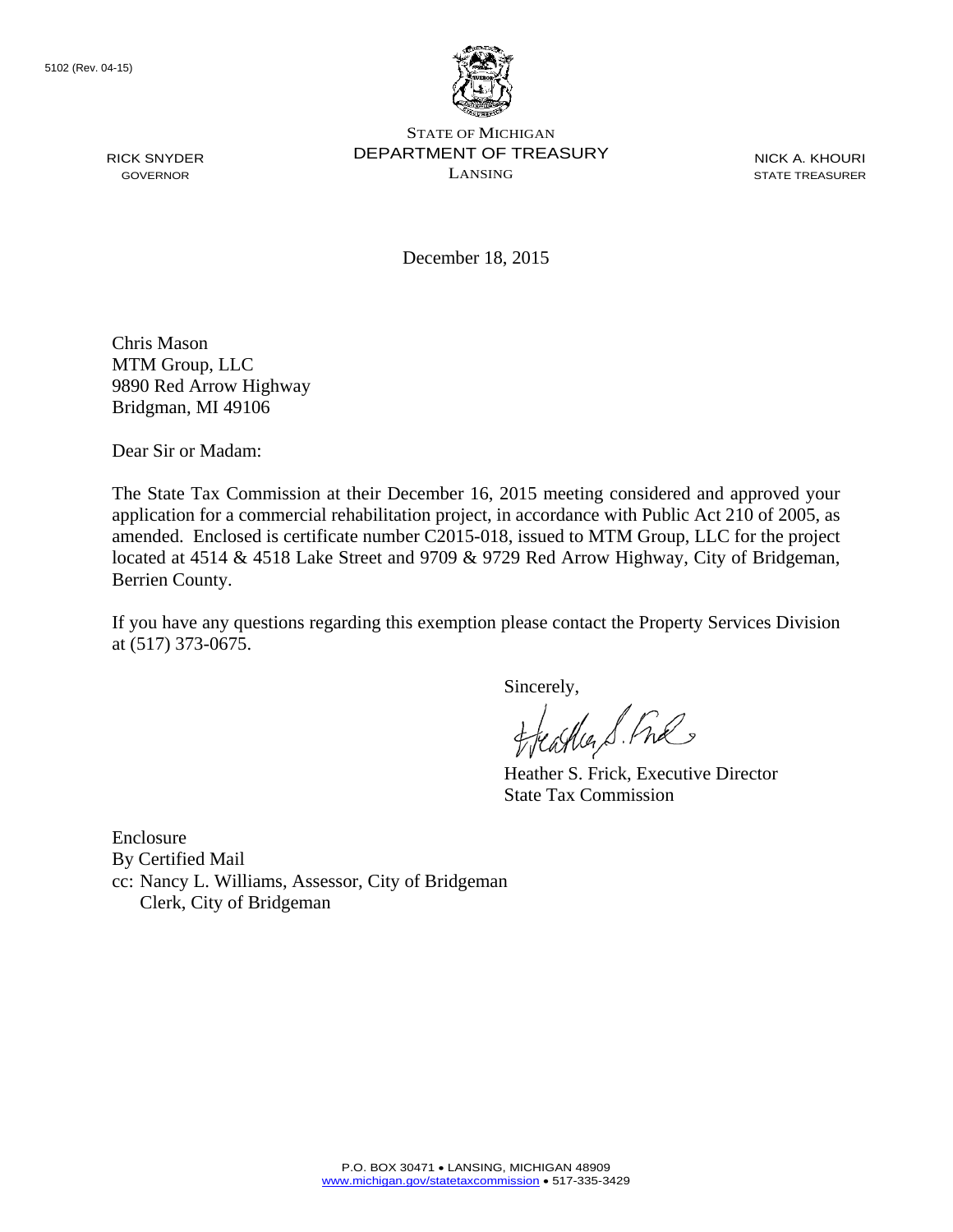

Pursuant to the provisions of Public Act 210 of 2005, as amended, the State Tax Commission hereby issues a Commercial Rehabilitation Exemption Certificate for the commercial property, as described in the approved application, owned by **MTM Group, LLC**, and located at **4514 & 4518 Lake Street and 9709 & 9729 Red Arrow Highway**, **City of Bridgeman**, County of Berrien, Michigan.

This certificate provides the authority for the assessor to exempt the commercial property for which this Commercial Rehabilitation Exemption Certificate is in effect, but not the land on which the rehabilitated facility is located or the personal property, from ad valorem taxation. This certificate further provides the authority to levy a specific tax known as the Commercial Rehabilitation tax.

This certificate, unless revoked as provided by Public Act 210 of 2005, as amended, shall remain in force for a period of **10** year(s);

### **Beginning December 31, 2015, and ending December 30, 2025.**

The real property investment amount for this obsolete facility is **\$1,093,926**.

The frozen taxable value of the real property related to this certificate is **\$144,800**.

This Commercial Rehabilitation Exemption Certificate is issued on **December 16, 2015**.



 $\mathcal{S}$ BO-l

Douglas B. Roberts, Chairperson  $\frac{1}{2}$ State Tax Commission

**Heather Cole** Michigan Department of Treasury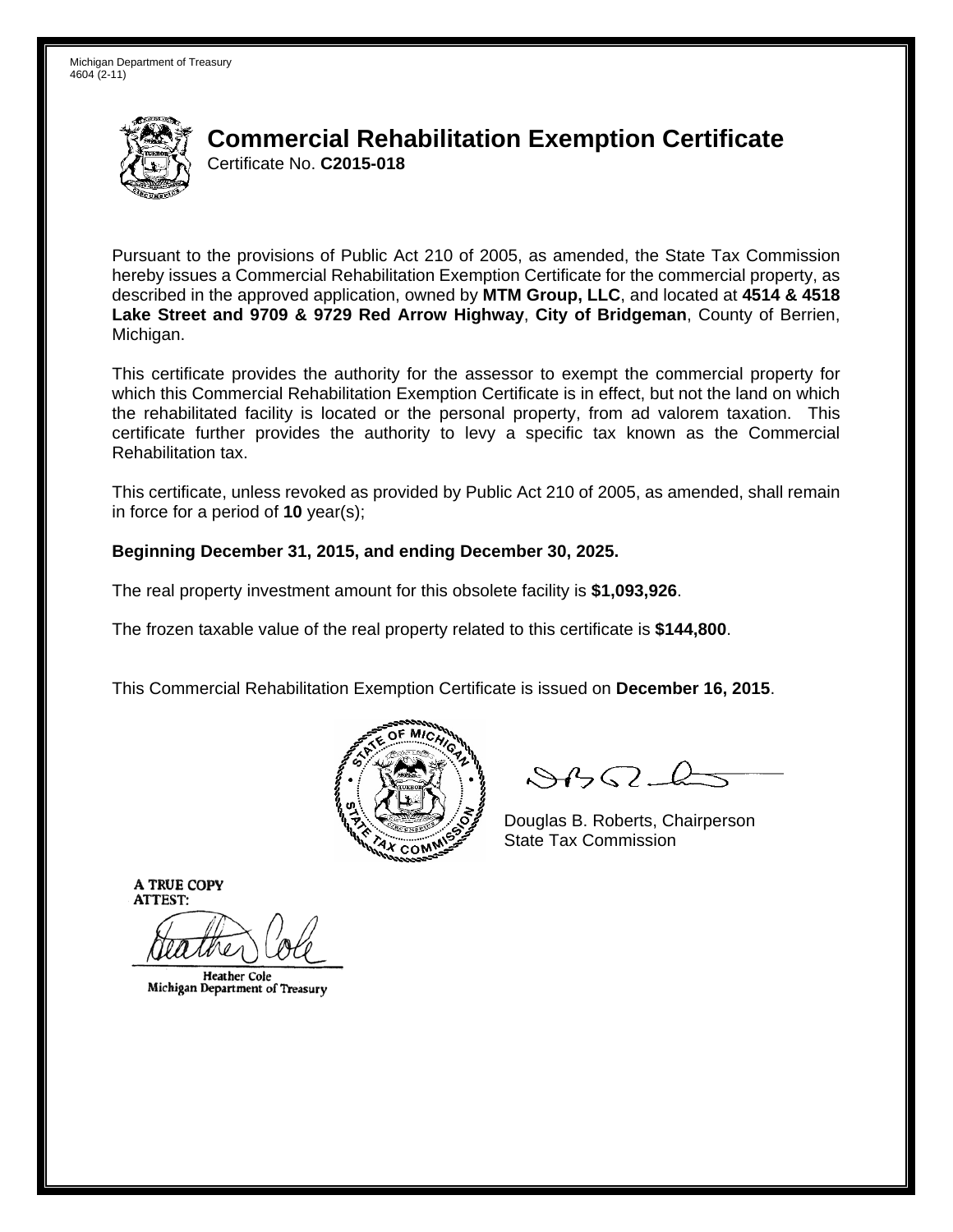

STATE OF MICHIGAN DEPARTMENT OF TREASURY LANSING

NICK A. KHOURI STATE TREASURER

December 18, 2015

Steve Najjar Nabro Holdings, LLC 355 Fisher Road Grosse Pointe, MI 48230

Dear Sir or Madam:

The State Tax Commission at their December 16, 2015 meeting considered and approved your application for a commercial rehabilitation project, in accordance with Public Act 210 of 2005, as amended. Enclosed is certificate number C2015-019, issued to Nabro Holdings, LLC for the project located at 355 Fisher Road, City of Grosse Pointe, Wayne County.

If you have any questions regarding this exemption please contact the Property Services Division at (517) 373-0675.

Sincerely,

aglia S. Ful

Heather S. Frick, Executive Director State Tax Commission

Enclosure By Certified Mail cc: Eric A. Dunlap, Assessor, City of Grosse Pointe Clerk, City of Grosse Pointe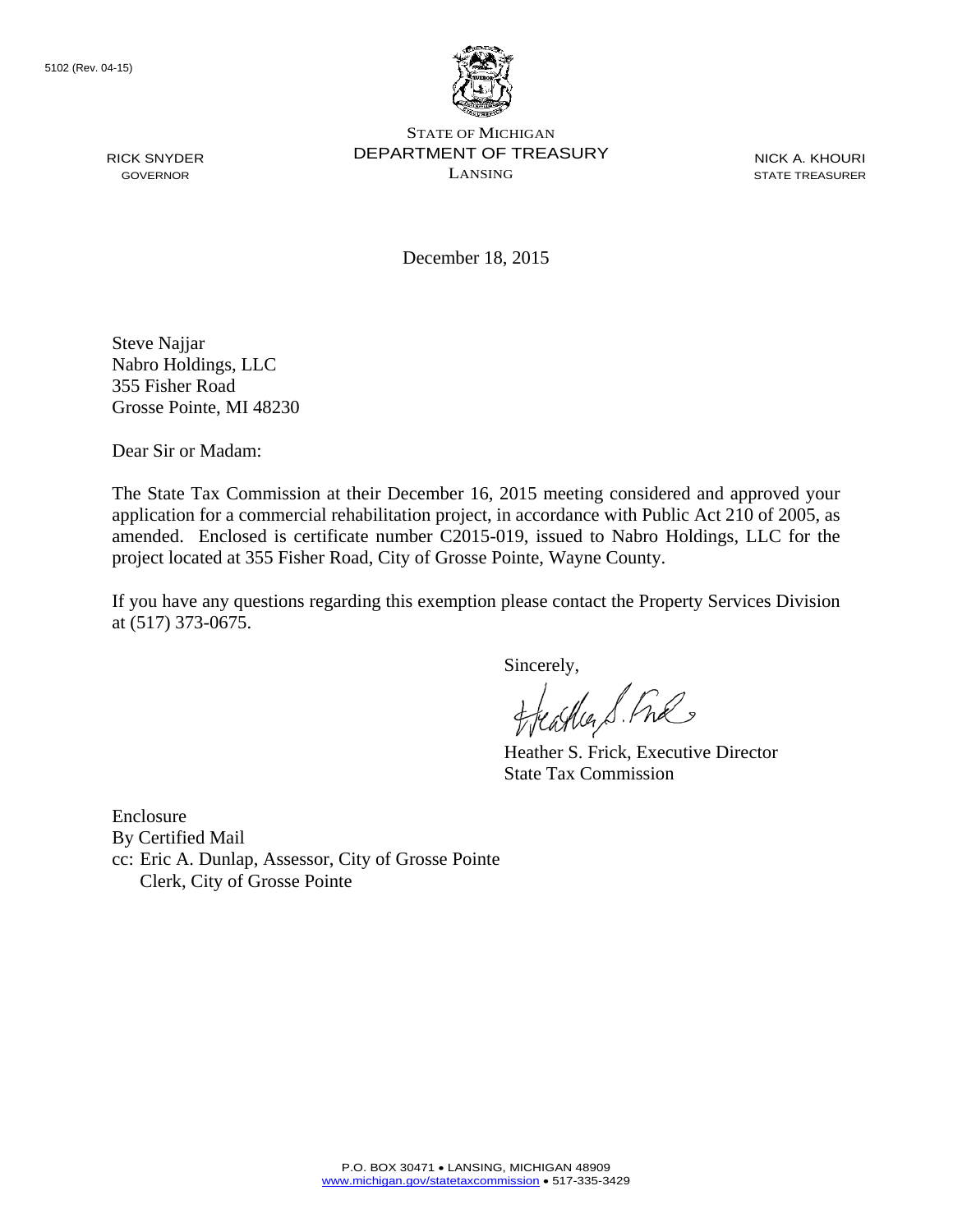

Pursuant to the provisions of Public Act 210 of 2005, as amended, the State Tax Commission hereby issues a Commercial Rehabilitation Exemption Certificate for the commercial property, as described in the approved application, owned by **Nabro Holdings, LLC**, and located at **355 Fisher Road**, **City of Grosse Pointe**, County of Wayne, Michigan.

This certificate provides the authority for the assessor to exempt the commercial property for which this Commercial Rehabilitation Exemption Certificate is in effect, but not the land on which the rehabilitated facility is located or the personal property, from ad valorem taxation. This certificate further provides the authority to levy a specific tax known as the Commercial Rehabilitation tax.

This certificate, unless revoked as provided by Public Act 210 of 2005, as amended, shall remain in force for a period of **10** year(s);

### **Beginning December 31, 2015, and ending December 30, 2025.**

The real property investment amount for this obsolete facility is **\$9,000,000**.

The frozen taxable value of the real property related to this certificate is **\$424,500**.

This Commercial Rehabilitation Exemption Certificate is issued on **December 16, 2015**.



 $8450 - 6$ 

Douglas B. Roberts, Chairperson  $\lambda_X$ <sub>COM</sub> $\frac{S^2}{2}$  State Tax Commission

**Heather Cole** Michigan Department of Treasury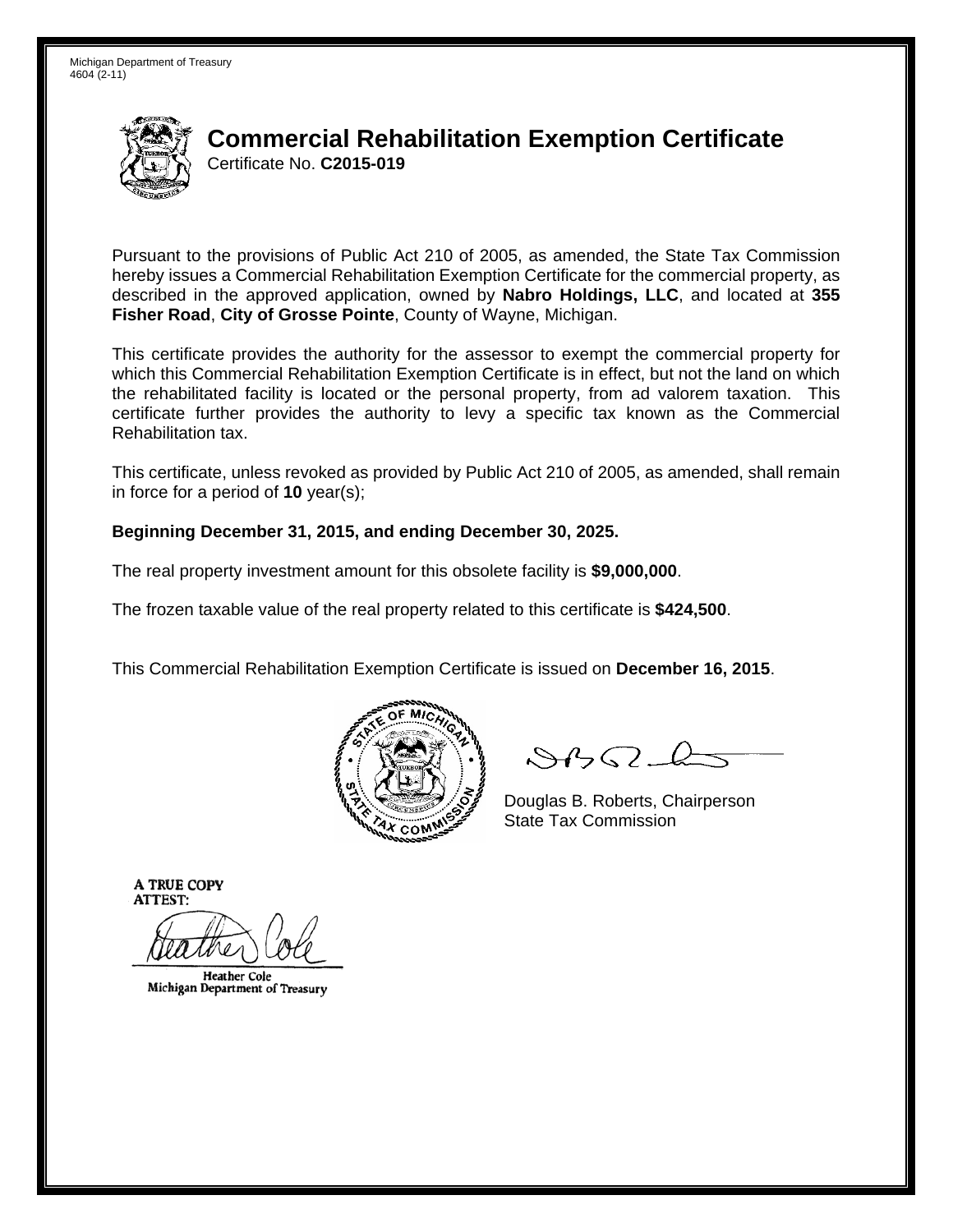

NICK A. KHOURI STATE TREASURER

December 18, 2015

Greg Erne T12 Office, LLC 25900 W Eleven Mile Road Southfield, MI 48034

Dear Sir or Madam:

The State Tax Commission at their December 16, 2015 meeting considered and approved your application for a commercial rehabilitation project, in accordance with Public Act 210 of 2005, as amended. Enclosed is certificate number C2015-020, issued to T12 Office, LLC for the project located at 29201 Telegraph Road, City of Southfield, Oakland County.

If you have any questions regarding this exemption please contact the Property Services Division at (517) 373-0675.

Sincerely,

aglia S. Ful

Heather S. Frick, Executive Director State Tax Commission

Enclosure By Certified Mail cc: Michael A. Racklyeft, Assessor, City of Southfield Clerk, City of Southfield

RICK SNYDER GOVERNOR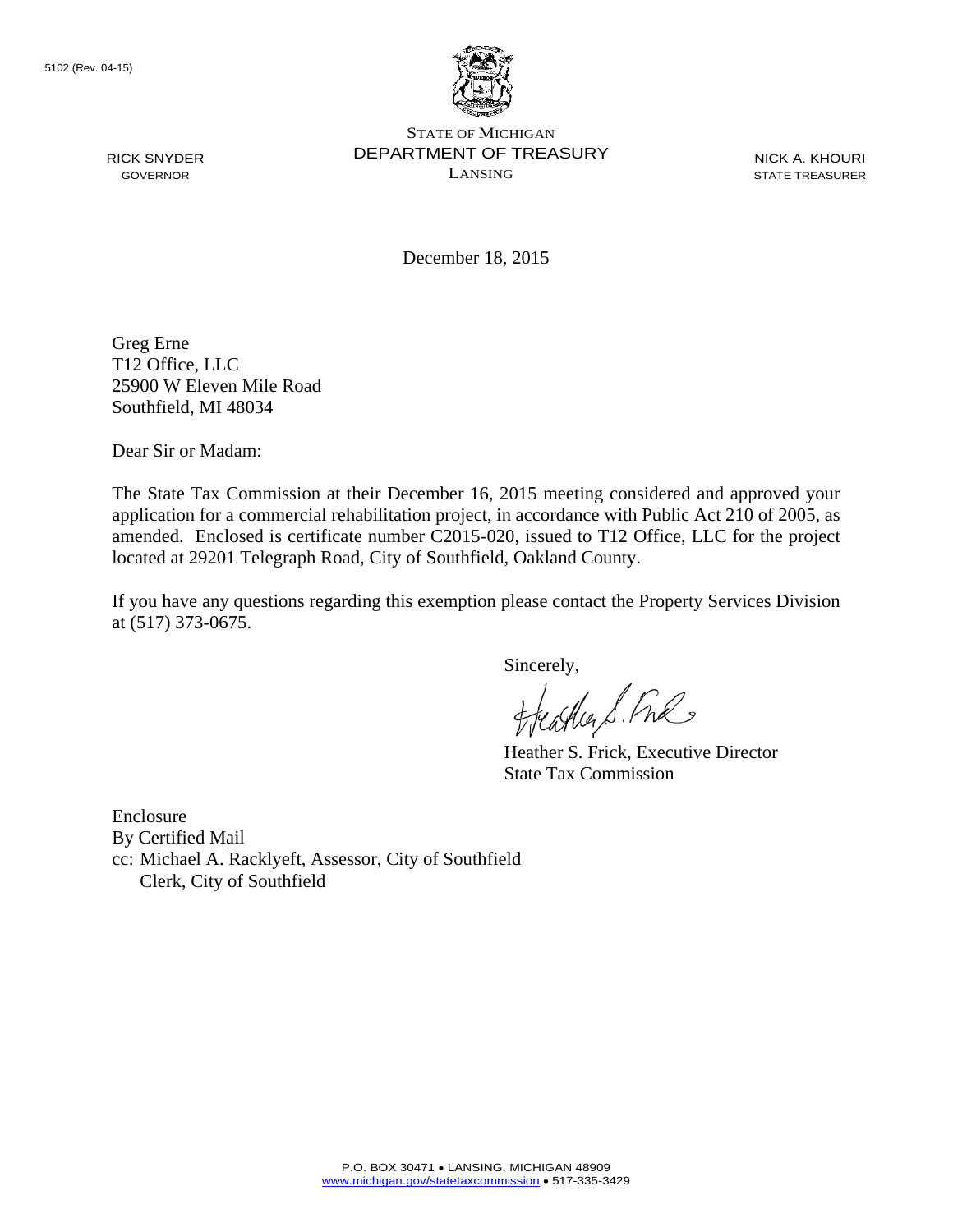

Pursuant to the provisions of Public Act 210 of 2005, as amended, the State Tax Commission hereby issues a Commercial Rehabilitation Exemption Certificate for the commercial property, as described in the approved application, owned by **T12 Office, LLC**, and located at **29201 Telegraph Road**, **City of Southfield**, County of Oakland, Michigan.

This certificate provides the authority for the assessor to exempt the commercial property for which this Commercial Rehabilitation Exemption Certificate is in effect, but not the land on which the rehabilitated facility is located or the personal property, from ad valorem taxation. This certificate further provides the authority to levy a specific tax known as the Commercial Rehabilitation tax.

This certificate, unless revoked as provided by Public Act 210 of 2005, as amended, shall remain in force for a period of **10** year(s);

### **Beginning December 31, 2015, and ending December 30, 2025.**

The real property investment amount for this obsolete facility is **\$2,500,000**.

The frozen taxable value of the real property related to this certificate is **\$2,619,270**.

This Commercial Rehabilitation Exemption Certificate is issued on **December 16, 2015**.



 $8450 - 6$ 

Douglas B. Roberts, Chairperson  $\lambda_{\chi}$  COMMISS State Tax Commission

**Heather Cole** Michigan Department of Treasury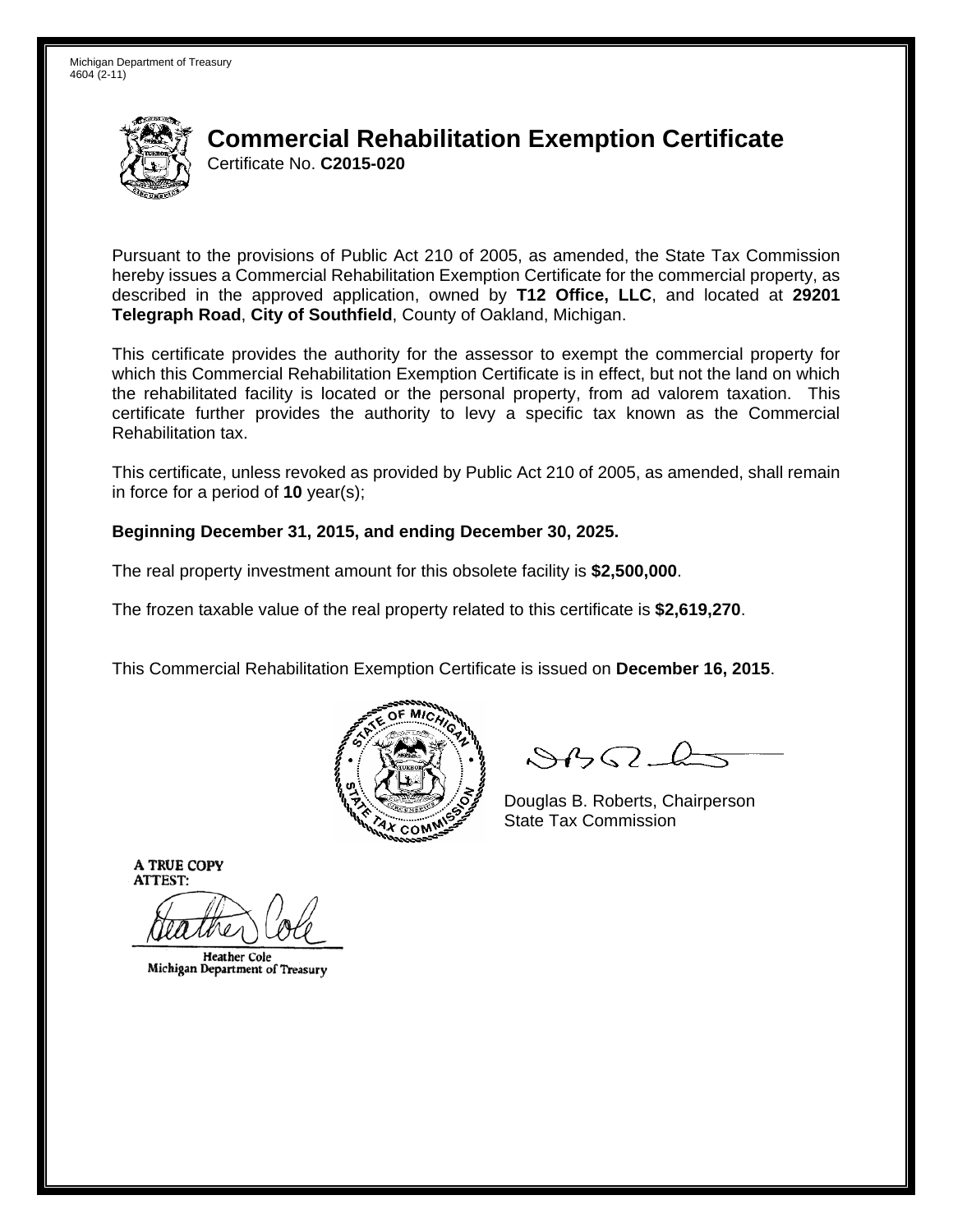

NICK A. KHOURI STATE TREASURER

December 18, 2015

Haithem K. Sarafa SREP Haggerty Road LLC 35933 Woodward Avenue, Suite 150 Bloomfield Hills, MI 48304

Dear Sir or Madam:

The State Tax Commission at their December 16, 2015 meeting considered and approved your application for a commercial rehabilitation project, in accordance with Public Act 210 of 2005, as amended. Enclosed is certificate number C2015-021, issued to SREP Haggerty Road LLC for the project located at 19700-19750 Haggerty Road, City of Livonia, Wayne County.

If you have any questions regarding this exemption please contact the Property Services Division at (517) 373-0675.

Sincerely,

aglia S. Ful

Heather S. Frick, Executive Director State Tax Commission

Enclosure By Certified Mail cc: Linda K. Gosselin, Assessor, City of Livonia Clerk, City of Livonia

RICK SNYDER GOVERNOR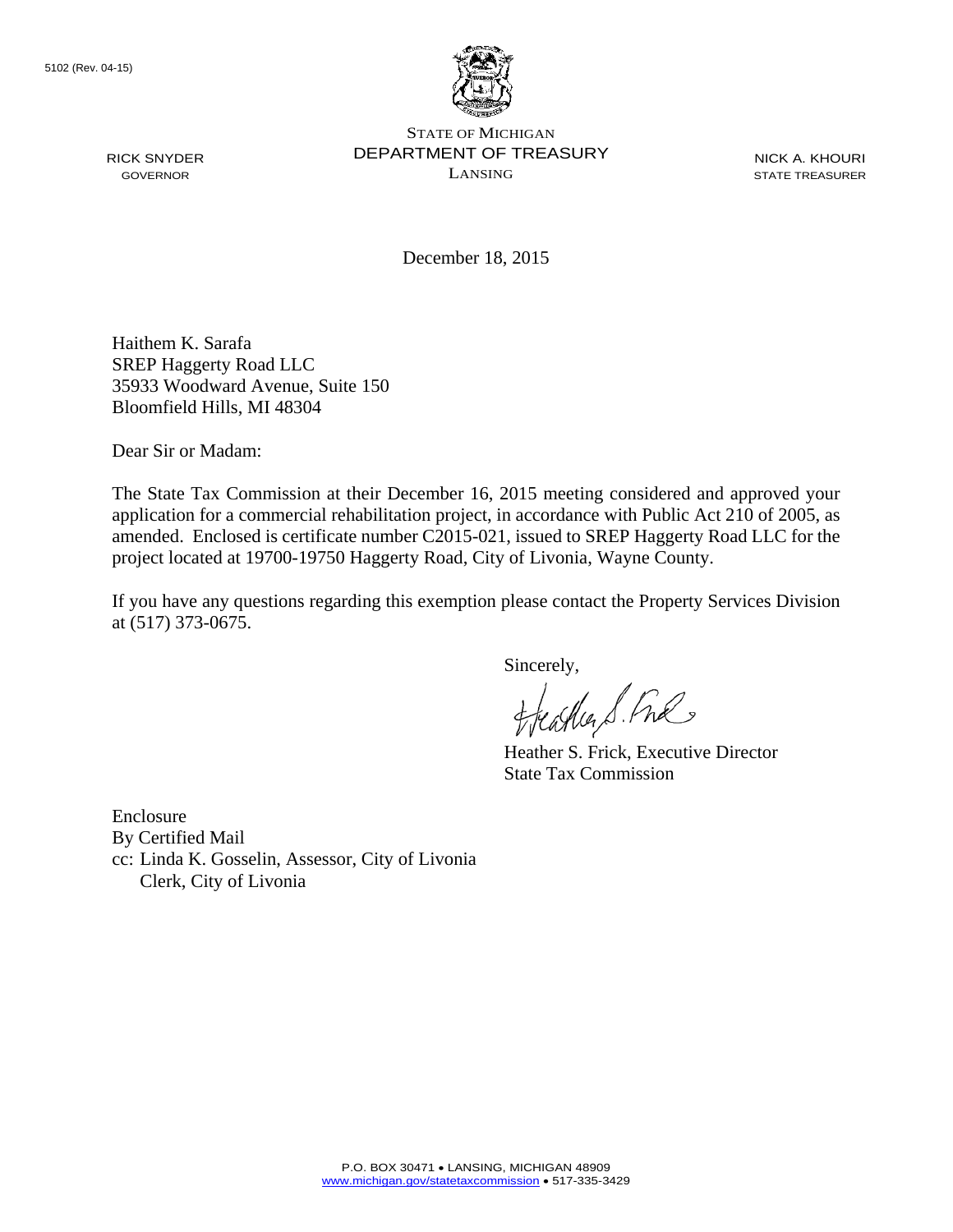

Pursuant to the provisions of Public Act 210 of 2005, as amended, the State Tax Commission hereby issues a Commercial Rehabilitation Exemption Certificate for the commercial property, as described in the approved application, owned by **SREP Haggerty Road LLC**, and located at **19700-19750 Haggerty Road**, **City of Livonia**, County of Wayne, Michigan.

This certificate provides the authority for the assessor to exempt the commercial property for which this Commercial Rehabilitation Exemption Certificate is in effect, but not the land on which the rehabilitated facility is located or the personal property, from ad valorem taxation. This certificate further provides the authority to levy a specific tax known as the Commercial Rehabilitation tax.

This certificate, unless revoked as provided by Public Act 210 of 2005, as amended, shall remain in force for a period of **10** year(s);

### **Beginning December 31, 2015, and ending December 30, 2025.**

The real property investment amount for this obsolete facility is **\$16,355,225**.

The frozen taxable value of the real property related to this certificate is **\$713,060**.

This Commercial Rehabilitation Exemption Certificate is issued on **December 16, 2015**.



 $8450 - 6$ 

Douglas B. Roberts, Chairperson  $\lambda_{\chi}$  COMMISS State Tax Commission

**Heather Cole** Michigan Department of Treasury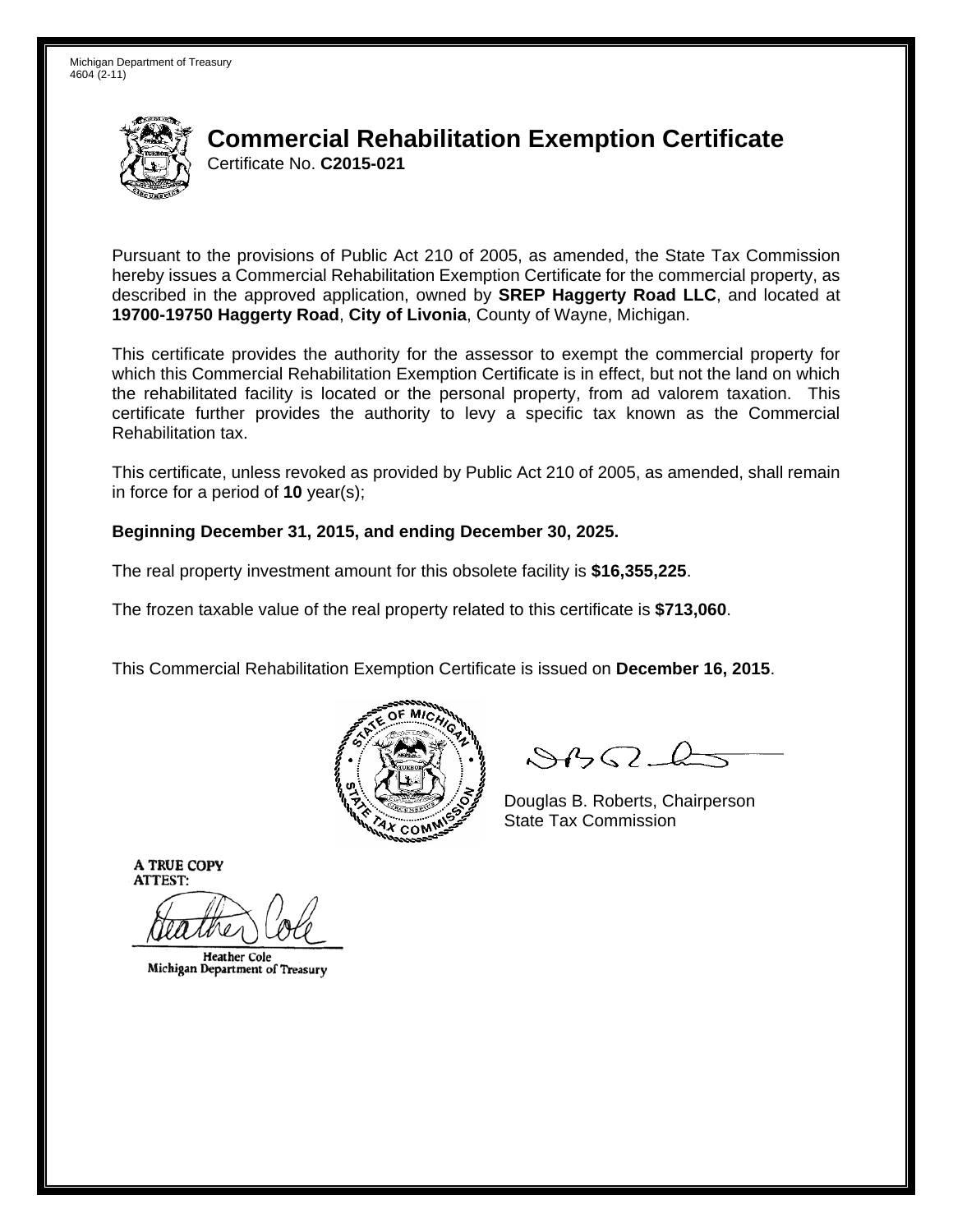

STATE OF MICHIGAN DEPARTMENT OF TREASURY LANSING

NICK A. KHOURI STATE TREASURER

December 18, 2015

Jennifer Mesler MM&S Holdings, LLC P.O. Box 451 Zeeland, MI 49464

Dear Sir or Madam:

The State Tax Commission at their December 16, 2015 meeting considered and approved your application for a commercial rehabilitation project, in accordance with Public Act 210 of 2005, as amended. Enclosed is certificate number C2015-022, issued to MM&S Holdings, LLC for the project located at 154 E Main, City of Zeeland, Ottawa County.

If you have any questions regarding this exemption please contact the Property Services Division at (517) 373-0675.

Sincerely,

aglia S. Ful

Heather S. Frick, Executive Director State Tax Commission

Enclosure By Certified Mail cc: Edward K. Vandervries, Assessor, City of Zeeland Clerk, City of Zeeland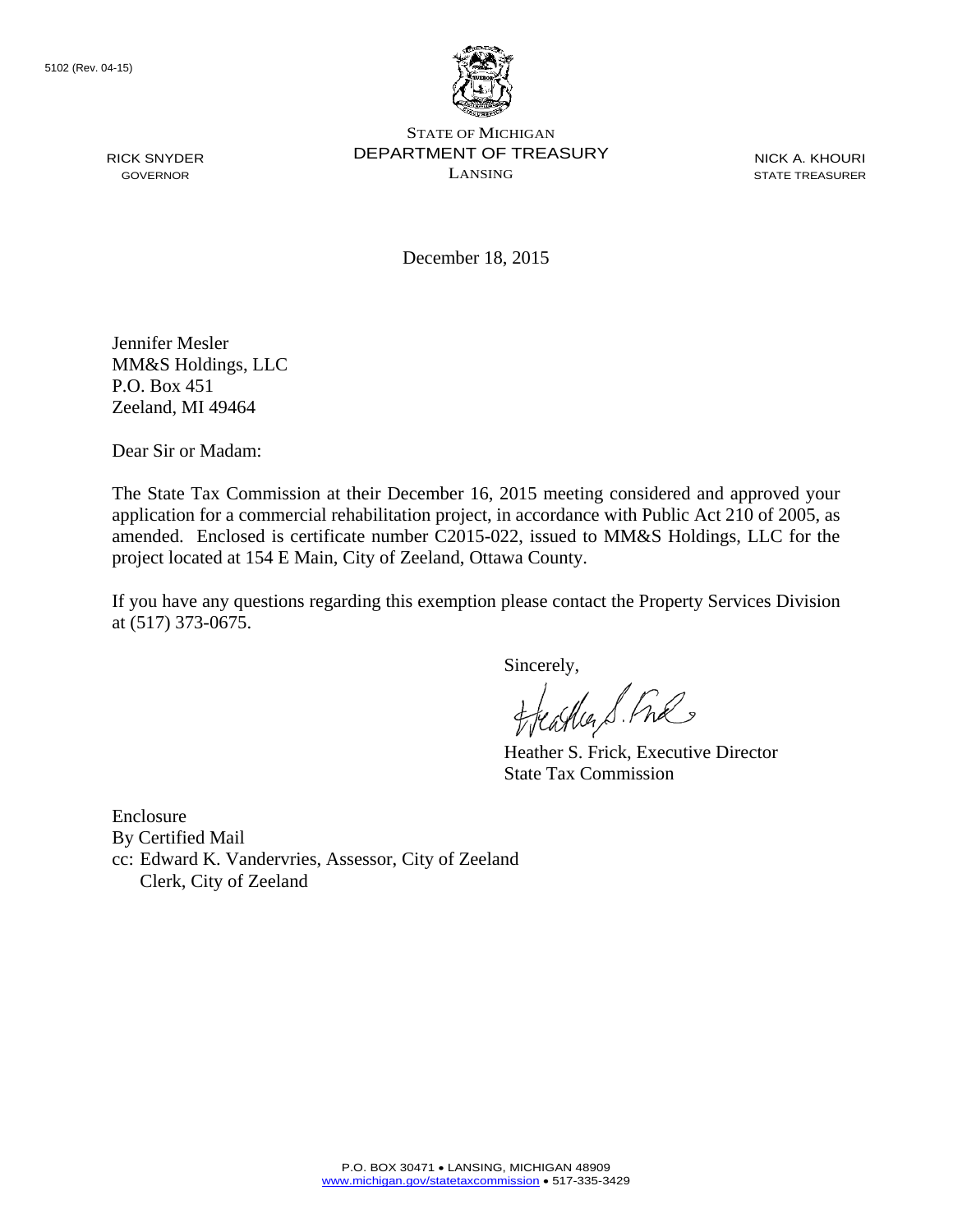

Pursuant to the provisions of Public Act 210 of 2005, as amended, the State Tax Commission hereby issues a Commercial Rehabilitation Exemption Certificate for the commercial property, as described in the approved application, owned by **MM&S Holdings, LLC**, and located at **154 E Main**, **City of Zeeland**, County of Ottawa, Michigan.

This certificate provides the authority for the assessor to exempt the commercial property for which this Commercial Rehabilitation Exemption Certificate is in effect, but not the land on which the rehabilitated facility is located or the personal property, from ad valorem taxation. This certificate further provides the authority to levy a specific tax known as the Commercial Rehabilitation tax.

This certificate, unless revoked as provided by Public Act 210 of 2005, as amended, shall remain in force for a period of **10** year(s);

### **Beginning December 31, 2015, and ending December 30, 2025.**

The real property investment amount for this obsolete facility is **\$175,000**.

The frozen taxable value of the real property related to this certificate is **\$88,200**.

This Commercial Rehabilitation Exemption Certificate is issued on **December 16, 2015**.



 $8450 - 6$ 

Douglas B. Roberts, Chairperson  $\lambda_{\chi}$  COMMISS State Tax Commission

**Heather Cole** Michigan Department of Treasury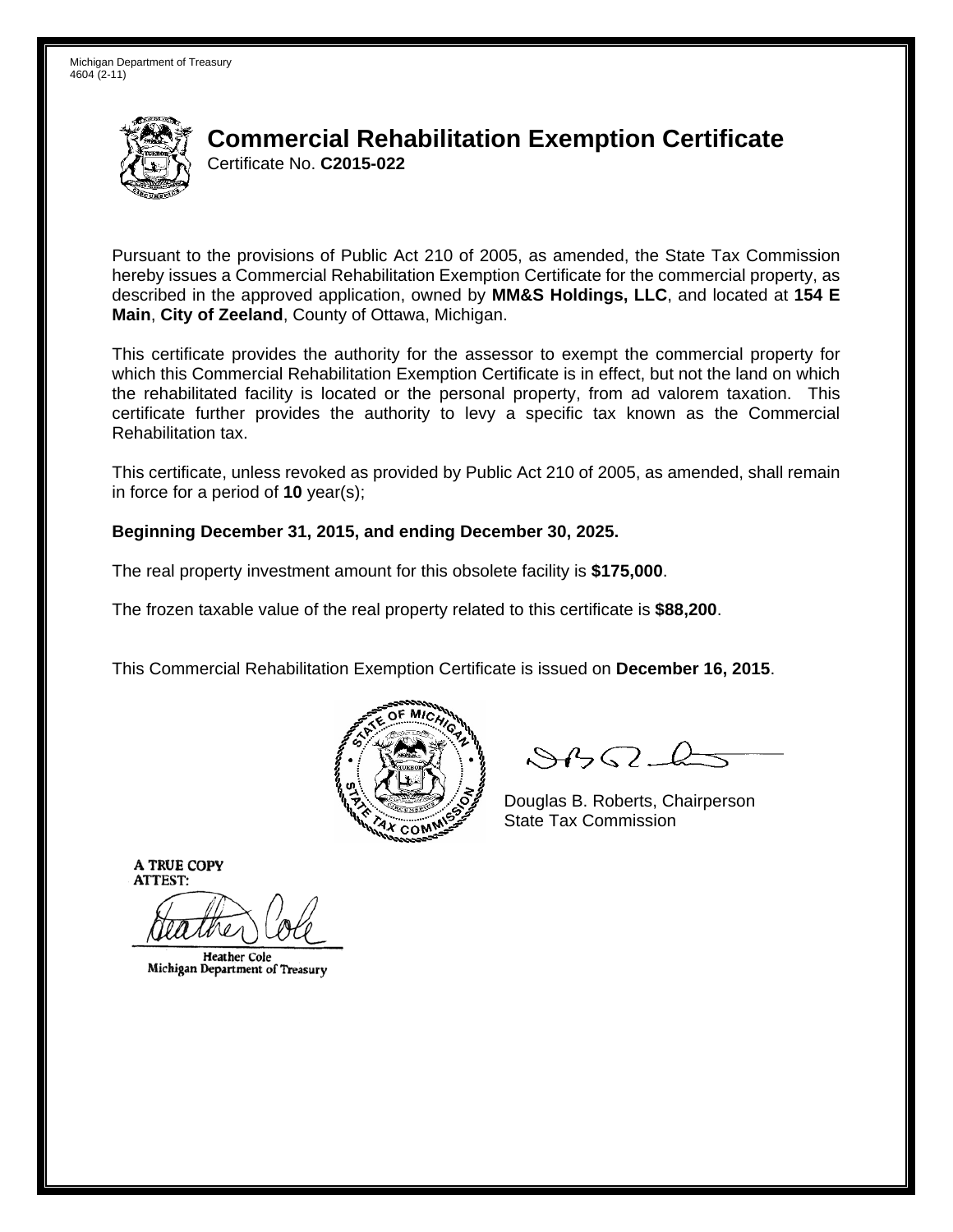

STATE OF MICHIGAN DEPARTMENT OF TREASURY LANSING

NICK A. KHOURI STATE TREASURER

December 18, 2015

Barry Caplan Corktown Hotel, LLC 1331 Trumbull Avenue Detroit, MI 48216

Dear Sir or Madam:

The State Tax Commission at their December 16, 2015 meeting considered and approved your application for a commercial rehabilitation project, in accordance with Public Act 210 of 2005, as amended. Enclosed is certificate number C2015-023, issued to Corktown Hotel, LLC for the project located at 1331 Trumbull Avenue, City of Detroit, Wayne County.

If you have any questions regarding this exemption please contact the Property Services Division at (517) 373-0675.

Sincerely,

carlier S. Free

Heather S. Frick, Executive Director State Tax Commission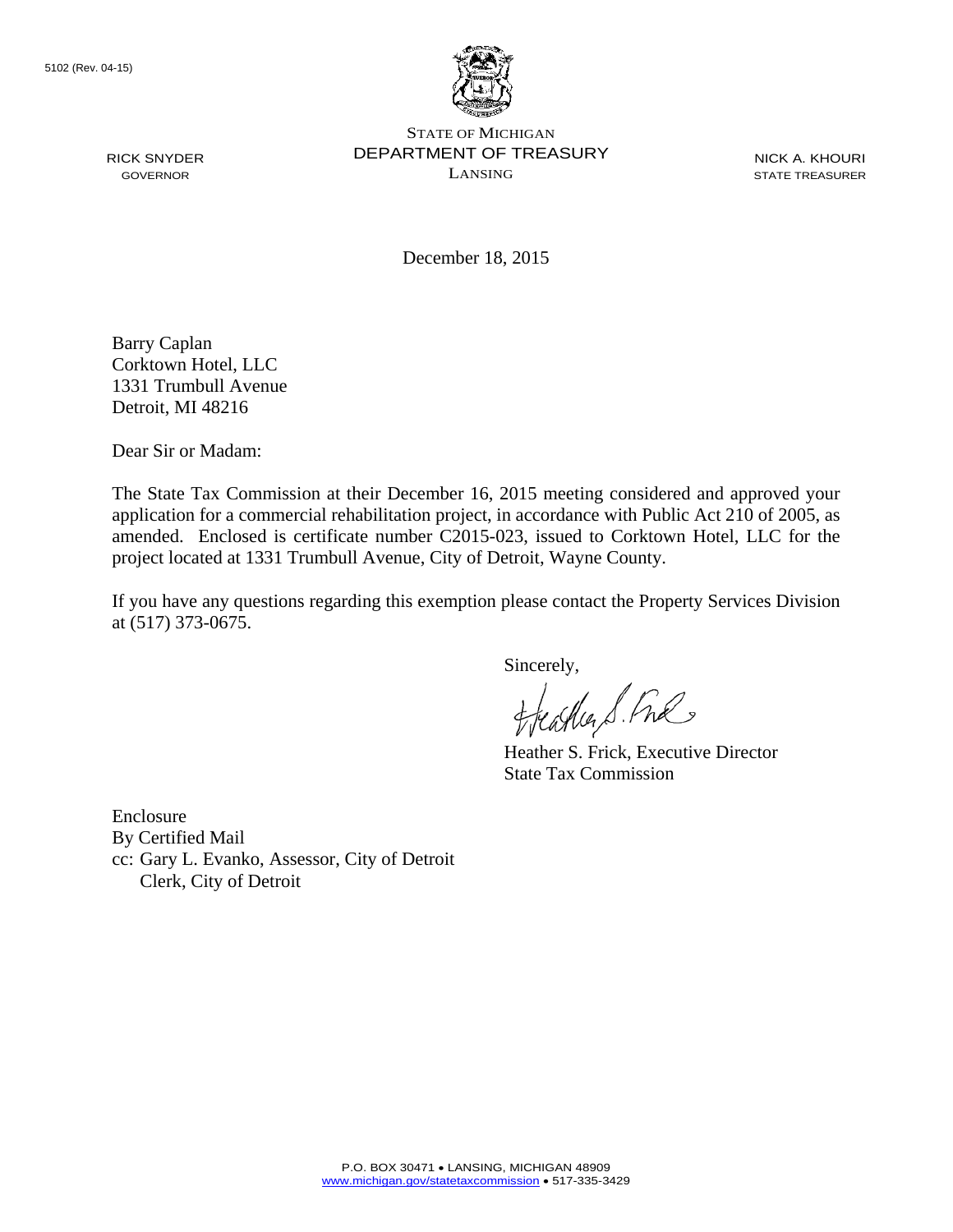

Pursuant to the provisions of Public Act 210 of 2005, as amended, the State Tax Commission hereby issues a Commercial Rehabilitation Exemption Certificate for the commercial property, as described in the approved application, owned by **Corktown Hotel, LLC**, and located at **1331 Trumbull Avenue**, **City of Detroit**, County of Wayne, Michigan.

This certificate provides the authority for the assessor to exempt the commercial property for which this Commercial Rehabilitation Exemption Certificate is in effect, but not the land on which the rehabilitated facility is located or the personal property, from ad valorem taxation. This certificate further provides the authority to levy a specific tax known as the Commercial Rehabilitation tax.

This certificate, unless revoked as provided by Public Act 210 of 2005, as amended, shall remain in force for a period of **10** year(s);

### **Beginning December 31, 2015, and ending December 30, 2027.**

The real property investment amount for this obsolete facility is **\$2,200,000**.

The frozen taxable value of the real property related to this certificate is **\$412,410**.

This Commercial Rehabilitation Exemption Certificate is issued on **December 16, 2015**.



 $8450 - 6$ 

Douglas B. Roberts, Chairperson  $\lambda_{\chi}$  COMMISS State Tax Commission

**Heather Cole** Michigan Department of Treasury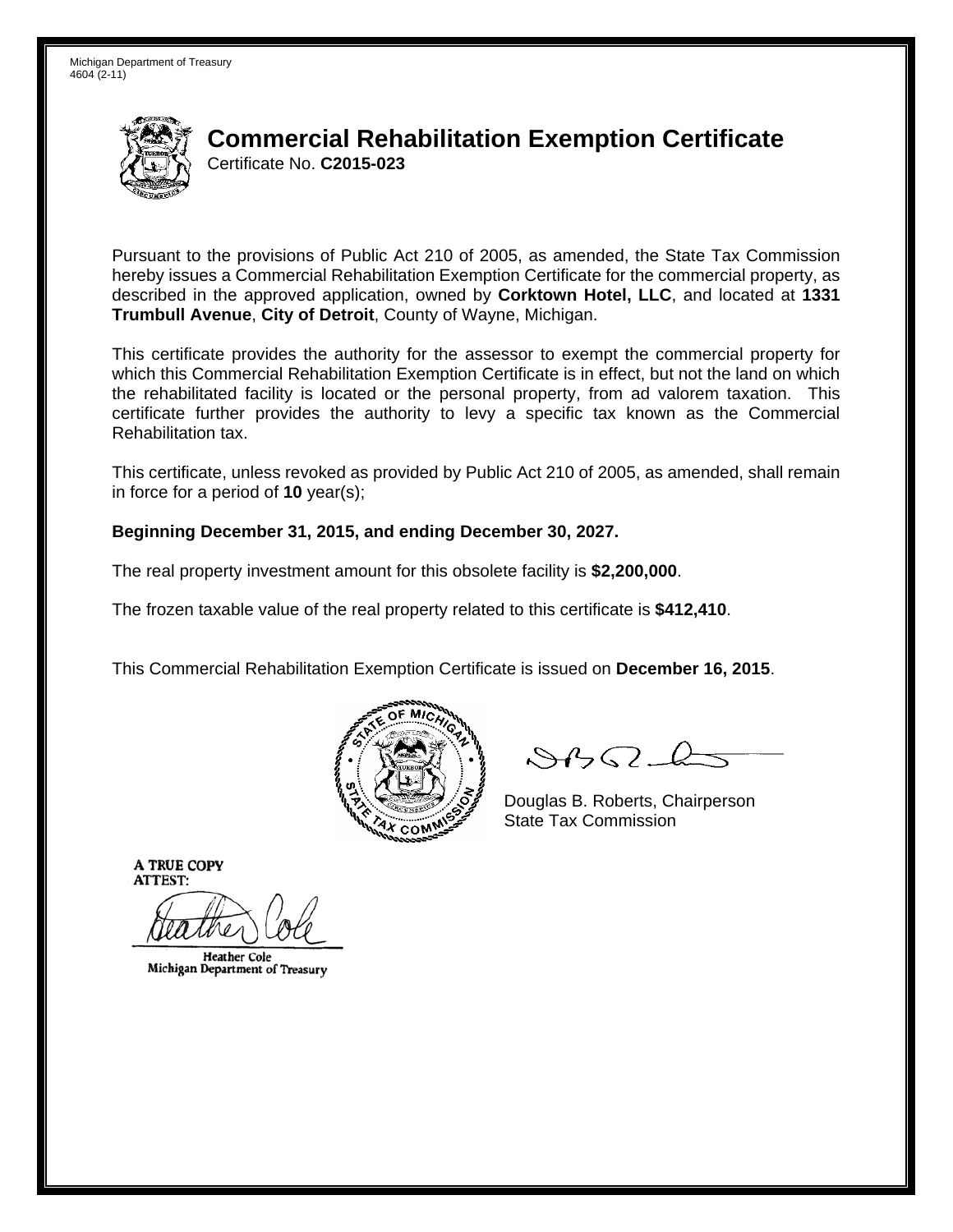

STATE OF MICHIGAN DEPARTMENT OF TREASURY LANSING

NICK A. KHOURI STATE TREASURER

December 18, 2015

George Derdenan Ultimate Soccer Arenas LLC/GTS Holdings LLC 867 S Boulevard East Pontiac, MI 48341

Dear Sir or Madam:

The State Tax Commission at their December 16, 2015 meeting considered and approved your application for a commercial rehabilitation project, in accordance with Public Act 210 of 2005, as amended. Enclosed is certificate number C2015-024, issued to Ultimate Soccer Arenas LLC/GTS Holdings LLC for the project located at 867 S Boulevard East, City of Pontiac, Oakland County.

If you have any questions regarding this exemption please contact the Property Services Division at (517) 373-0675.

Sincerely,

aglia S. Ful

Heather S. Frick, Executive Director State Tax Commission

Enclosure By Certified Mail cc: David M. Hieber, Assessor, City of Pontiac Clerk, City of Pontiac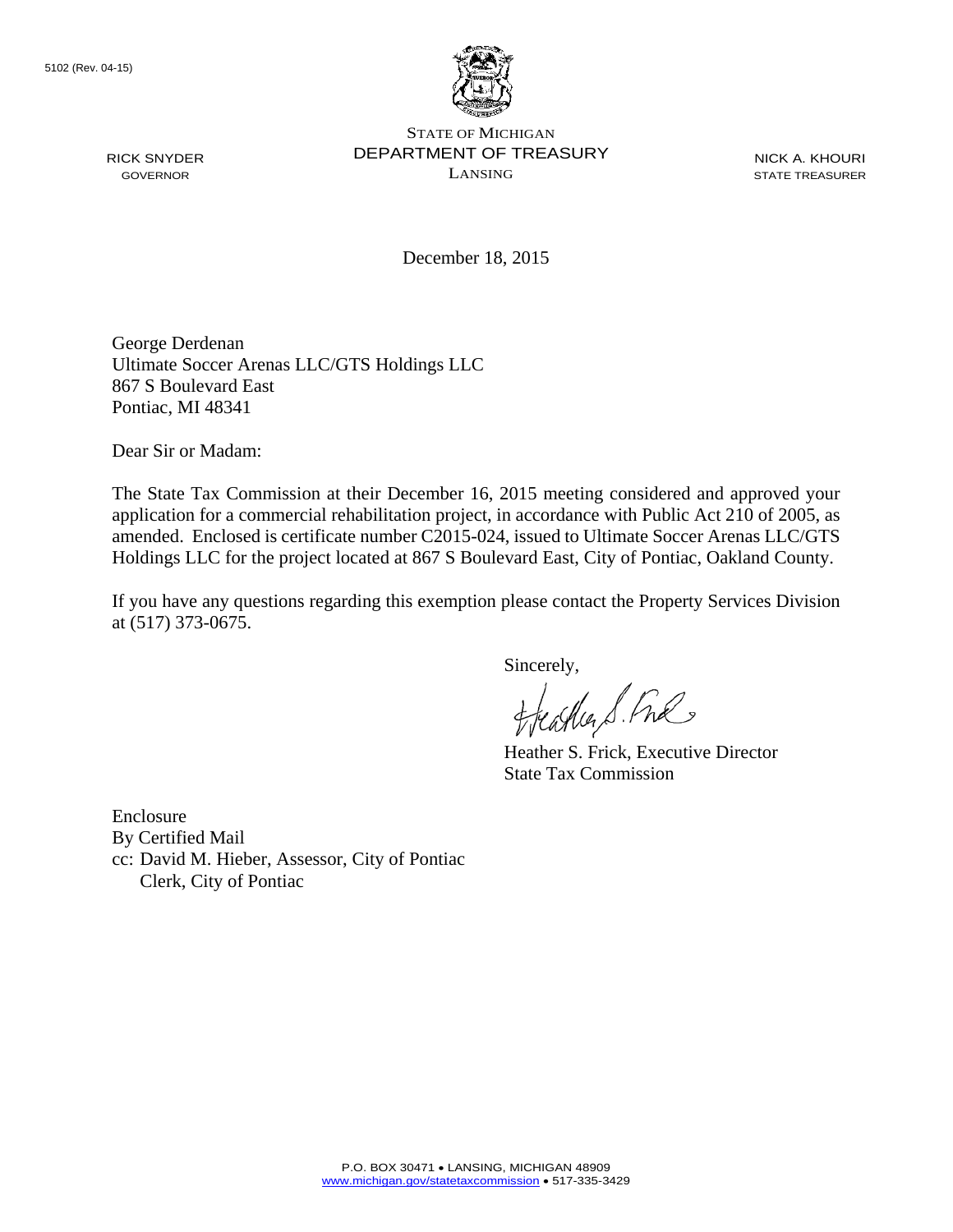

Pursuant to the provisions of Public Act 210 of 2005, as amended, the State Tax Commission hereby issues a Commercial Rehabilitation Exemption Certificate for the commercial property, as described in the approved application, owned by **Ultimate Soccer Arenas LLC/GTS Holdings LLC**, and located at **867 S Boulevard East**, **City of Pontiac**, County of Oakland, Michigan.

This certificate provides the authority for the assessor to exempt the commercial property for which this Commercial Rehabilitation Exemption Certificate is in effect, but not the land on which the rehabilitated facility is located or the personal property, from ad valorem taxation. This certificate further provides the authority to levy a specific tax known as the Commercial Rehabilitation tax.

This certificate, unless revoked as provided by Public Act 210 of 2005, as amended, shall remain in force for a period of **10** year(s);

### **Beginning December 31, 2015, and ending December 30, 2025.**

The real property investment amount for this obsolete facility is **\$8,600,000**.

The frozen taxable value of the real property related to this certificate is **\$2,068,350**.

This Commercial Rehabilitation Exemption Certificate is issued on **December 16, 2015**.



 $8450 - 6$ 

Douglas B. Roberts, Chairperson  $\lambda_{\chi}$  COMMISS State Tax Commission

**Heather Cole** Michigan Department of Treasury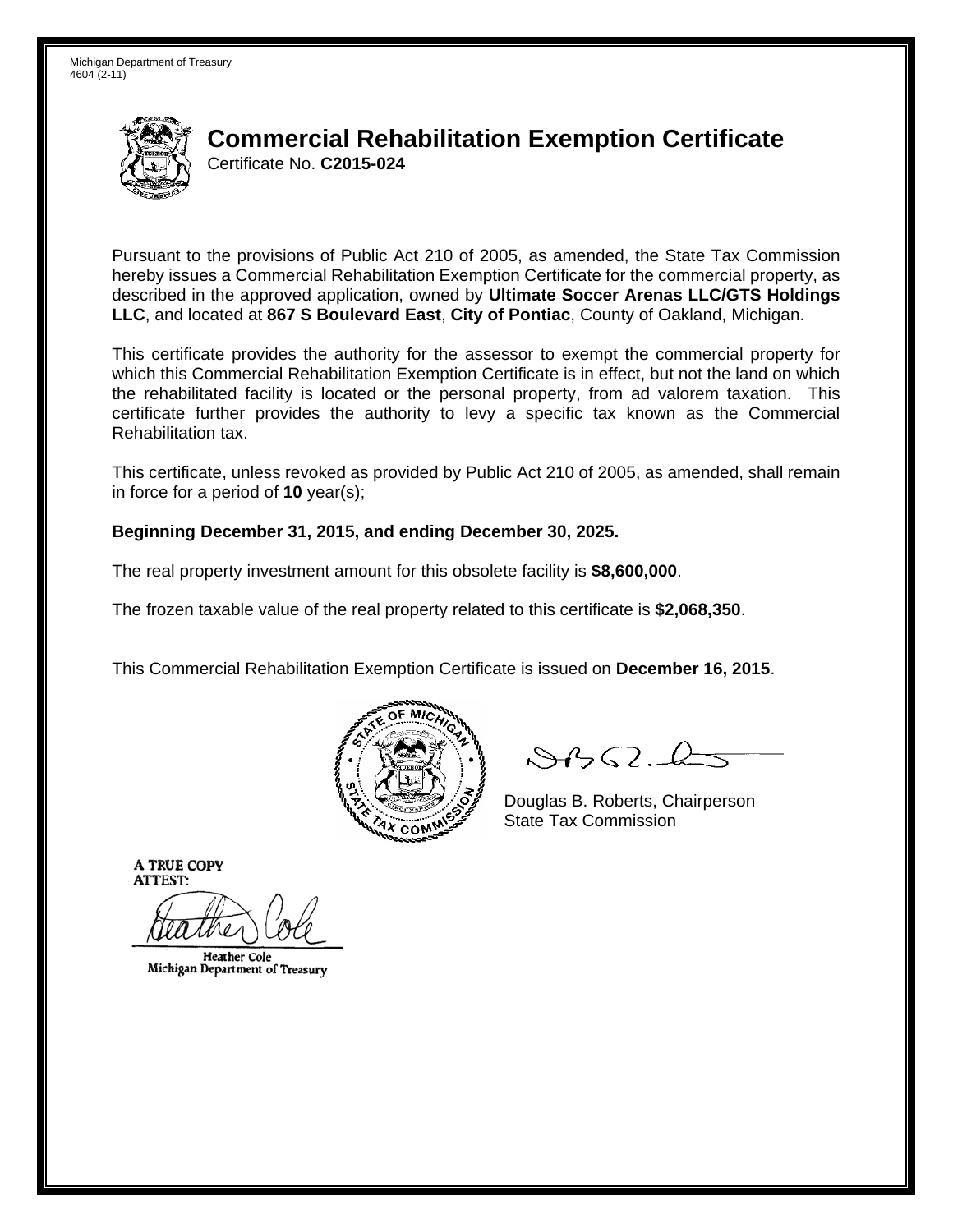

NICK A. KHOURI STATE TREASURER

December 18, 2015

Jordan Wolfe Town Partners 1514 Washington Boulevard, Suite 201 Detroit, MI 48226

Dear Sir or Madam:

The State Tax Commission at their December 16, 2015 meeting considered and approved your application for a commercial rehabilitation project, in accordance with Public Act 210 of 2005, as amended. Enclosed is certificate number C2015-025, issued to Town Partners for the project located at 6540 & 6545 St. Antoine Street, City of Detroit, Wayne County.

If you have any questions regarding this exemption please contact the Property Services Division at (517) 373-0675.

Sincerely,

aglia S. Ful

Heather S. Frick, Executive Director State Tax Commission

Enclosure By Certified Mail cc: Gary L. Evanko, Assessor, City of Detroit Clerk, City of Detroit

RICK SNYDER GOVERNOR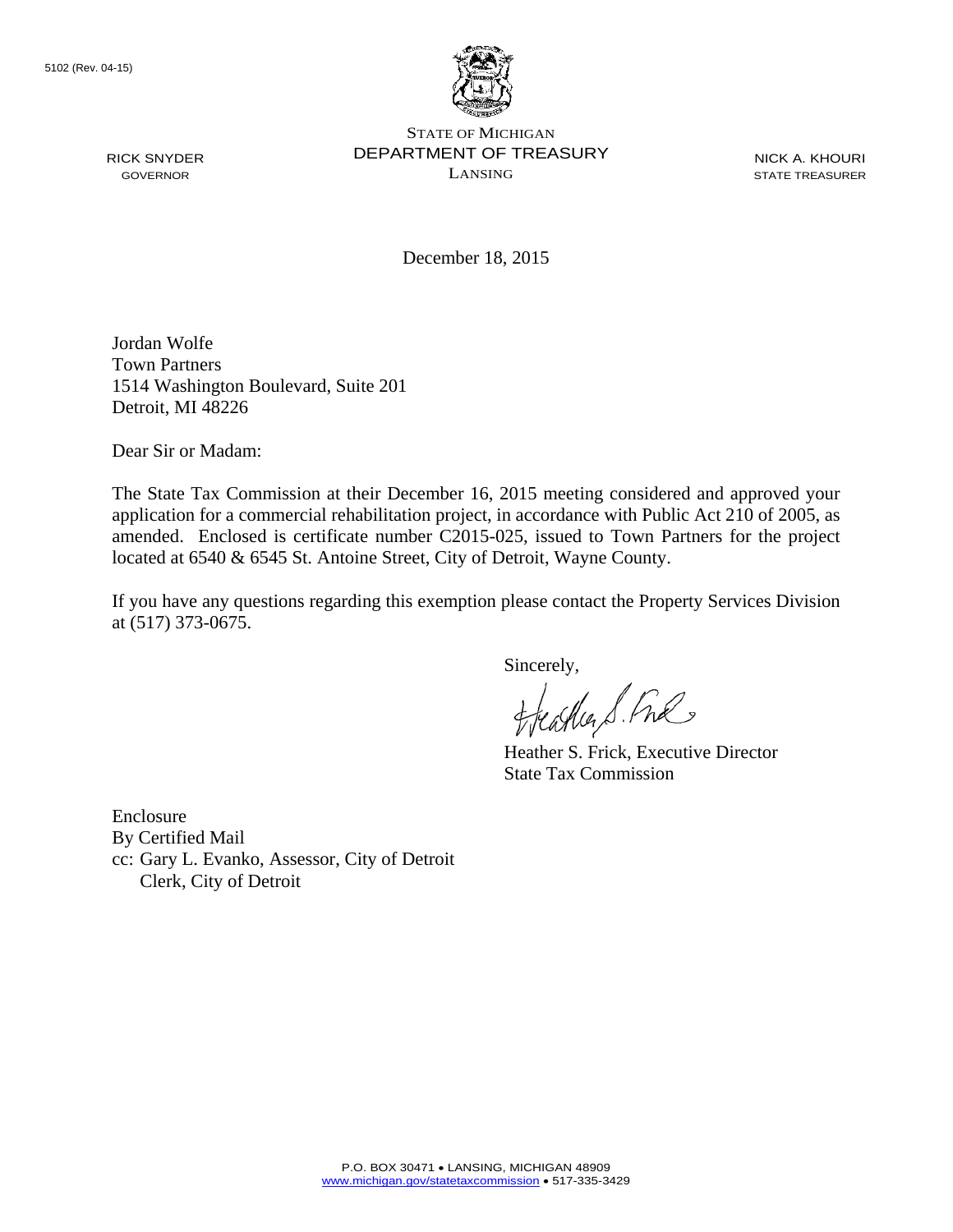

Pursuant to the provisions of Public Act 210 of 2005, as amended, the State Tax Commission hereby issues a Commercial Rehabilitation Exemption Certificate for the commercial property, as described in the approved application, owned by **Town Partners**, and located at **6540 & 6545 St. Antoine Street**, **City of Detroit**, County of Wayne, Michigan.

This certificate provides the authority for the assessor to exempt the commercial property for which this Commercial Rehabilitation Exemption Certificate is in effect, but not the land on which the rehabilitated facility is located or the personal property, from ad valorem taxation. This certificate further provides the authority to levy a specific tax known as the Commercial Rehabilitation tax.

This certificate, unless revoked as provided by Public Act 210 of 2005, as amended, shall remain in force for a period of **10** year(s);

### **Beginning December 30, 2015, and ending December 30, 2027.**

The real property investment amount for this obsolete facility is **\$1,000,000**.

The frozen taxable value of the real property related to this certificate is **\$189,904**.

This Commercial Rehabilitation Exemption Certificate is issued on **December 16, 2015**.



 $8450 - 6$ 

Douglas B. Roberts, Chairperson  $\lambda_{\chi}$  COMMISS State Tax Commission

**Heather Cole** Michigan Department of Treasury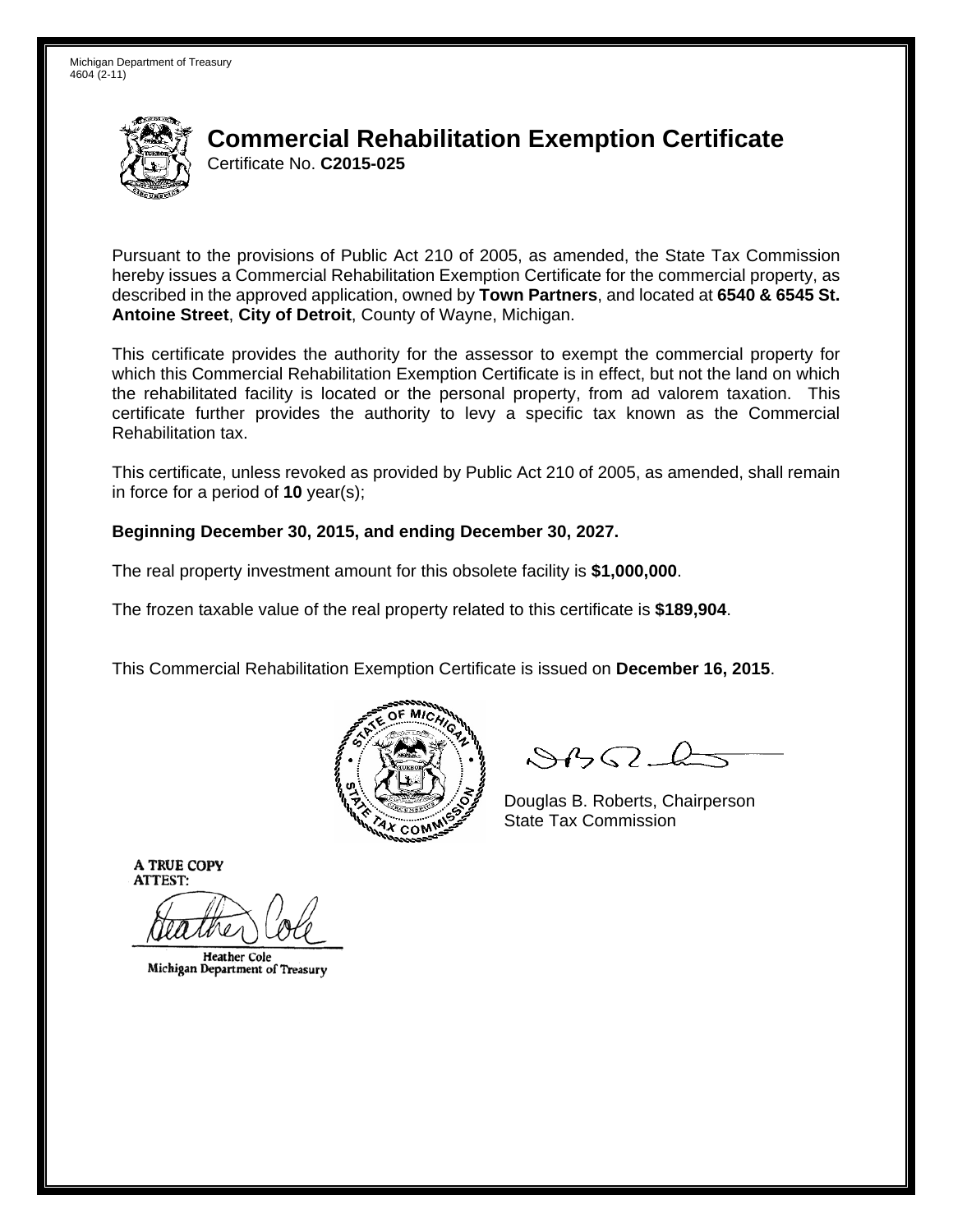

STATE OF MICHIGAN DEPARTMENT OF TREASURY LANSING

NICK A. KHOURI STATE TREASURER

December 18, 2015

Dameon Gabriel Gabriel Hall LLC 5201 Commonwealth Street, #9 Detroit, MI 48208

Dear Sir or Madam:

The State Tax Commission at their December 16, 2015 meeting considered and approved your application for a commercial rehabilitation project, in accordance with Public Act 210 of 2005, as amended. Enclosed is certificate number C2015-026, issued to Gabriel Hall LLC for the project located at 8002 Kercheval Street, City of Detroit, Wayne County.

If you have any questions regarding this exemption please contact the Property Services Division at (517) 373-0675.

Sincerely,

carlier S. Free

Heather S. Frick, Executive Director State Tax Commission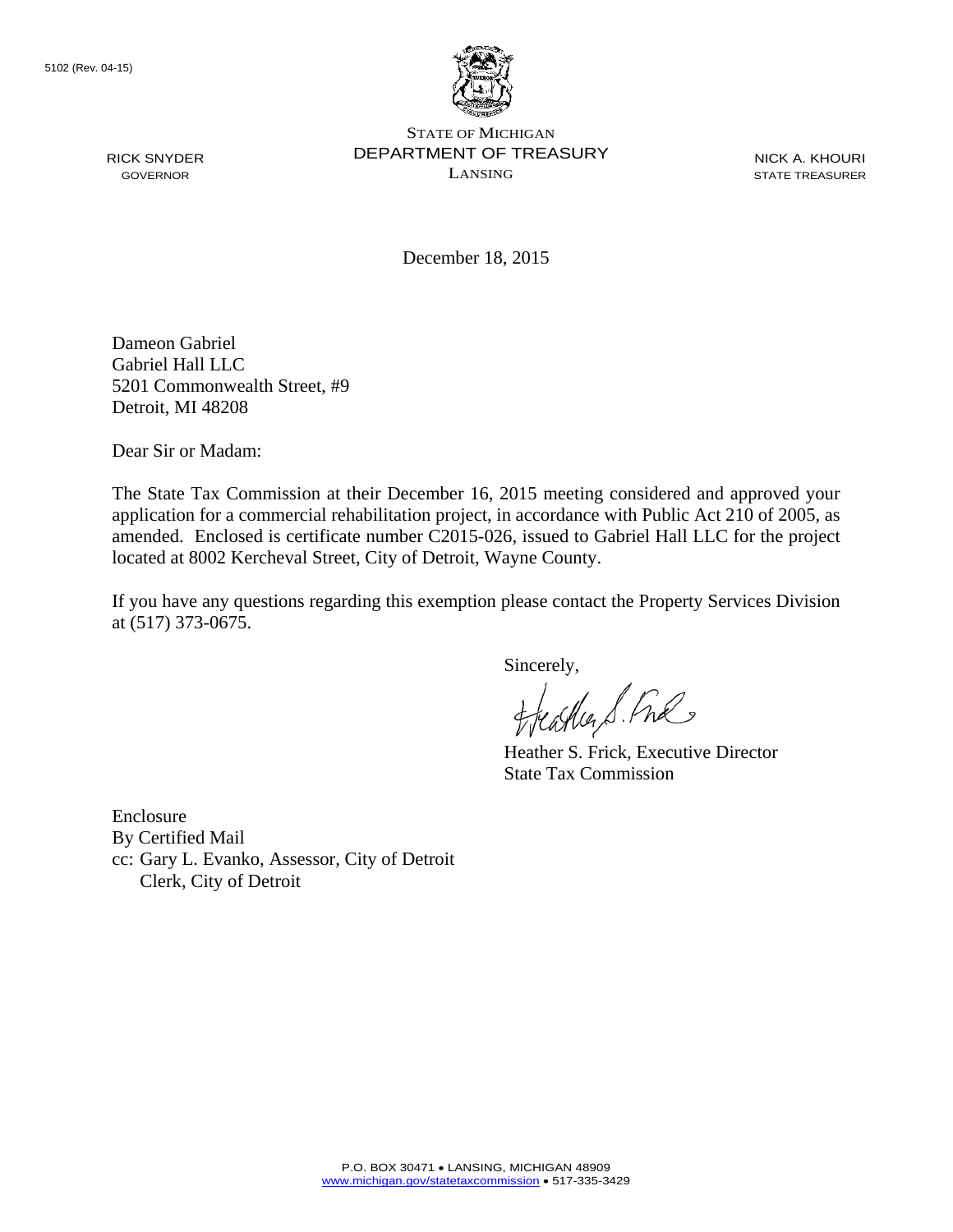

Pursuant to the provisions of Public Act 210 of 2005, as amended, the State Tax Commission hereby issues a Commercial Rehabilitation Exemption Certificate for the commercial property, as described in the approved application, owned by **Gabriel Hall LLC**, and located at **8002 Kercheval Street**, **City of Detroit**, County of Wayne, Michigan.

This certificate provides the authority for the assessor to exempt the commercial property for which this Commercial Rehabilitation Exemption Certificate is in effect, but not the land on which the rehabilitated facility is located or the personal property, from ad valorem taxation. This certificate further provides the authority to levy a specific tax known as the Commercial Rehabilitation tax.

This certificate, unless revoked as provided by Public Act 210 of 2005, as amended, shall remain in force for a period of **10** year(s);

### **Beginning December 31, 2015, and ending December 30, 2025.**

The real property investment amount for this obsolete facility is **\$320,000**.

The frozen taxable value of the real property related to this certificate is **\$1,279**.

This Commercial Rehabilitation Exemption Certificate is issued on **December 16, 2015**.



 $8450 - 6$ 

Douglas B. Roberts, Chairperson  $\lambda_{\chi}$  COMMISS State Tax Commission

**Heather Cole** Michigan Department of Treasury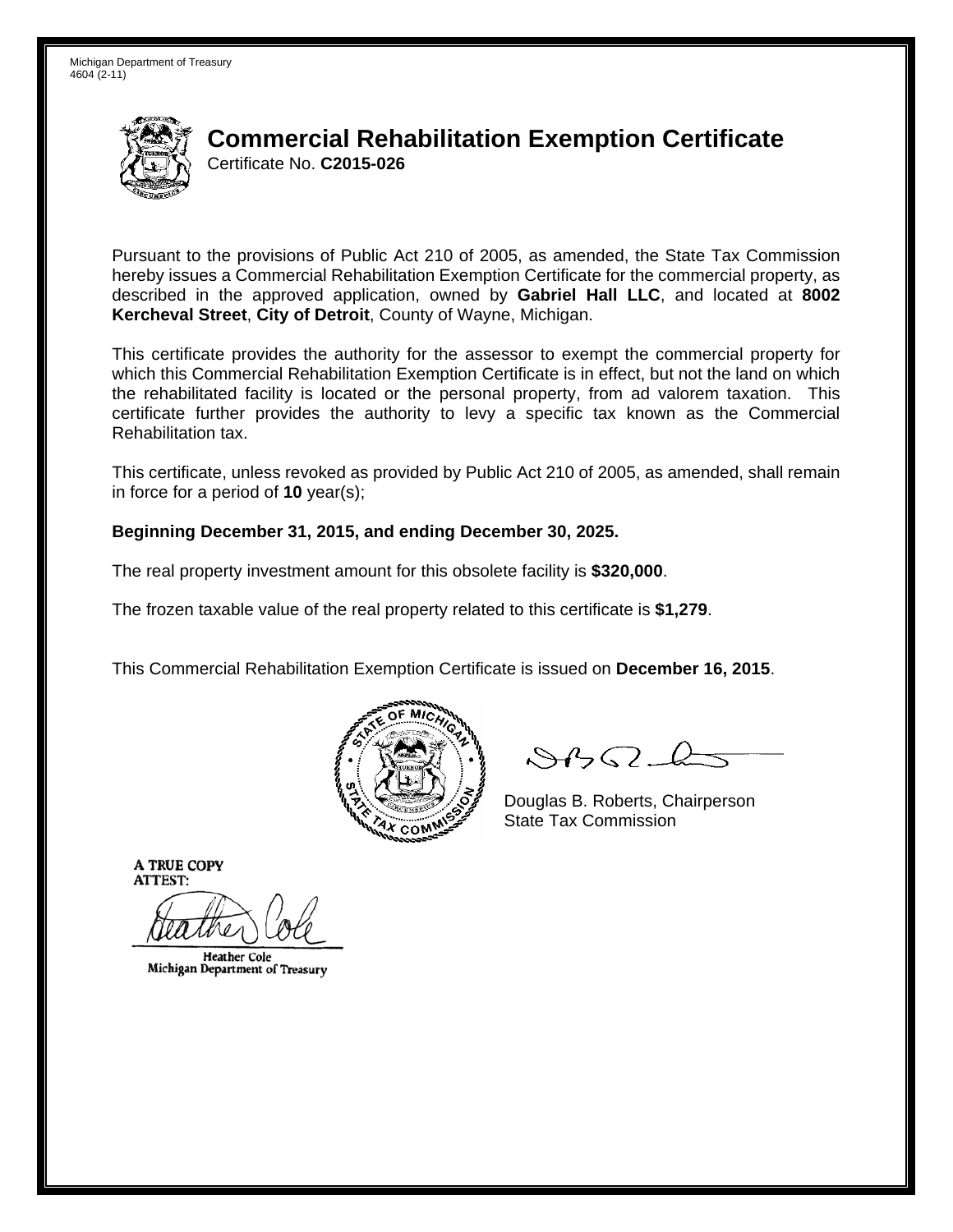

STATE OF MICHIGAN DEPARTMENT OF TREASURY LANSING

NICK A. KHOURI STATE TREASURER

December 18, 2015

Julio Bateau Nailah Commons, LLC 421 E Ferry Detroit, MI 48202

Dear Sir or Madam:

The State Tax Commission at their December 16, 2015 meeting considered and approved your application for a commercial rehabilitation project, in accordance with Public Act 210 of 2005, as amended. Enclosed is certificate number C2015-027, issued to Nailah Commons, LLC for the project located at 658, 692, 710, 702, & 676 E Ferry, 663, 681, 671, 701, & 653 E Kirby, and 6431 Hastings, City of Detroit, Wayne County.

If you have any questions regarding this exemption please contact the Property Services Division at (517) 373-0675.

sincerely,<br>Heather S. Ful

Heather S. Frick, Executive Director State Tax Commission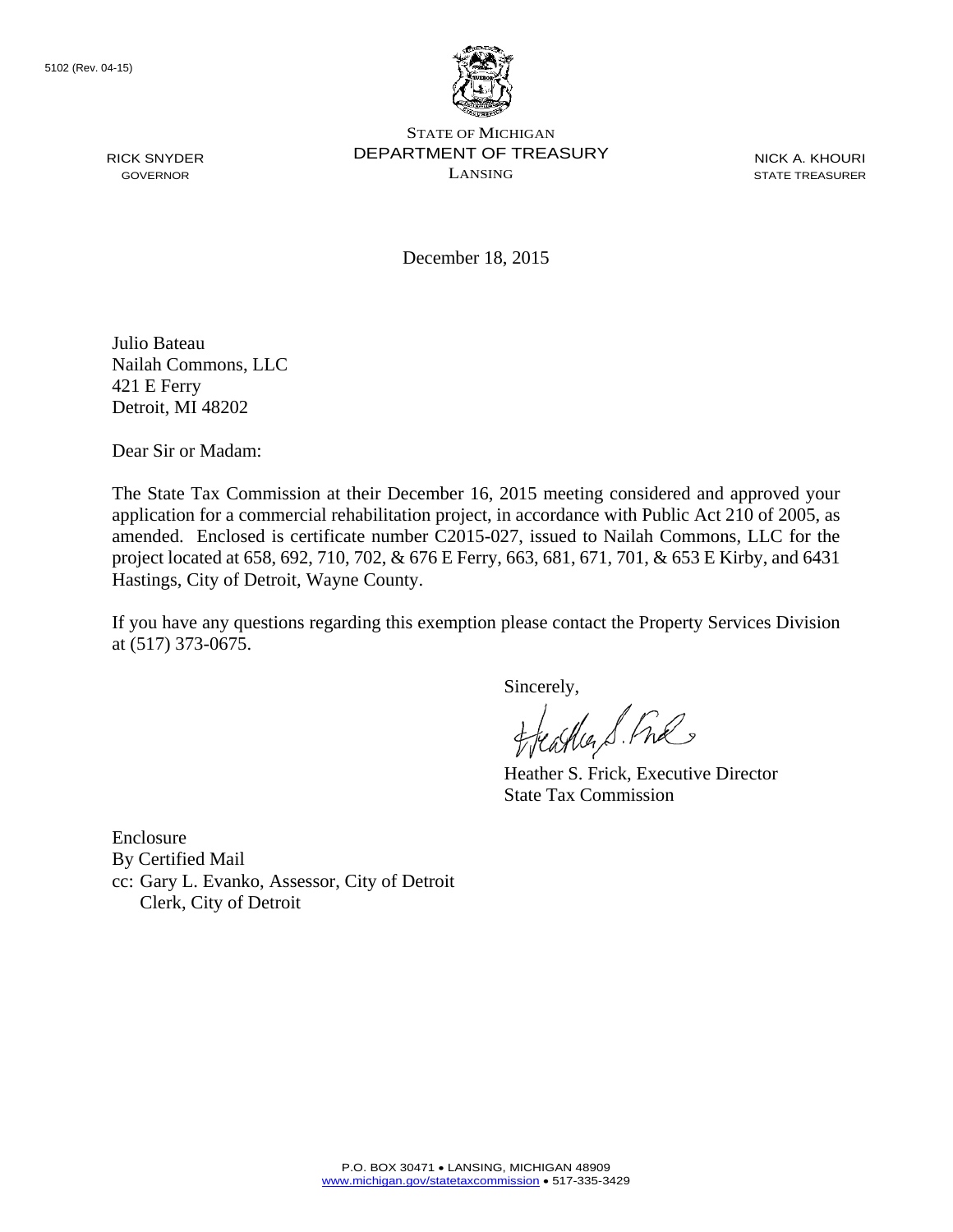

Pursuant to the provisions of Public Act 210 of 2005, as amended, the State Tax Commission hereby issues a Commercial Rehabilitation Exemption Certificate for the commercial property, as described in the approved application, owned by **Nailah Commons, LLC**, and located at **658, 692, 710, 702, & 676 E Ferry, 663, 681, 671, 701, & 653 E Kirby, and 6431 Hastings**, **City of Detroit**, County of Wayne, Michigan.

This certificate provides the authority for the assessor to exempt the commercial property for which this Commercial Rehabilitation Exemption Certificate is in effect, but not the land on which the rehabilitated facility is located or the personal property, from ad valorem taxation. This certificate further provides the authority to levy a specific tax known as the Commercial Rehabilitation tax.

This certificate, unless revoked as provided by Public Act 210 of 2005, as amended, shall remain in force for a period of **10** year(s);

### **Beginning December 31, 2015, and ending December 30, 2028.**

The real property investment amount for this obsolete facility is **\$10,000,000**.

The frozen taxable value of the real property related to this certificate is **\$0**.

This Commercial Rehabilitation Exemption Certificate is issued on **December 16, 2015**.



 $\mathcal{S}$ BO-l

Douglas B. Roberts, Chairperson  $\frac{1}{2}$ State Tax Commission

**Heather Cole** Michigan Department of Treasury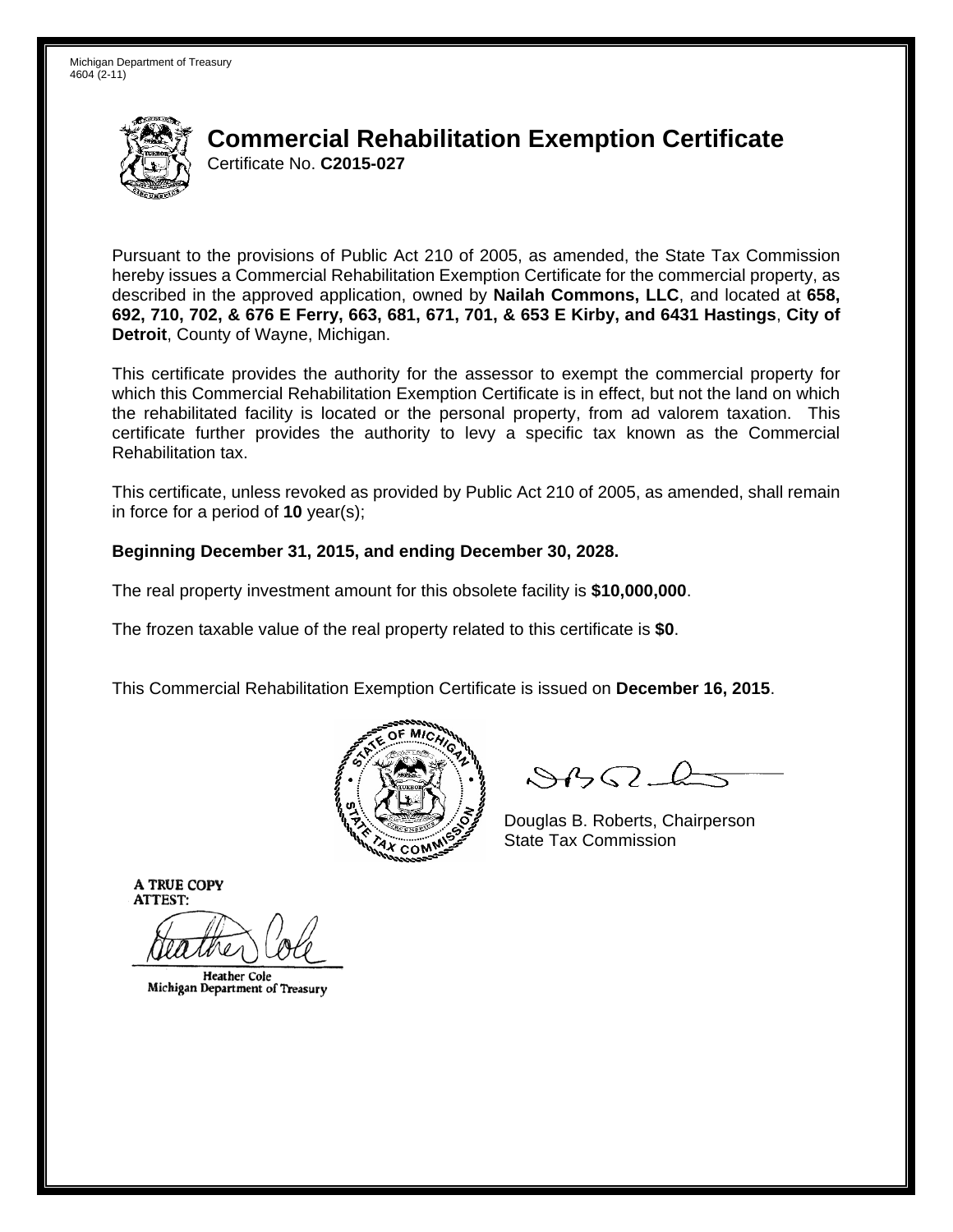

STATE OF MICHIGAN DEPARTMENT OF TREASURY LANSING

NICK A. KHOURI STATE TREASURER

December 18, 2015

Kevin McCormack Rivertown Phase 1, LLC 720 Olive Street, Suite 2500 St. Louis, MO 63101

Dear Sir or Madam:

The State Tax Commission at their December 16, 2015 meeting considered and approved your application for a commercial rehabilitation project, in accordance with Public Act 210 of 2005, as amended. Enclosed is certificate number C2015-028, issued to Rivertown Phase 1, LLC for the project located at 1522 E Woodbridge Street, City of Detroit, Wayne County.

If you have any questions regarding this exemption please contact the Property Services Division at (517) 373-0675.

Sincerely,

aller S. Ful

Heather S. Frick, Executive Director State Tax Commission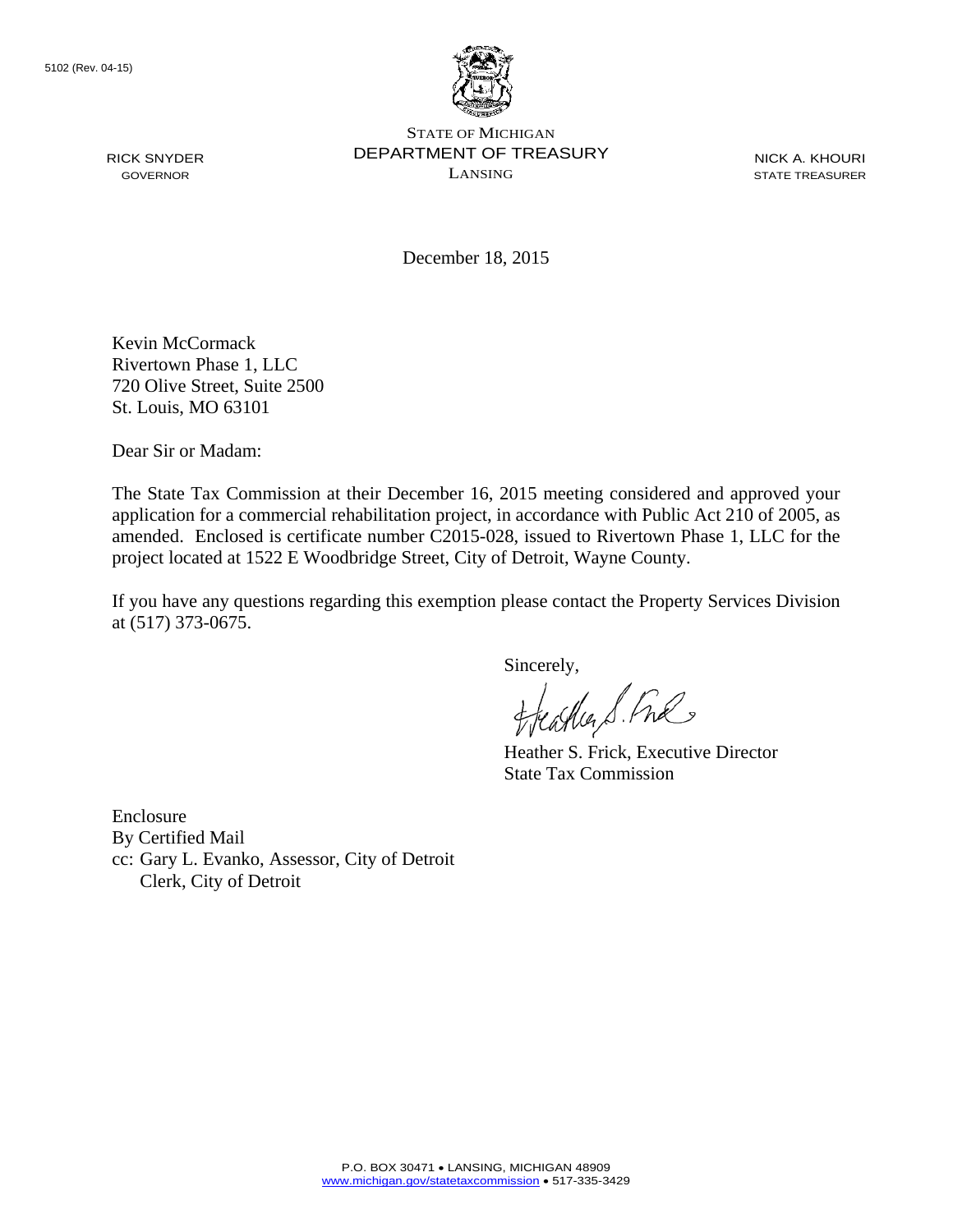

Pursuant to the provisions of Public Act 210 of 2005, as amended, the State Tax Commission hereby issues a Commercial Rehabilitation Exemption Certificate for the commercial property, as described in the approved application, owned by **Rivertown Phase 1, LLC**, and located at **1522 E Woodbridge Street**, **City of Detroit**, County of Wayne, Michigan.

This certificate provides the authority for the assessor to exempt the commercial property for which this Commercial Rehabilitation Exemption Certificate is in effect, but not the land on which the rehabilitated facility is located or the personal property, from ad valorem taxation. This certificate further provides the authority to levy a specific tax known as the Commercial Rehabilitation tax.

This certificate, unless revoked as provided by Public Act 210 of 2005, as amended, shall remain in force for a period of **10** year(s);

### **Beginning December 31, 2015, and ending December 30, 2027.**

The real property investment amount for this obsolete facility is **\$11,601,740**.

The frozen taxable value of the real property related to this certificate is **\$0**.

This Commercial Rehabilitation Exemption Certificate is issued on **December 16, 2015**.



 $8450 - 6$ 

Douglas B. Roberts, Chairperson  $\lambda_{\chi}$  COMMISS State Tax Commission

**Heather Cole** Michigan Department of Treasury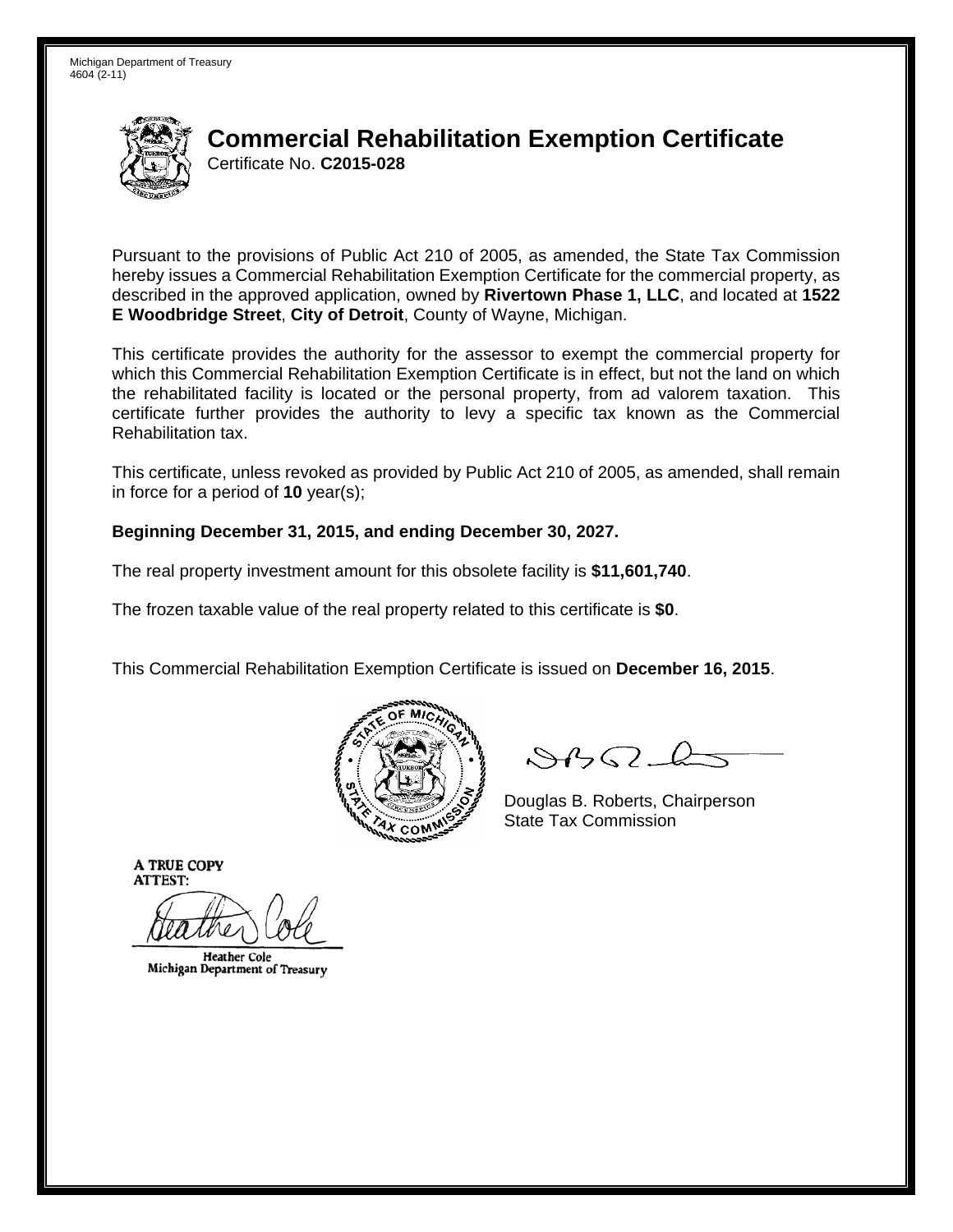

STATE OF MICHIGAN DEPARTMENT OF TREASURY LANSING

NICK A. KHOURI STATE TREASURER

December 18, 2015

Ryan GreenaWalt Alta Industrial Real Estate Company, LLC 28775 Beck Road Wixom, MI 48393

Dear Sir or Madam:

The State Tax Commission at their December 16, 2015 meeting considered and approved your application for a commercial rehabilitation project, in accordance with Public Act 210 of 2005, as amended. Enclosed is certificate number C2015-029, issued to Alta Industrial Real Estate Company, LLC for the project located at 5105 Loraine Street, City of Detroit, Wayne County.

If you have any questions regarding this exemption please contact the Property Services Division at (517) 373-0675.

Sincerely,

aller S. Ful

Heather S. Frick, Executive Director State Tax Commission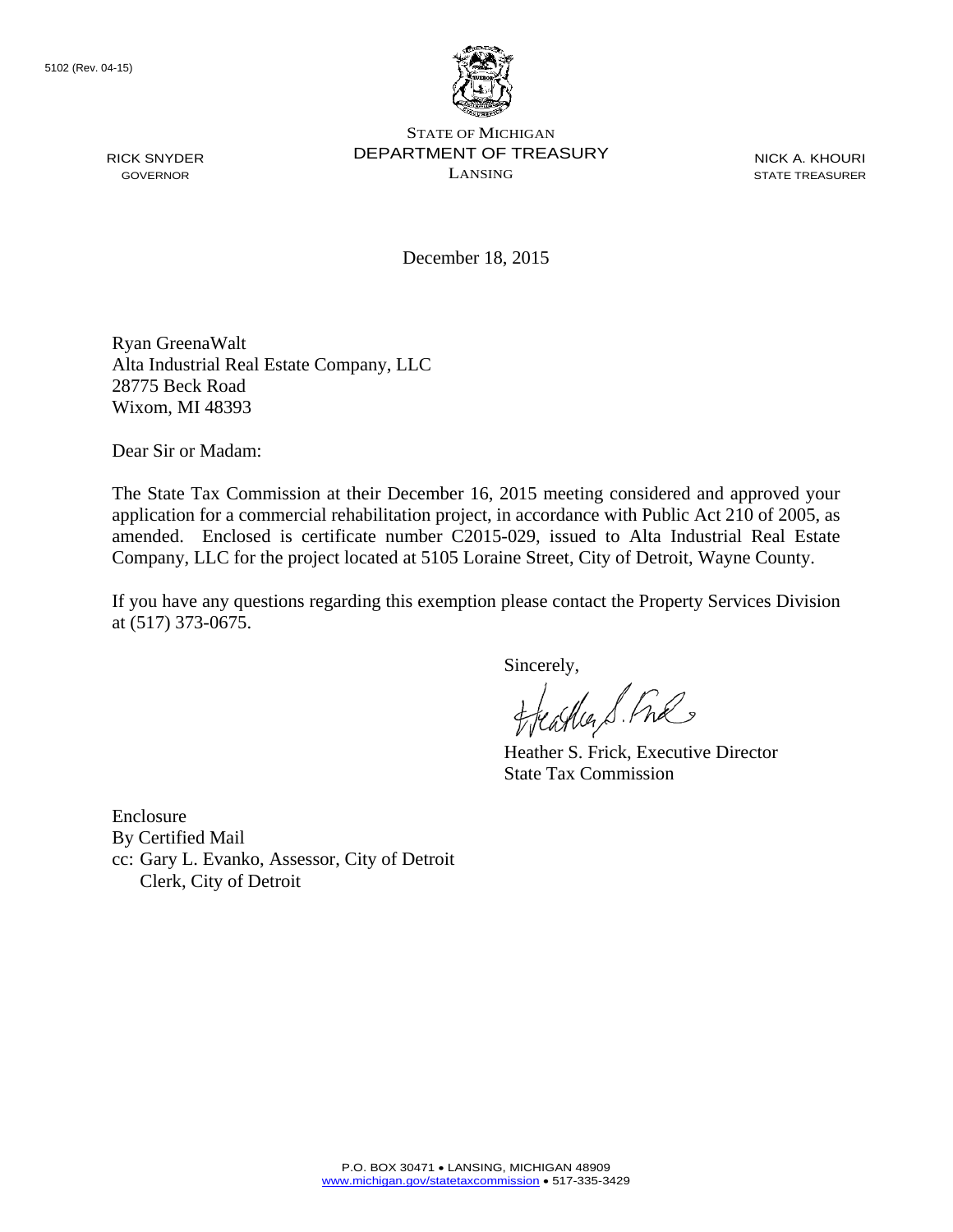

Pursuant to the provisions of Public Act 210 of 2005, as amended, the State Tax Commission hereby issues a Commercial Rehabilitation Exemption Certificate for the commercial property, as described in the approved application, owned by **Alta Industrial Real Estate Company, LLC**, and located at **5105 Loraine Street**, **City of Detroit**, County of Wayne, Michigan.

This certificate provides the authority for the assessor to exempt the commercial property for which this Commercial Rehabilitation Exemption Certificate is in effect, but not the land on which the rehabilitated facility is located or the personal property, from ad valorem taxation. This certificate further provides the authority to levy a specific tax known as the Commercial Rehabilitation tax.

This certificate, unless revoked as provided by Public Act 210 of 2005, as amended, shall remain in force for a period of **10** year(s);

### **Beginning December 31, 2015, and ending December 30, 2027.**

The real property investment amount for this obsolete facility is **\$3,250,000**.

The frozen taxable value of the real property related to this certificate is **\$98,804**.

This Commercial Rehabilitation Exemption Certificate is issued on **December 16, 2015**.



 $8450 - 6$ 

Douglas B. Roberts, Chairperson  $\lambda_{\chi}$  COMMISS State Tax Commission

**Heather Cole** Michigan Department of Treasury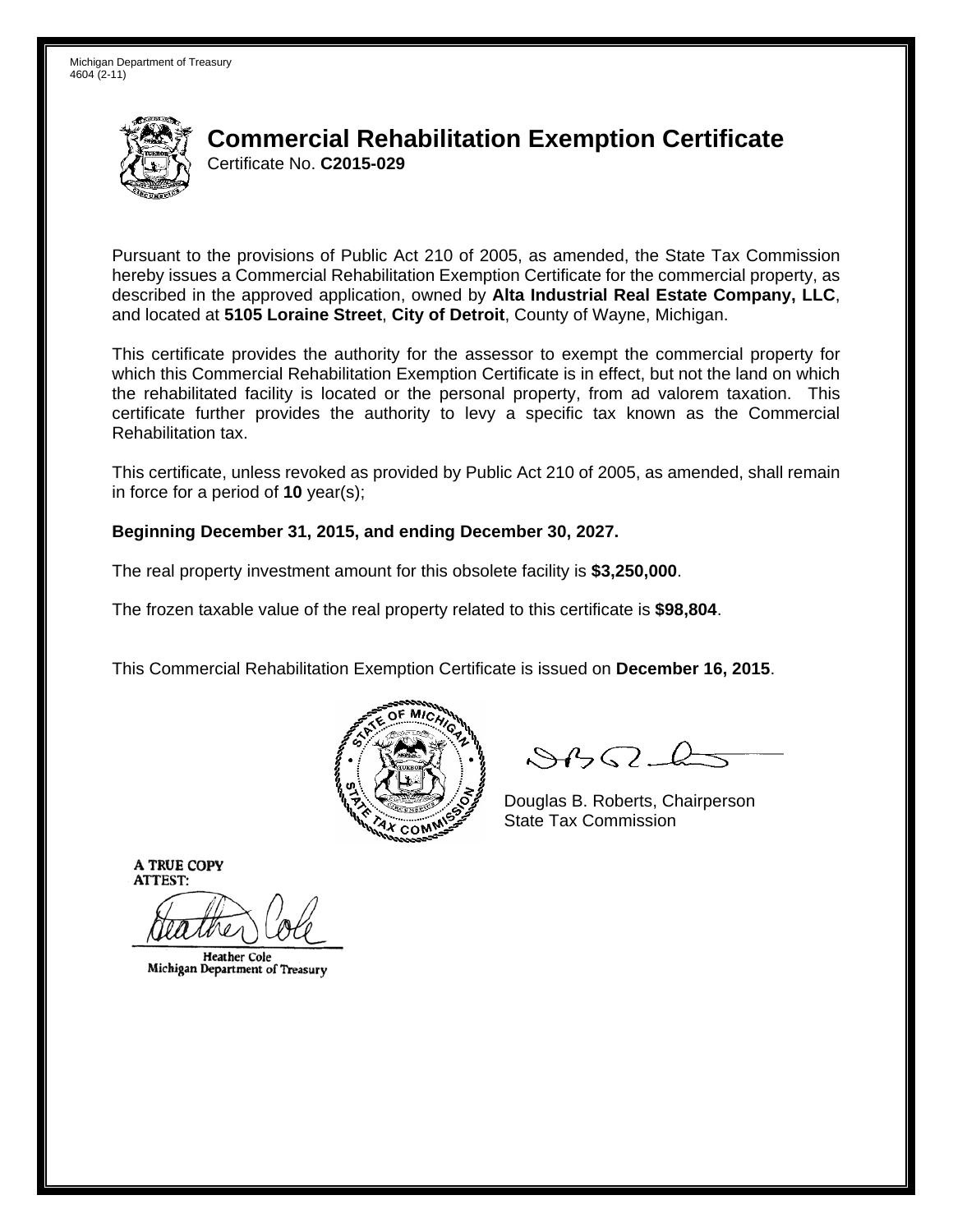

NICK A. KHOURI STATE TREASURER

December 18, 2015

Jordan Wolfe Town Partners 1514 Washington Boulevard, Suite 201 Detroit, MI 48226

Dear Sir or Madam:

The State Tax Commission at their December 16, 2015 meeting considered and approved your application for a commercial rehabilitation project, in accordance with Public Act 210 of 2005, as amended. Enclosed is certificate number C2015-030, issued to Town Partners for the project located at Intersection of Gratiot Avenue & Russell Street, City of Detroit, Wayne County.

If you have any questions regarding this exemption please contact the Property Services Division at (517) 373-0675.

Sincerely,

carlier S. Free

Heather S. Frick, Executive Director State Tax Commission

Enclosure By Certified Mail cc: Gary L. Evanko, Assessor, City of Detroit Clerk, City of Detroit

RICK SNYDER GOVERNOR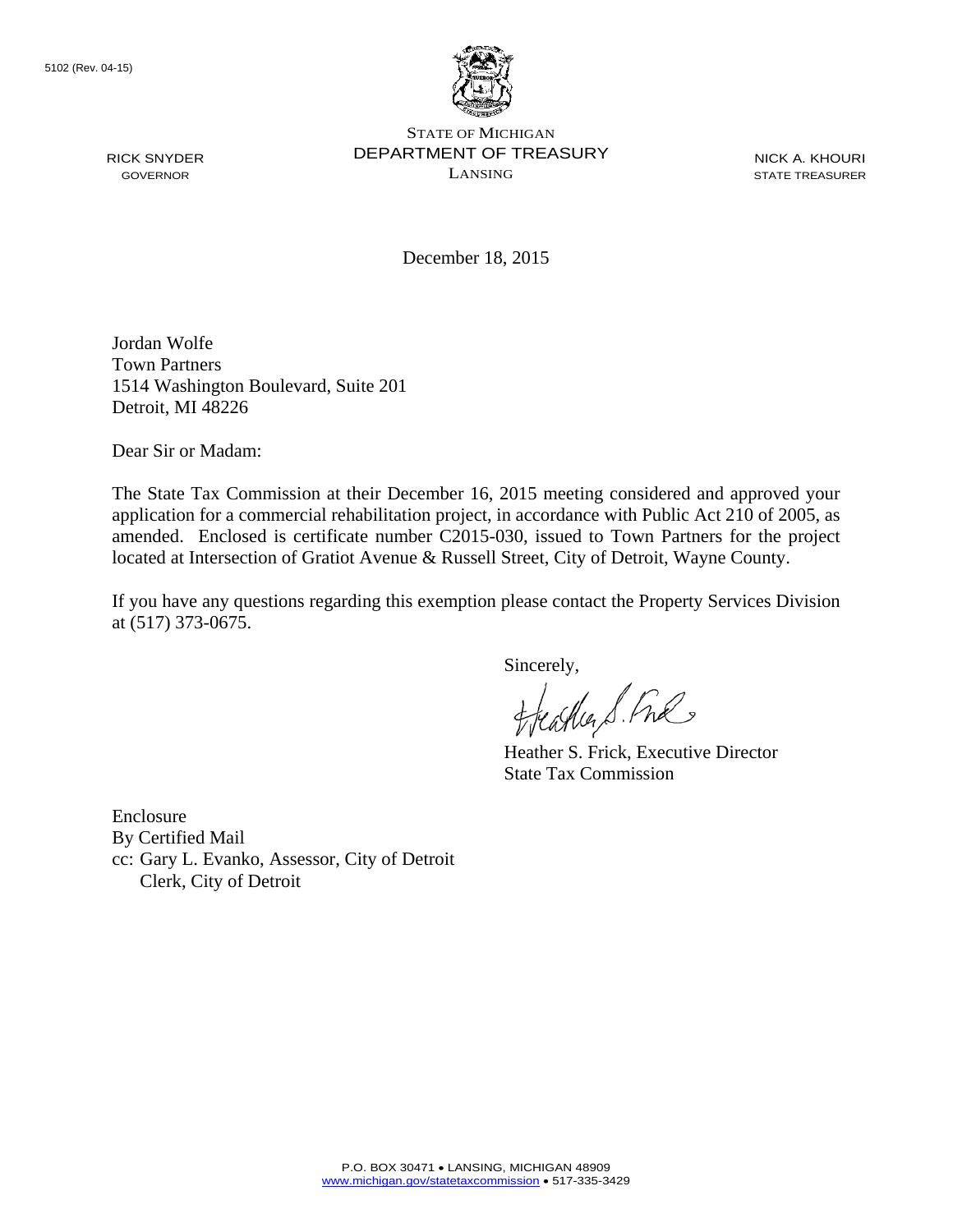

Pursuant to the provisions of Public Act 210 of 2005, as amended, the State Tax Commission hereby issues a Commercial Rehabilitation Exemption Certificate for the commercial property, as described in the approved application, owned by **Town Partners**, and located at **Intersection of Gratiot Avenue & Russell Street**, **City of Detroit**, County of Wayne, Michigan.

This certificate provides the authority for the assessor to exempt the commercial property for which this Commercial Rehabilitation Exemption Certificate is in effect, but not the land on which the rehabilitated facility is located or the personal property, from ad valorem taxation. This certificate further provides the authority to levy a specific tax known as the Commercial Rehabilitation tax.

This certificate, unless revoked as provided by Public Act 210 of 2005, as amended, shall remain in force for a period of **10** year(s);

### **Beginning December 31, 2015, and ending December 30, 2029.**

The real property investment amount for this obsolete facility is **\$40,000,000**.

The frozen taxable value of the real property related to this certificate is **\$97,618**.

This Commercial Rehabilitation Exemption Certificate is issued on **December 16, 2015**.



 $8450 - 6$ 

Douglas B. Roberts, Chairperson  $\lambda_{\chi}$  COMMISS State Tax Commission

**Heather Cole** Michigan Department of Treasury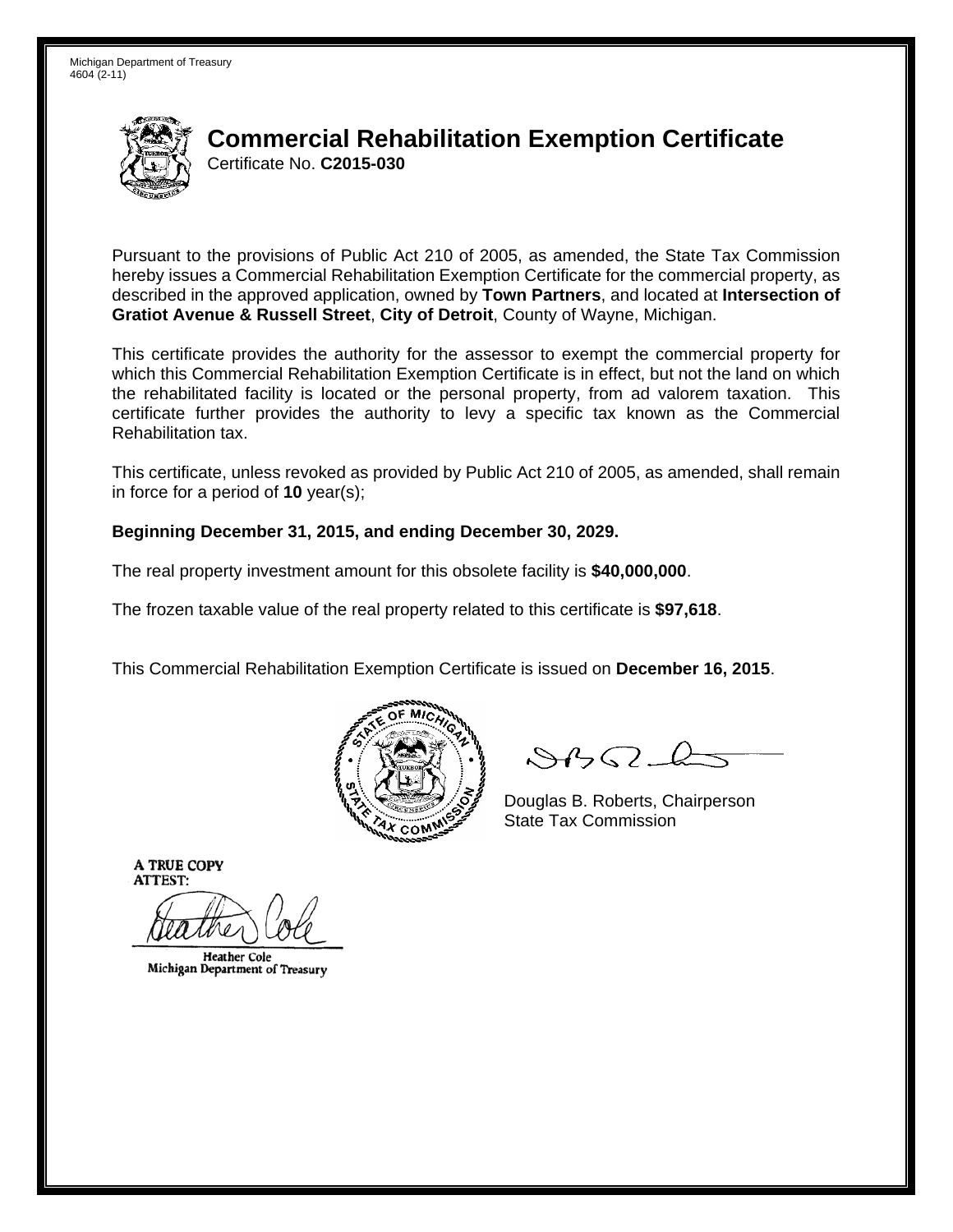

STATE OF MICHIGAN DEPARTMENT OF TREASURY LANSING

NICK A. KHOURI STATE TREASURER

December 18, 2015

Kevin McCormack Rivertown Phase 1, LLC 720 Olive Street, Suite 2500 St. Louis, MO 63101

Dear Sir or Madam:

The State Tax Commission at their December 16, 2015 meeting considered and approved your application for a commercial rehabilitation project, in accordance with Public Act 210 of 2005, as amended. Enclosed is certificate number C2015-031, issued to Rivertown Phase 1, LLC for the project located at 1828 Franklin Street, City of Detroit, Wayne County.

If you have any questions regarding this exemption please contact the Property Services Division at (517) 373-0675.

Sincerely,

castica S. Ful

Heather S. Frick, Executive Director State Tax Commission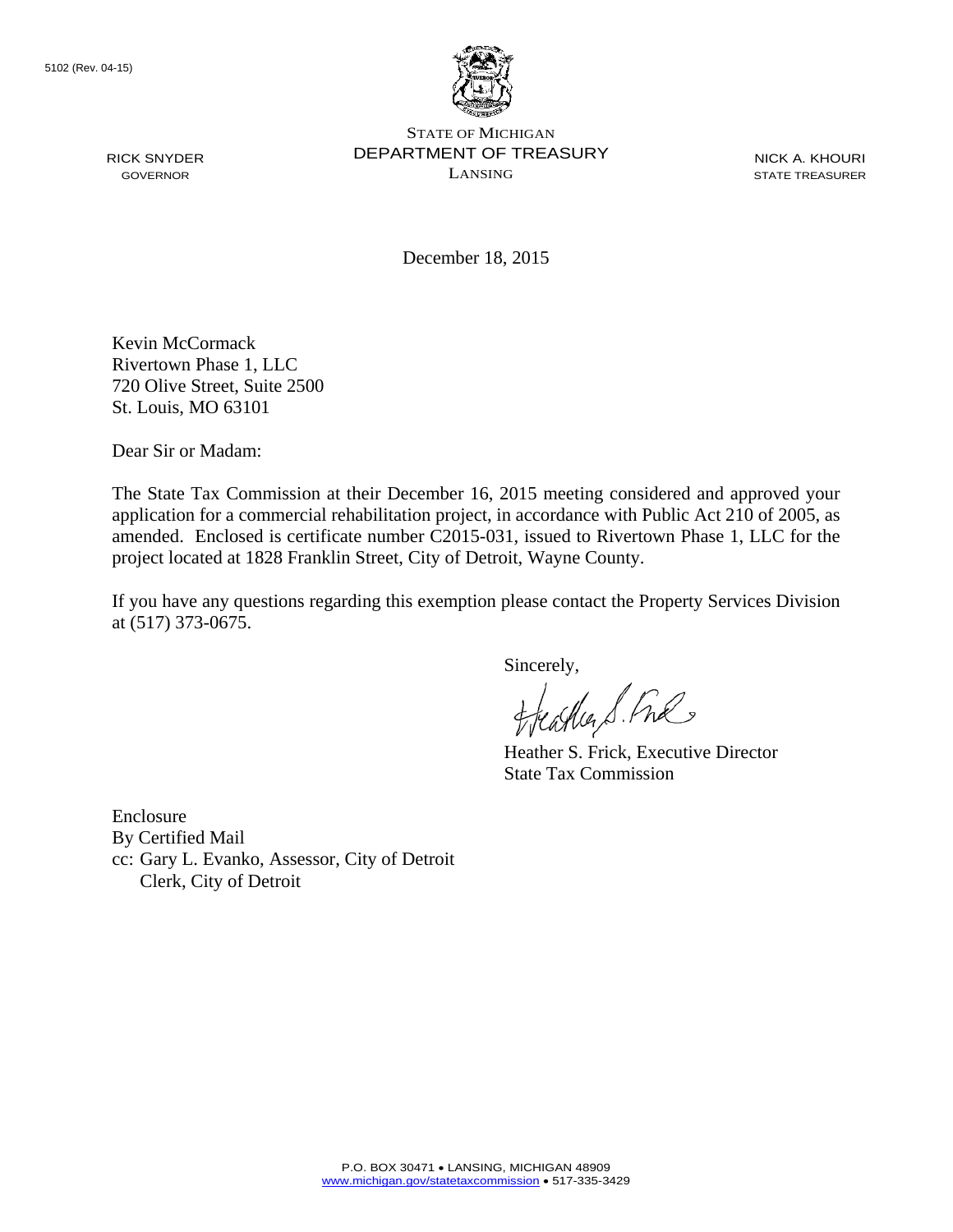

Pursuant to the provisions of Public Act 210 of 2005, as amended, the State Tax Commission hereby issues a Commercial Rehabilitation Exemption Certificate for the commercial property, as described in the approved application, owned by **Rivertown Phase 1, LLC**, and located at **1828 Franklin Street**, **City of Detroit**, County of Wayne, Michigan.

This certificate provides the authority for the assessor to exempt the commercial property for which this Commercial Rehabilitation Exemption Certificate is in effect, but not the land on which the rehabilitated facility is located or the personal property, from ad valorem taxation. This certificate further provides the authority to levy a specific tax known as the Commercial Rehabilitation tax.

This certificate, unless revoked as provided by Public Act 210 of 2005, as amended, shall remain in force for a period of **10** year(s);

### **Beginning December 31, 2015, and ending December 30, 2027.**

The real property investment amount for this obsolete facility is **\$7,279,870**.

The frozen taxable value of the real property related to this certificate is **\$0**.

This Commercial Rehabilitation Exemption Certificate is issued on **December 16, 2015**.



 $8450 - 6$ 

Douglas B. Roberts, Chairperson  $\lambda_{\chi}$  COMMISS State Tax Commission

**Heather Cole** Michigan Department of Treasury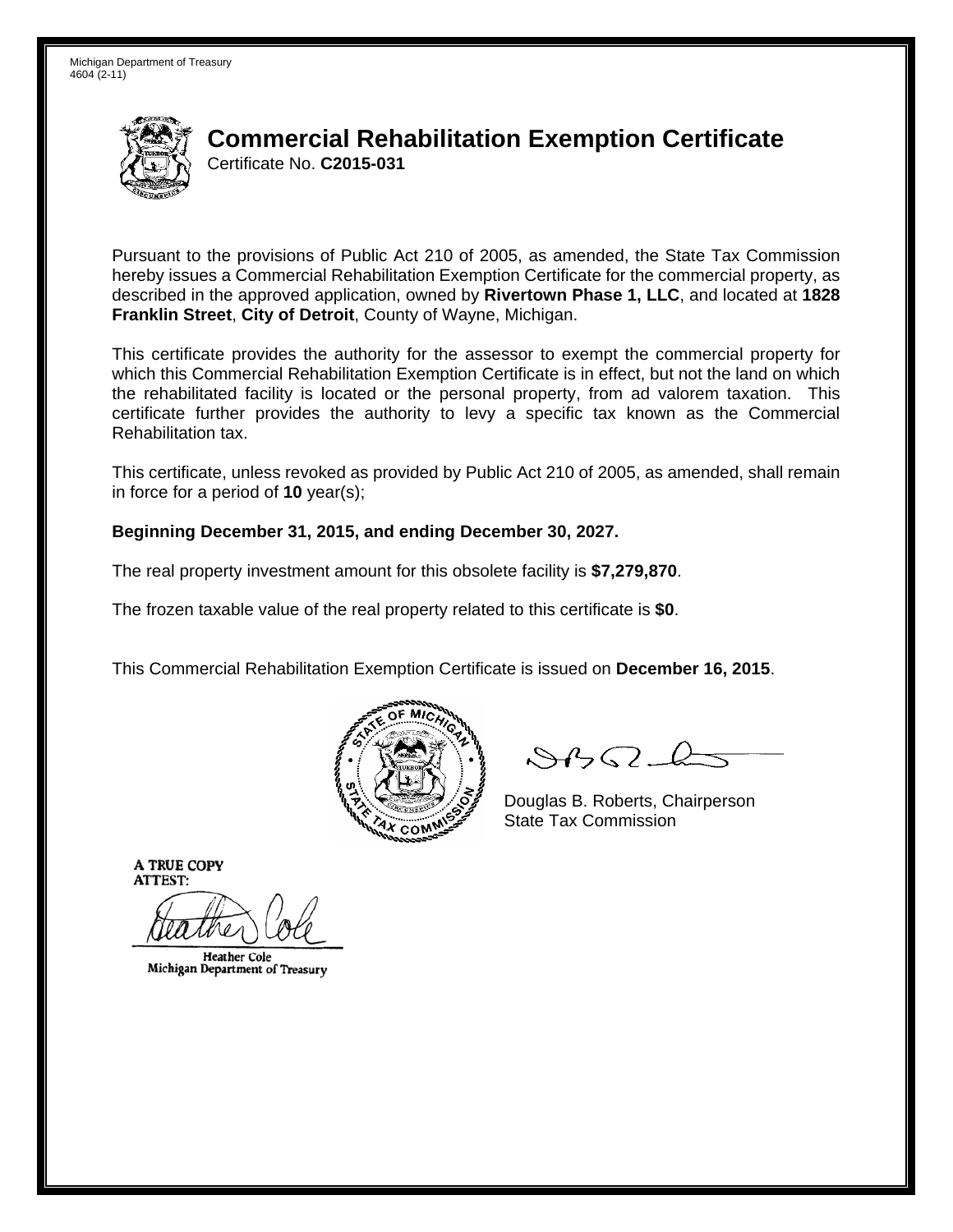

STATE OF MICHIGAN DEPARTMENT OF TREASURY LANSING

NICK A. KHOURI STATE TREASURER

December 18, 2015

Kevin McCormack Rivertown Phase 1, LLC 720 Olive Street, Suite 2500 St. Louis, MO 63101

Dear Sir or Madam:

The State Tax Commission at their December 16, 2015 meeting considered and approved your application for a commercial rehabilitation project, in accordance with Public Act 210 of 2005, as amended. Enclosed is certificate number C2015-032, issued to Rivertown Phase 1, LLC for the project located at 1560 Franklin Street (Multiple Addresses), City of Detroit, Wayne County.

If you have any questions regarding this exemption please contact the Property Services Division at (517) 373-0675.

Sincerely,

aller S. Ful

Heather S. Frick, Executive Director State Tax Commission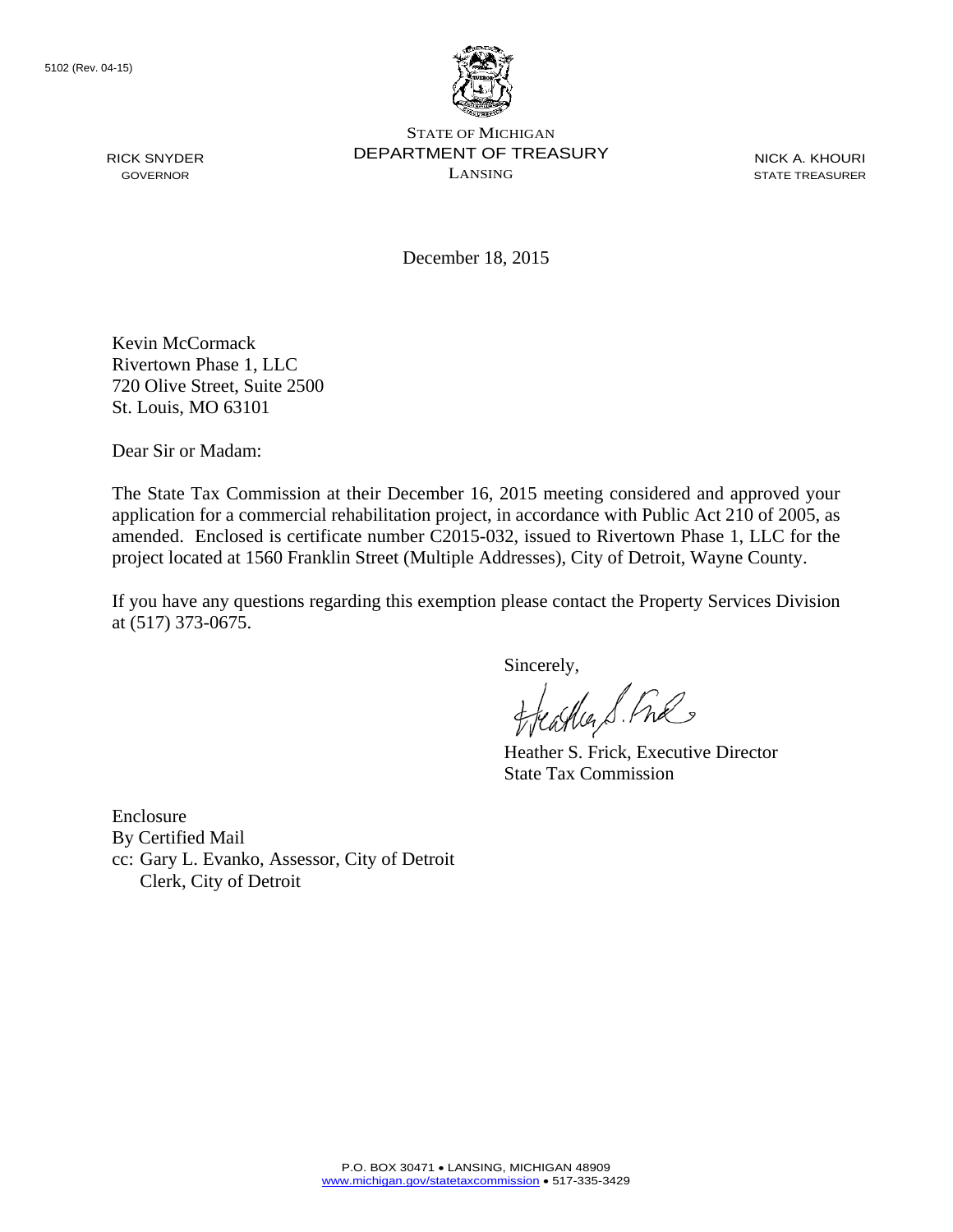

Pursuant to the provisions of Public Act 210 of 2005, as amended, the State Tax Commission hereby issues a Commercial Rehabilitation Exemption Certificate for the commercial property, as described in the approved application, owned by **Rivertown Phase 1, LLC**, and located at **1560 Franklin Street (Multiple Addresses)**, **City of Detroit**, County of Wayne, Michigan.

This certificate provides the authority for the assessor to exempt the commercial property for which this Commercial Rehabilitation Exemption Certificate is in effect, but not the land on which the rehabilitated facility is located or the personal property, from ad valorem taxation. This certificate further provides the authority to levy a specific tax known as the Commercial Rehabilitation tax.

This certificate, unless revoked as provided by Public Act 210 of 2005, as amended, shall remain in force for a period of **10** year(s);

### **Beginning December 31, 2015, and ending December 30, 2027.**

The real property investment amount for this obsolete facility is **\$20,785,605**.

The frozen taxable value of the real property related to this certificate is **\$0**.

This Commercial Rehabilitation Exemption Certificate is issued on **December 16, 2015**.



 $8450 - 6$ 

Douglas B. Roberts, Chairperson  $\lambda_{\chi}$  COMMISS State Tax Commission

**Heather Cole** Michigan Department of Treasury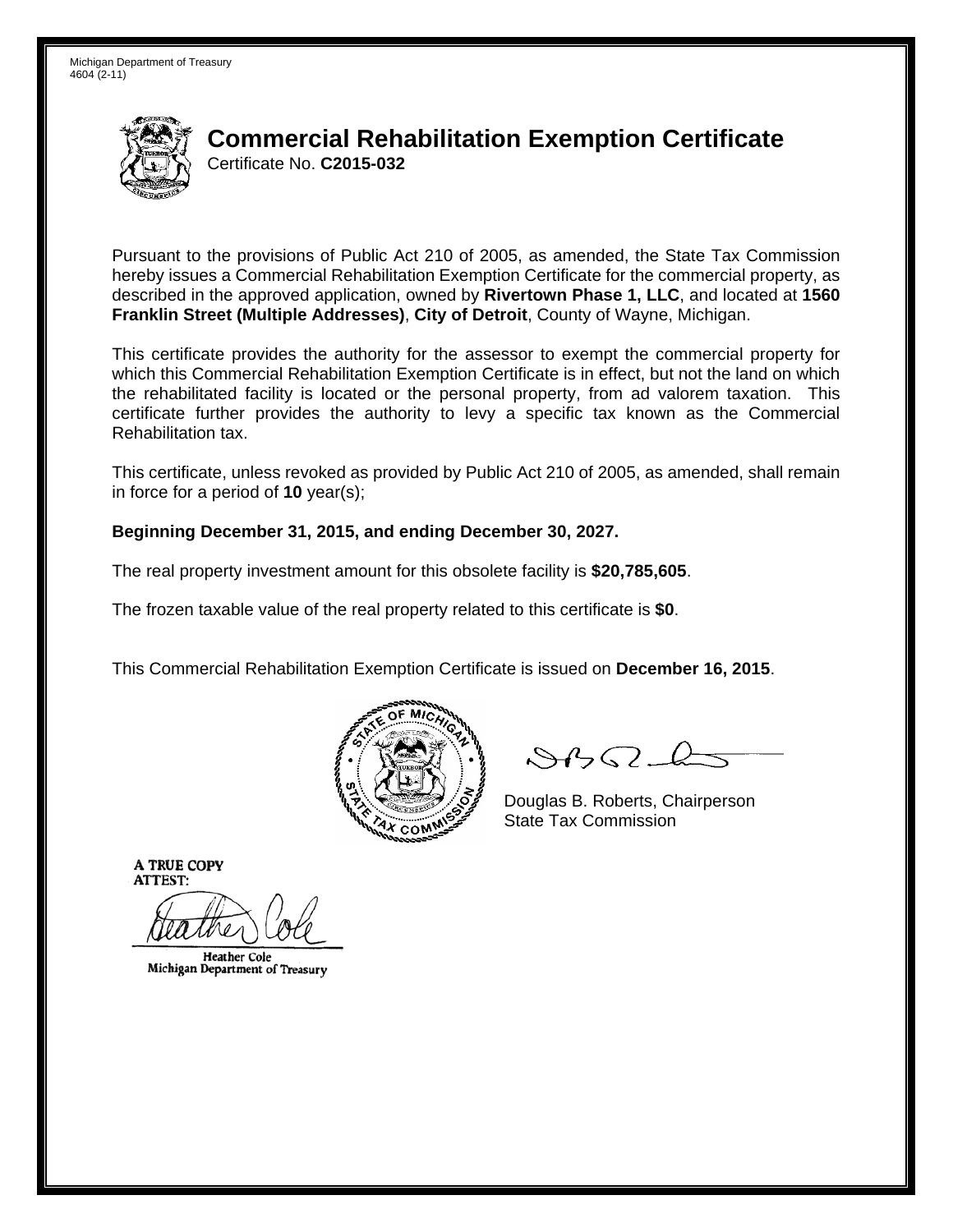

STATE OF MICHIGAN DEPARTMENT OF TREASURY LANSING

NICK A. KHOURI STATE TREASURER

December 18, 2015

Walter Cohen Du Charme Place LLC 40 Oak Hollow, Suite 310 Southfield, MI 48033

Dear Sir or Madam:

The State Tax Commission at their December 16, 2015 meeting considered and approved your application for a commercial rehabilitation project, in accordance with Public Act 210 of 2005, as amended. Enclosed is certificate number C2015-033, issued to Du Charme Place LLC for the project located at 1544-1546 E Lafayette Street, City of Detroit, Wayne County.

If you have any questions regarding this exemption please contact the Property Services Division at (517) 373-0675.

Sincerely,

aller S. Ful

Heather S. Frick, Executive Director State Tax Commission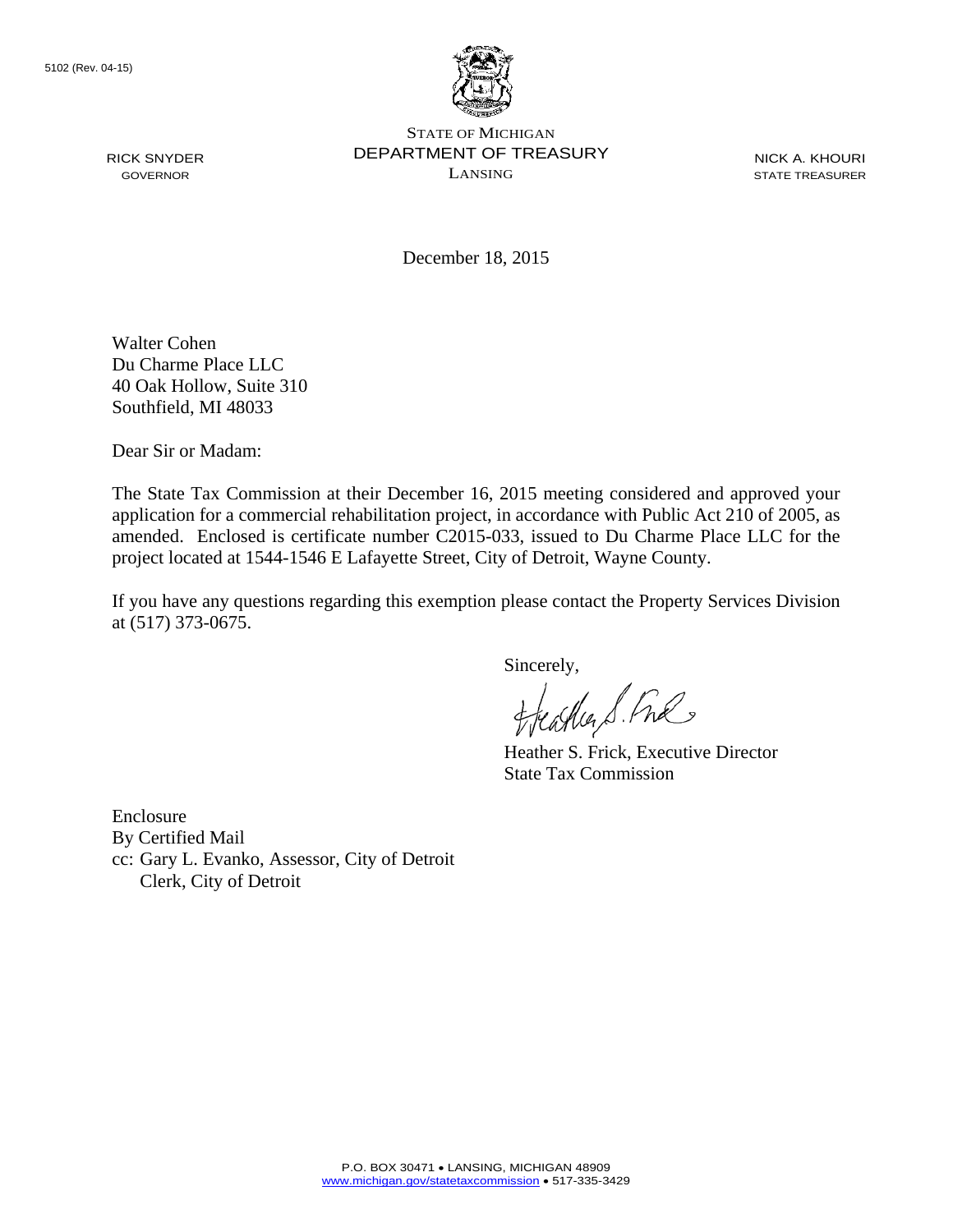

Pursuant to the provisions of Public Act 210 of 2005, as amended, the State Tax Commission hereby issues a Commercial Rehabilitation Exemption Certificate for the commercial property, as described in the approved application, owned by **Du Charme Place LLC**, and located at **1544- 1546 E Lafayette Street**, **City of Detroit**, County of Wayne, Michigan.

This certificate provides the authority for the assessor to exempt the commercial property for which this Commercial Rehabilitation Exemption Certificate is in effect, but not the land on which the rehabilitated facility is located or the personal property, from ad valorem taxation. This certificate further provides the authority to levy a specific tax known as the Commercial Rehabilitation tax.

This certificate, unless revoked as provided by Public Act 210 of 2005, as amended, shall remain in force for a period of **10** year(s);

### **Beginning December 31, 2015, and ending December 30, 2025.**

The real property investment amount for this obsolete facility is **\$38,463,308**.

The frozen taxable value of the real property related to this certificate is **\$0**.

This Commercial Rehabilitation Exemption Certificate is issued on **December 16, 2015**.



 $8450 - 6$ 

Douglas B. Roberts, Chairperson  $\lambda_{\chi}$  COMMISS State Tax Commission

**Heather Cole** Michigan Department of Treasury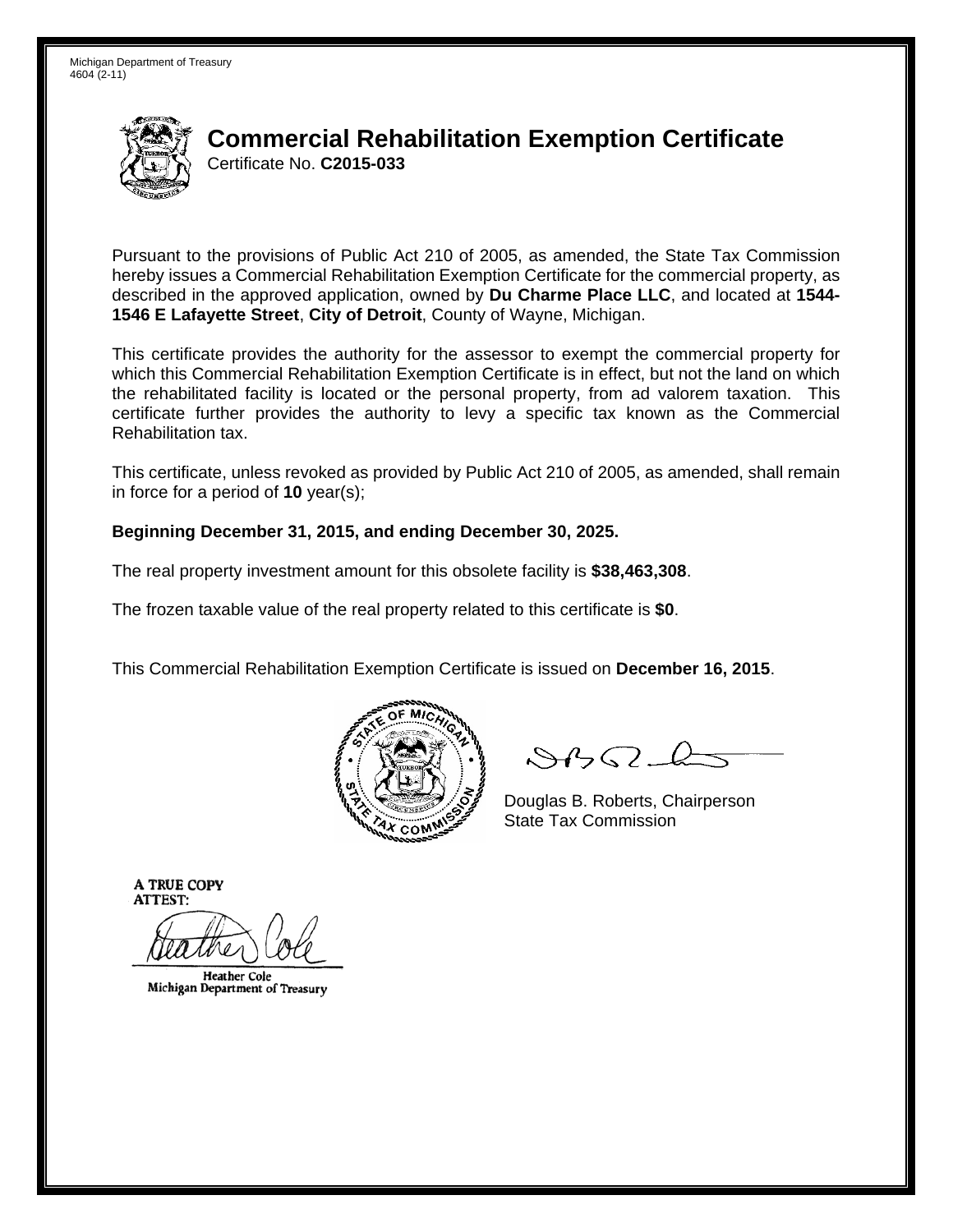

STATE OF MICHIGAN DEPARTMENT OF TREASURY LANSING

NICK A. KHOURI STATE TREASURER

December 18, 2015

James A. Ketai 615 West Lafayette, LLC 1092 Woodward Avenue Detroit, MI 48226

Dear Sir or Madam:

The State Tax Commission at their December 16, 2015 meeting considered and approved your application for a commercial rehabilitation project, in accordance with Public Act 210 of 2005, as amended. Enclosed is certificate number C2015-034, issued to 615 West Lafayette, LLC for the project located at 615 W Lafayette Boulevard, City of Detroit, Wayne County.

If you have any questions regarding this exemption please contact the Property Services Division at (517) 373-0675.

Sincerely,

carlier S. Free

Heather S. Frick, Executive Director State Tax Commission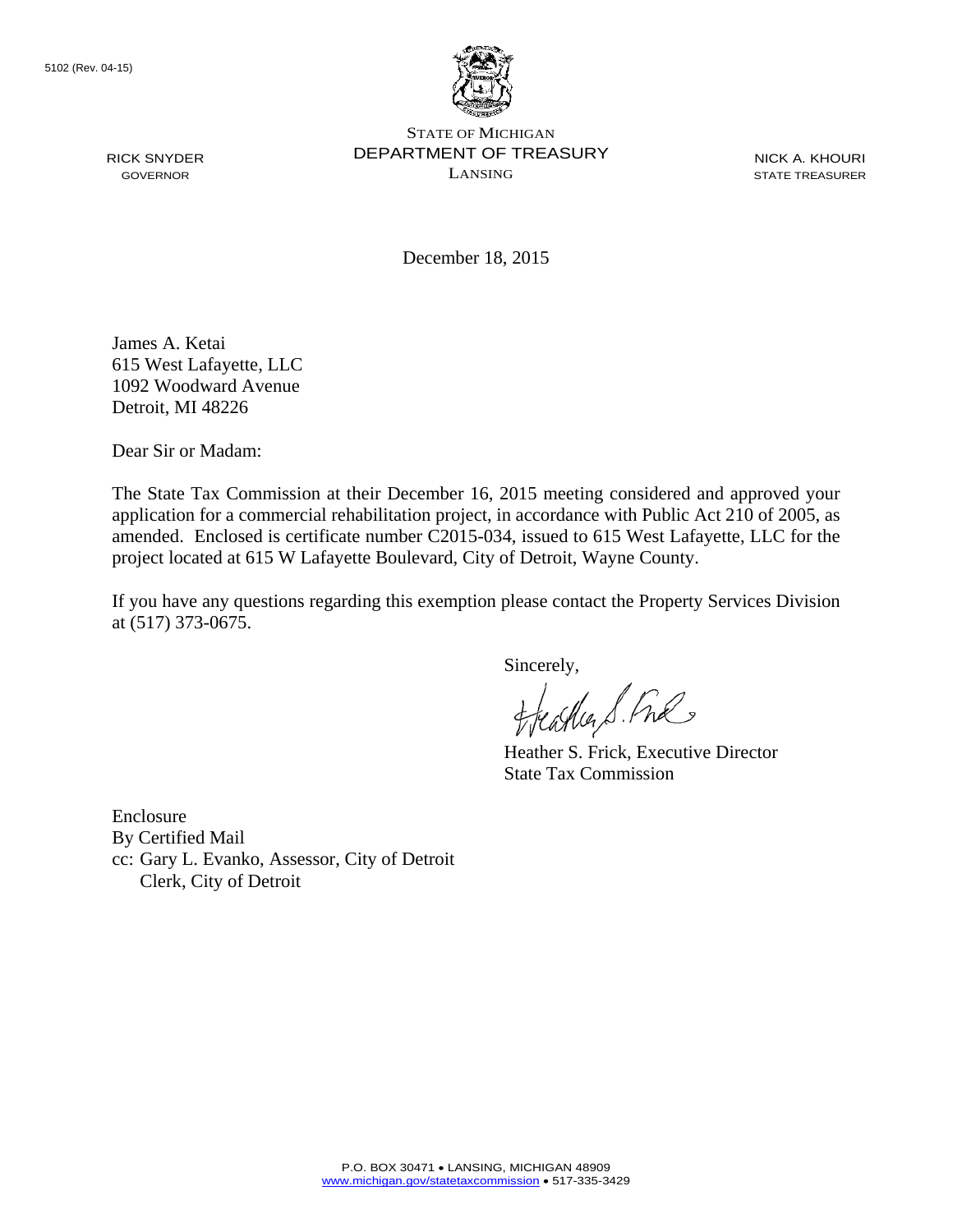

Pursuant to the provisions of Public Act 210 of 2005, as amended, the State Tax Commission hereby issues a Commercial Rehabilitation Exemption Certificate for the commercial property, as described in the approved application, owned by **615 West Lafayette, LLC**, and located at **615 W Lafayette Boulevard**, **City of Detroit**, County of Wayne, Michigan.

This certificate provides the authority for the assessor to exempt the commercial property for which this Commercial Rehabilitation Exemption Certificate is in effect, but not the land on which the rehabilitated facility is located or the personal property, from ad valorem taxation. This certificate further provides the authority to levy a specific tax known as the Commercial Rehabilitation tax.

This certificate, unless revoked as provided by Public Act 210 of 2005, as amended, shall remain in force for a period of **10** year(s);

### **Beginning December 31, 2015, and ending December 30, 2026.**

The real property investment amount for this obsolete facility is **\$54,600,000**.

The frozen taxable value of the real property related to this certificate is **\$674,200**.

This Commercial Rehabilitation Exemption Certificate is issued on **December 16, 2015**.



 $8450 - 6$ 

Douglas B. Roberts, Chairperson  $\lambda_{\chi}$  COMMISS State Tax Commission

**Heather Cole** Michigan Department of Treasury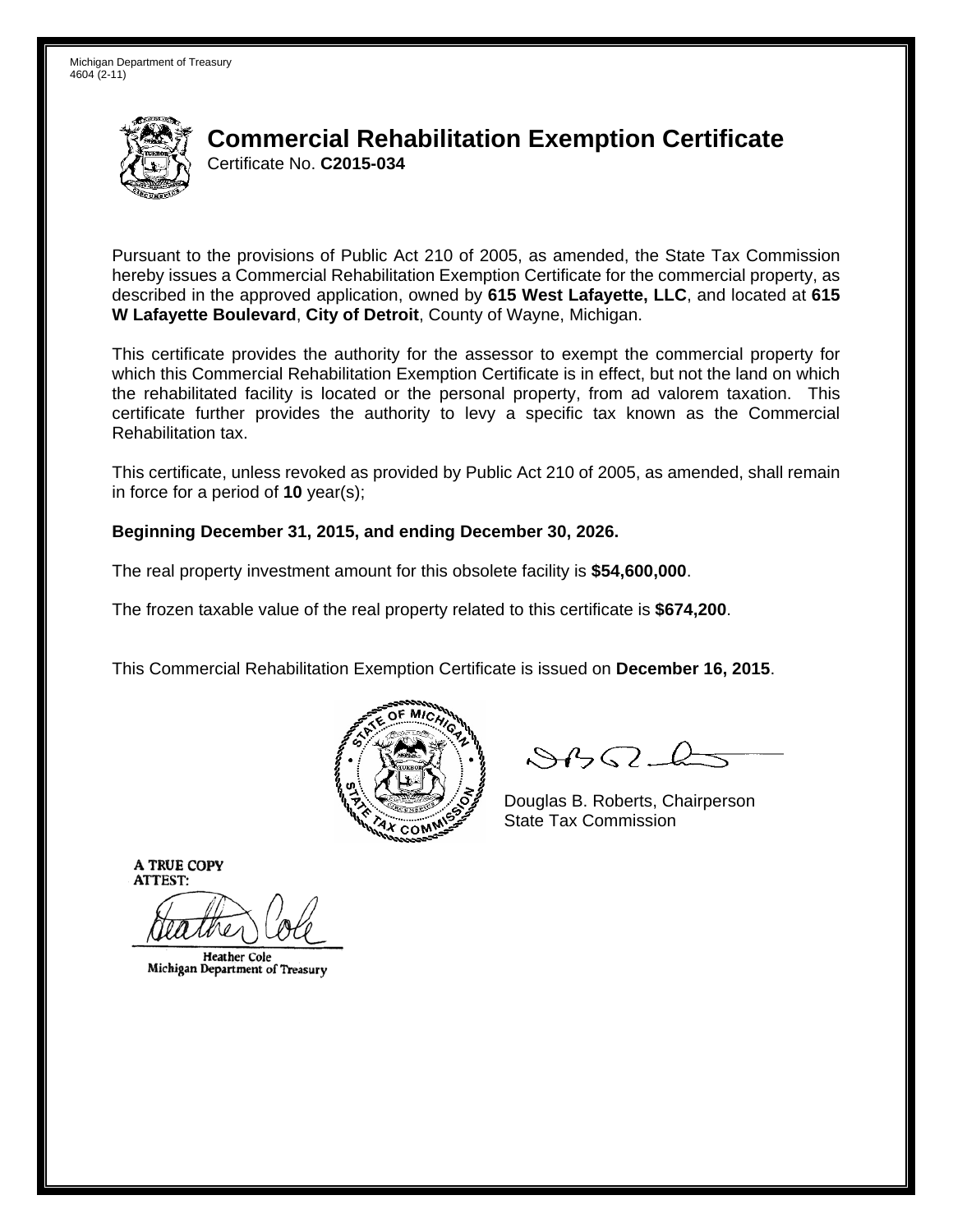

STATE OF MICHIGAN DEPARTMENT OF TREASURY LANSING

NICK A. KHOURI STATE TREASURER

December 18, 2015

Kevin McCormack Rivertown Phase 1, LLC 720 Olive Street, Suite 2500 St. Louis, MO 63101

Dear Sir or Madam:

The State Tax Commission at their December 16, 2015 meeting considered and approved your application for a commercial rehabilitation project, in accordance with Public Act 210 of 2005, as amended. Enclosed is certificate number C2015-035, issued to Rivertown Phase 1, LLC for the project located at 1831 Franklin Street (Multiple Addresses), City of Detroit, Wayne County.

If you have any questions regarding this exemption please contact the Property Services Division at (517) 373-0675.

Sincerely,

aller S. Ful

Heather S. Frick, Executive Director State Tax Commission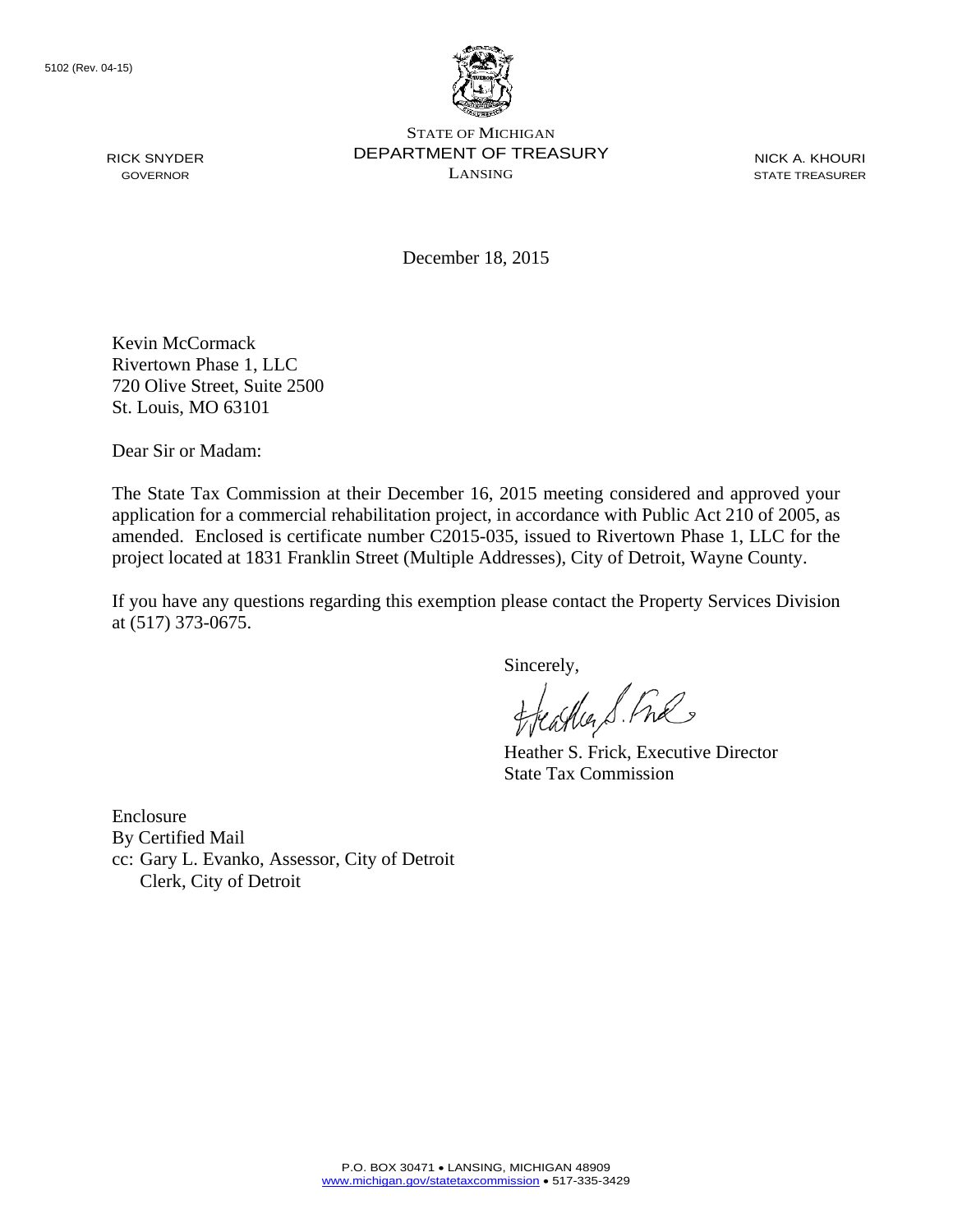

Pursuant to the provisions of Public Act 210 of 2005, as amended, the State Tax Commission hereby issues a Commercial Rehabilitation Exemption Certificate for the commercial property, as described in the approved application, owned by **Rivertown Phase 1, LLC**, and located at **1831 Franklin Street (Multiple Addresses)**, **City of Detroit**, County of Wayne, Michigan.

This certificate provides the authority for the assessor to exempt the commercial property for which this Commercial Rehabilitation Exemption Certificate is in effect, but not the land on which the rehabilitated facility is located or the personal property, from ad valorem taxation. This certificate further provides the authority to levy a specific tax known as the Commercial Rehabilitation tax.

This certificate, unless revoked as provided by Public Act 210 of 2005, as amended, shall remain in force for a period of **10** year(s);

### **Beginning December 31, 2015, and ending December 30, 2027.**

The real property investment amount for this obsolete facility is **\$8,304,730**.

The frozen taxable value of the real property related to this certificate is **\$0**.

This Commercial Rehabilitation Exemption Certificate is issued on **December 16, 2015**.



 $8450 - 6$ 

Douglas B. Roberts, Chairperson  $\lambda_{\chi}$  COMMISS State Tax Commission

**Heather Cole** Michigan Department of Treasury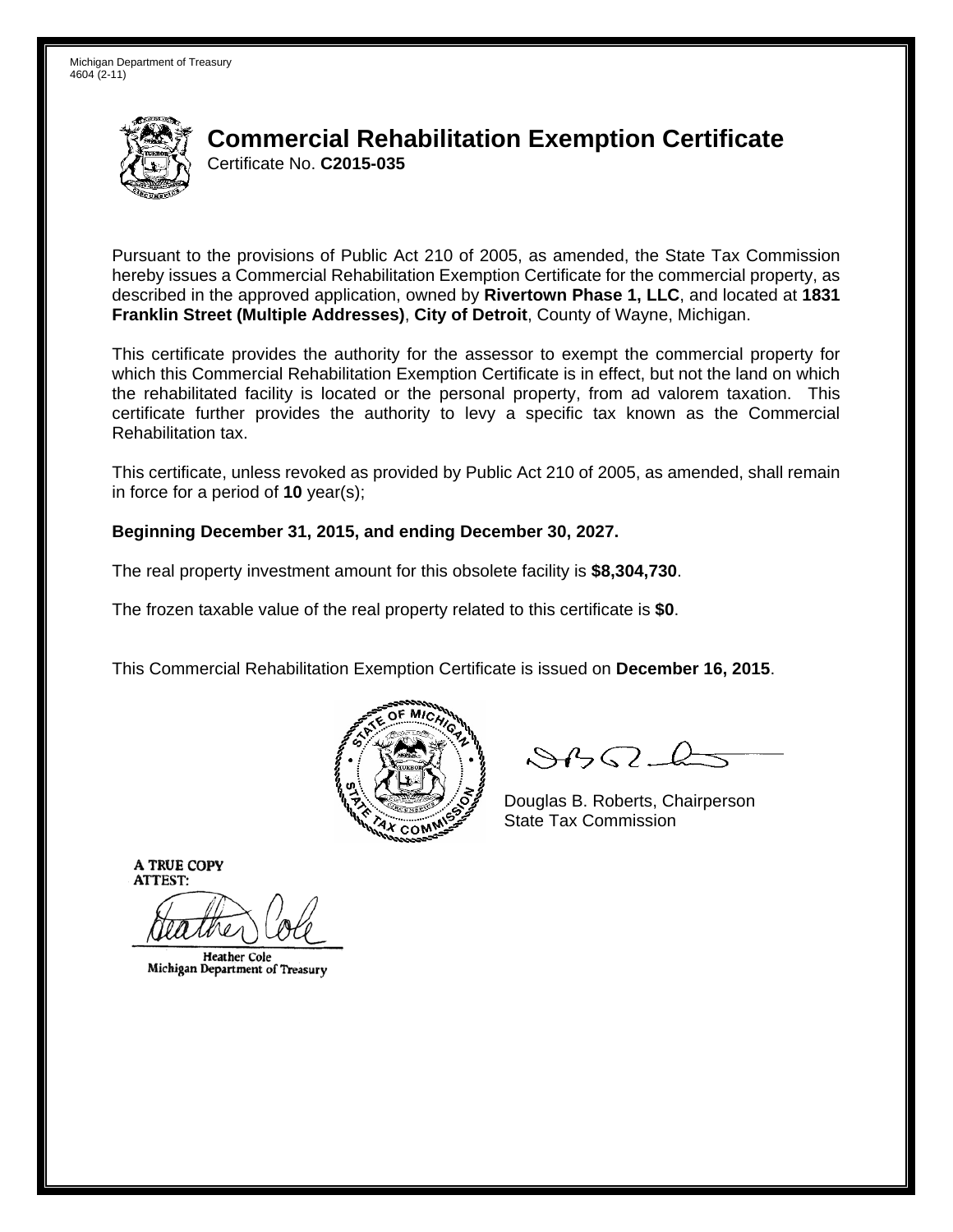

STATE OF MICHIGAN DEPARTMENT OF TREASURY LANSING

NICK A. KHOURI STATE TREASURER

December 18, 2015

Jordan Wolfe Chaps Photography, LLC 1514 Washington Boulevard, Suite 201 Detroit, MI 48226

Dear Sir or Madam:

The State Tax Commission at their December 16, 2015 meeting considered and approved your application for a commercial rehabilitation project, in accordance with Public Act 210 of 2005, as amended. Enclosed is certificate number C2015-036, issued to Chaps Photography, LLC for the project located at 2831 E Grand Boulevard, City of Detroit, Wayne County.

If you have any questions regarding this exemption please contact the Property Services Division at (517) 373-0675.

Sincerely,

carlier S. Free

Heather S. Frick, Executive Director State Tax Commission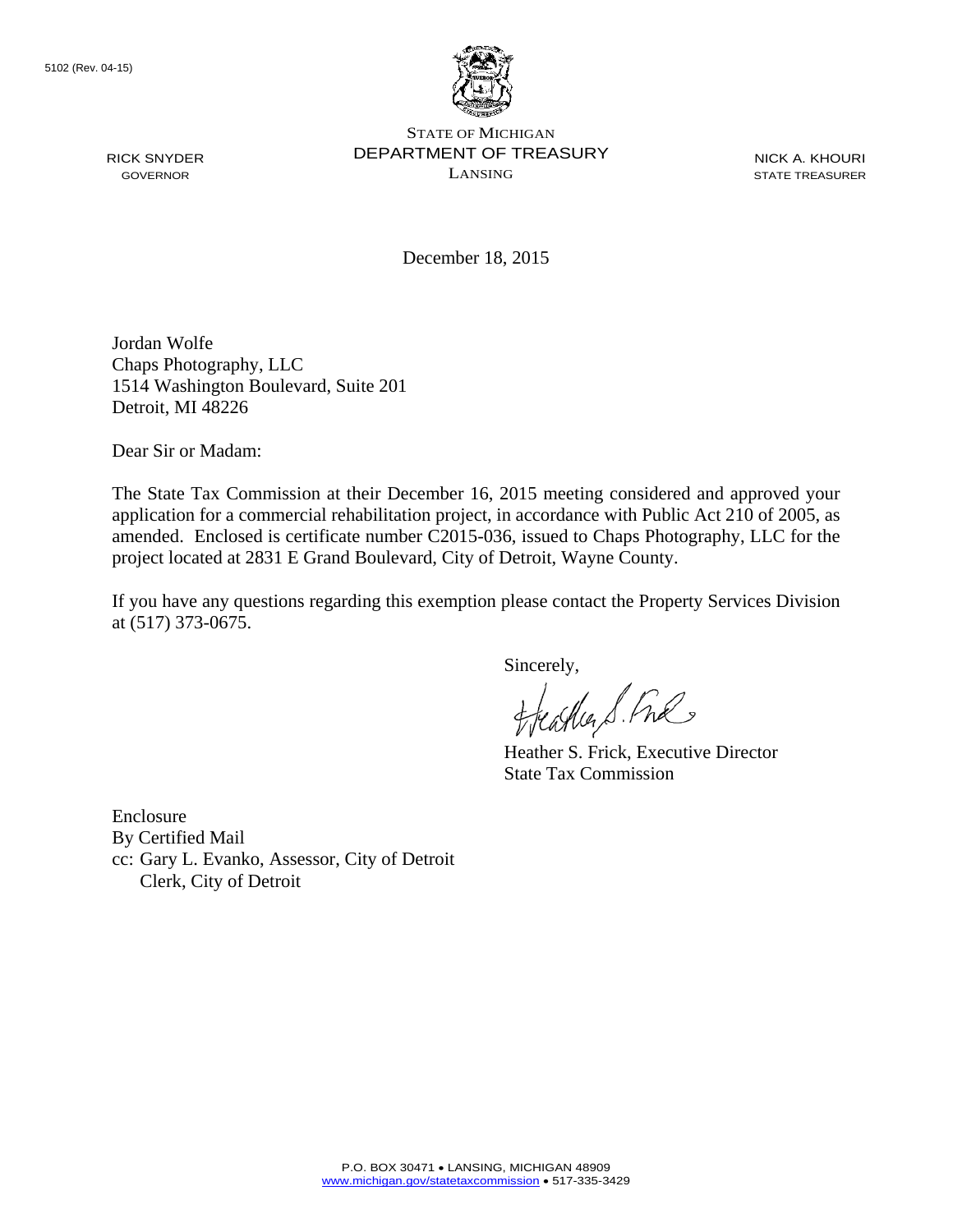

Pursuant to the provisions of Public Act 210 of 2005, as amended, the State Tax Commission hereby issues a Commercial Rehabilitation Exemption Certificate for the commercial property, as described in the approved application, owned by **Chaps Photography, LLC**, and located at **2831 E Grand Boulevard**, **City of Detroit**, County of Wayne, Michigan.

This certificate provides the authority for the assessor to exempt the commercial property for which this Commercial Rehabilitation Exemption Certificate is in effect, but not the land on which the rehabilitated facility is located or the personal property, from ad valorem taxation. This certificate further provides the authority to levy a specific tax known as the Commercial Rehabilitation tax.

This certificate, unless revoked as provided by Public Act 210 of 2005, as amended, shall remain in force for a period of **10** year(s);

### **Beginning December 31, 2015, and ending December 30, 2027.**

The real property investment amount for this obsolete facility is **\$75,000**.

The frozen taxable value of the real property related to this certificate is **\$21,440**.

This Commercial Rehabilitation Exemption Certificate is issued on **December 16, 2015**.



 $8450 - 6$ 

Douglas B. Roberts, Chairperson  $\lambda_{\chi}$  COMMISS State Tax Commission

**Heather Cole** Michigan Department of Treasury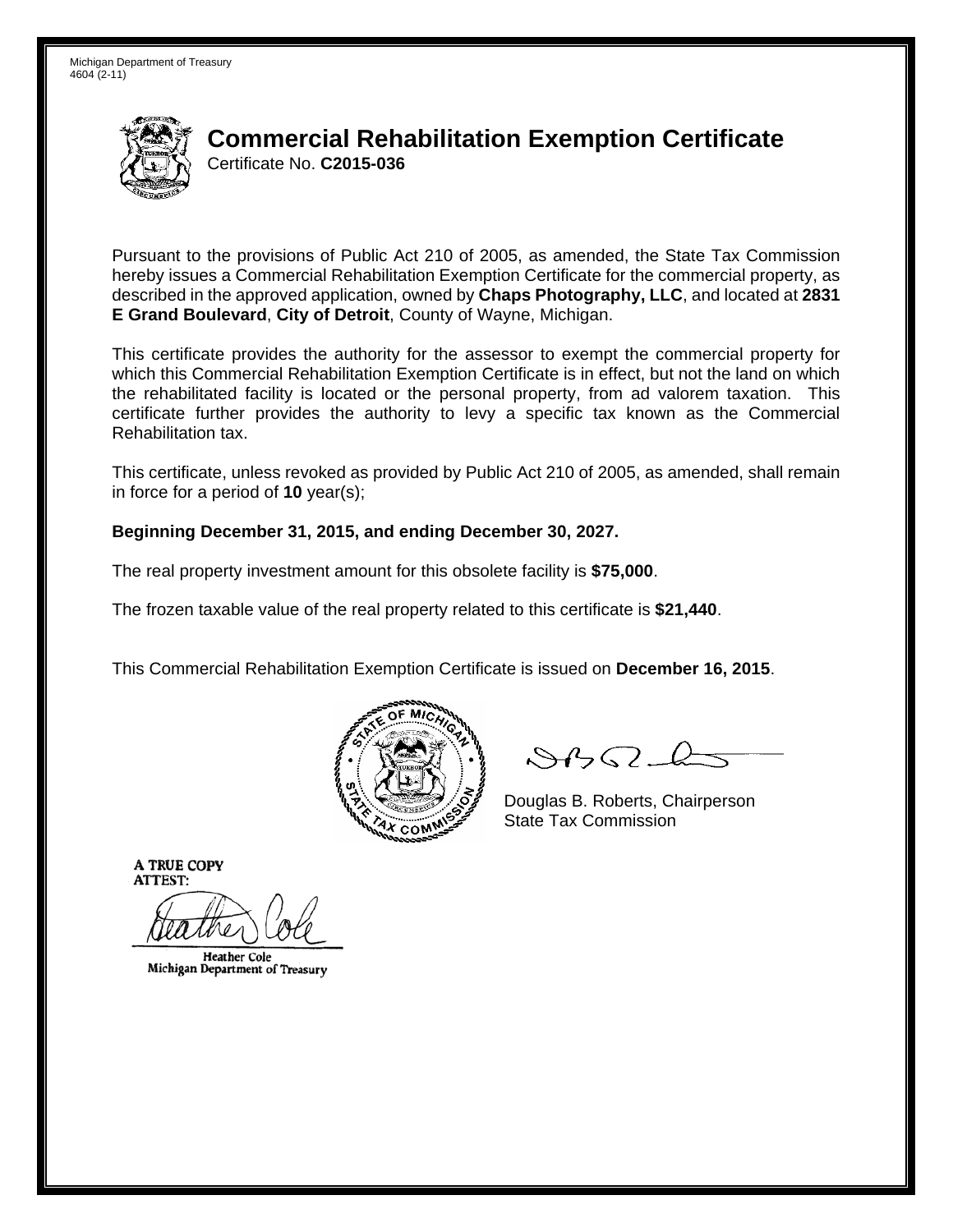

STATE OF MICHIGAN DEPARTMENT OF TREASURY LANSING

NICK A. KHOURI STATE TREASURER

December 18, 2015

Jeffrey Taylor Elliott Building LLC 1176 Yorkshire Grosse Point Park, MI 48230

Dear Sir or Madam:

The State Tax Commission at their December 16, 2015 meeting considered and approved your application for a commercial rehabilitation project, in accordance with Public Act 210 of 2005, as amended. Enclosed is certificate number C2015-037, issued to Elliott Building LLC for the project located at 1401/1407 Woodward Avenue, City of Detroit, Wayne County.

If you have any questions regarding this exemption please contact the Property Services Division at (517) 373-0675.

Sincerely,

aller S. Ful

Heather S. Frick, Executive Director State Tax Commission